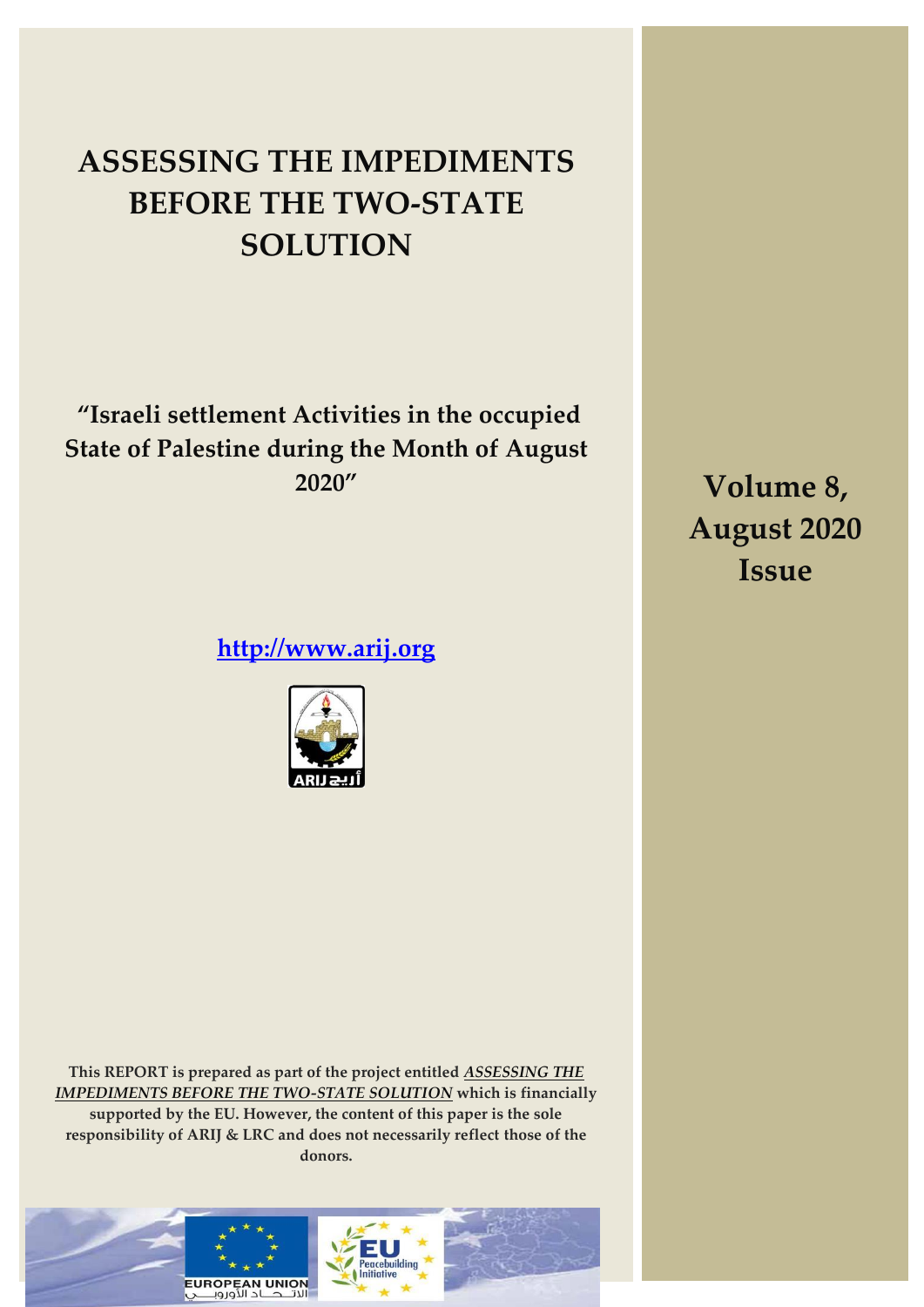### **Brutality of the Israeli Occupation Army**

- The Israeli Occupation Army (IOA) invaded Nablus city, stormed and searched homes, before detaining one Palestinian, identified as Islam al-Qadah. (IMEMC 1 August 2020)
- The Israeli Occupation Army (IOA) invaded Zabbouba village, west of Jenin, and fired many gas bombs and concussion grenades at Palestinian youngsters, protesting the invasion, and several surrounding homes. Many Palestinians, including four children who were sleeping in their homes, suffered the effects of teargas inhalation. (IMEMC 1 August 2020)
- Seven Palestinian young men were shot and injured by Israeli Occupation Army (IOA), while dozens more suffocated on tear-gas at the weekly march in Kufur Qaddoum village, east of Qalqilia, in the northern occupied West Bank. The IOA stormed the village, firing a barrage of live rounds, rubber-coated metal rounds, sound bombs, and tear-gas canisters towards demonstrators. Seven young men were shot and injured with rubber-coated steel bullets, in addition to the dozens of suffocation cases as a result of tear-gas inhalation. (IMEMC 1 August 2020)
- The Israeli Occupation Army (IOA) detained a Palestinian mother along with her son and daughter after they helped free a child after she was assaulted by illegal colonialist settlers who tried to kidnap her. A group of Israeli settlers tried to kidnap the girl, Rateel Tannina, only 17 months of age, while she was with her family in Tal Romedia neighborhood in the center of Hebron city. Awni Shamsieyya, 22, his daughter, Marwa, 17, and his wife, Faiza, 44, were assaulted by the IOA while trying to stop the settlers from grabbing the child, causing various cuts and bruises. The IOA then rushed to the scene, detained the family members instead of forcing the assailing colonists away, and moved detained Palestinians to the interrogation facility, which is built on private lands near the Ibrahimi Mosque. (IMEMC 2 August 2020)
- The Israeli Occupation Army (IOA) invaded Ya'bad town, west of the northern West Bank city of Jenin in the early morning hours, searched homes, and detained three teenage boys from al-Ba'ajwa neighborhood. The three were identified as Ahmad Yousef Abu Bakr, 17, Nabil Na'el Abu Bakr, 17, and Islam Kamel Abu Shamla, 17. The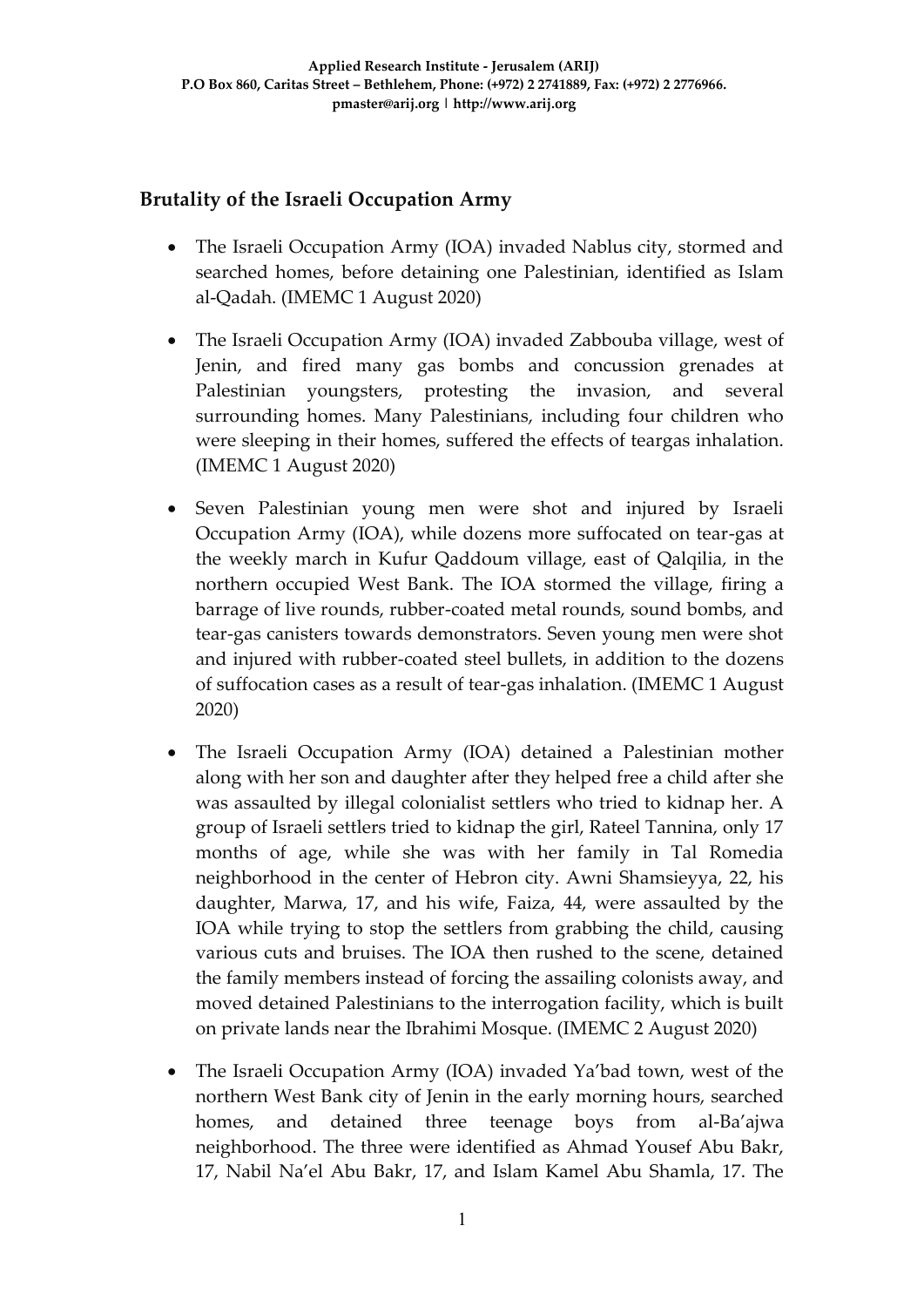IOA also stormed and ransacked many homes, causing damage, and interrogated several Palestinians while inspecting their ID cards. (IMEMC 2 August 2020)

- The Israeli Occupation Army (IOA) invaded Zabbouba village, west of Jenin, and drove around its various streets before withdrawing. (IMEMC 2 August 2020)
- Israeli warplanes carried out at least two airstrikes targeting two locations in the south of the Gaza Strip, causing damages to the sites bombed but no casualties. An Israeli reconnaissance aircraft bombed with two missiles a target west of Khan Younis city in the south of the Strip, causing fire to erupt. A few minutes later, F16 fighter jets bombed the same site with two missiles, causing damages to the site. A few hours later, Israeli warplanes bombed a location west of Rafah city, south of the Gaza strip, causing significant damages to the site and fire to erupt. (WAFA 3 August 2020)
- Dozens of Palestinian civilians, including children, sustained suffocation during a fresh raid by Israeli occupation Army (IOA) on the village of Zububa, northwest of Jenin in the occupied West Bank. The IOA raided the village for the second time in less than two days, provoking clashes with local Palestinian residents. The later fired rubber-coated rounds, stun grenades and teargas canisters at the civilians, causing many cases of suffocation from gas inhalation. (WAFA 3 August 2020)
- The Israeli Occupation Army (IOA) invaded 'Aseera ash-Shamaliya town, north of Nablus, before the IOA stormed and violently searched many homes. The IOA then detained five Palestinians, identified as Ja'far Rawajba, Aqaba Fayez Shouli, Fares Bassam Shouli, Bassem Hamid Shouli, and Mohammad Ahmad Sawalma. (IMEMC 3 August 2020)
- The Israeli Occupation Army (IOA) detained a young man, identified as Husam Hasan Abu Hussein, while crossing the Container Roadblock, southeast of occupied East Jerusalem. (IMEMC 3 August 2020)
- The Israeli occupation Army (IOA) caused fire damage to 14 dunums of Palestinian agricultural land in al-Mughayyir village, northeast of Ramallah. The IOA fired volleys of tear gas and stun grenades towards an agricultural area in the east of Mughayyir, triggering fire that burned 14 dunums of almond crops belonging to a local resident called Suleiman Ahmed. 12 sheep belonging to Fadel Abu Alya died after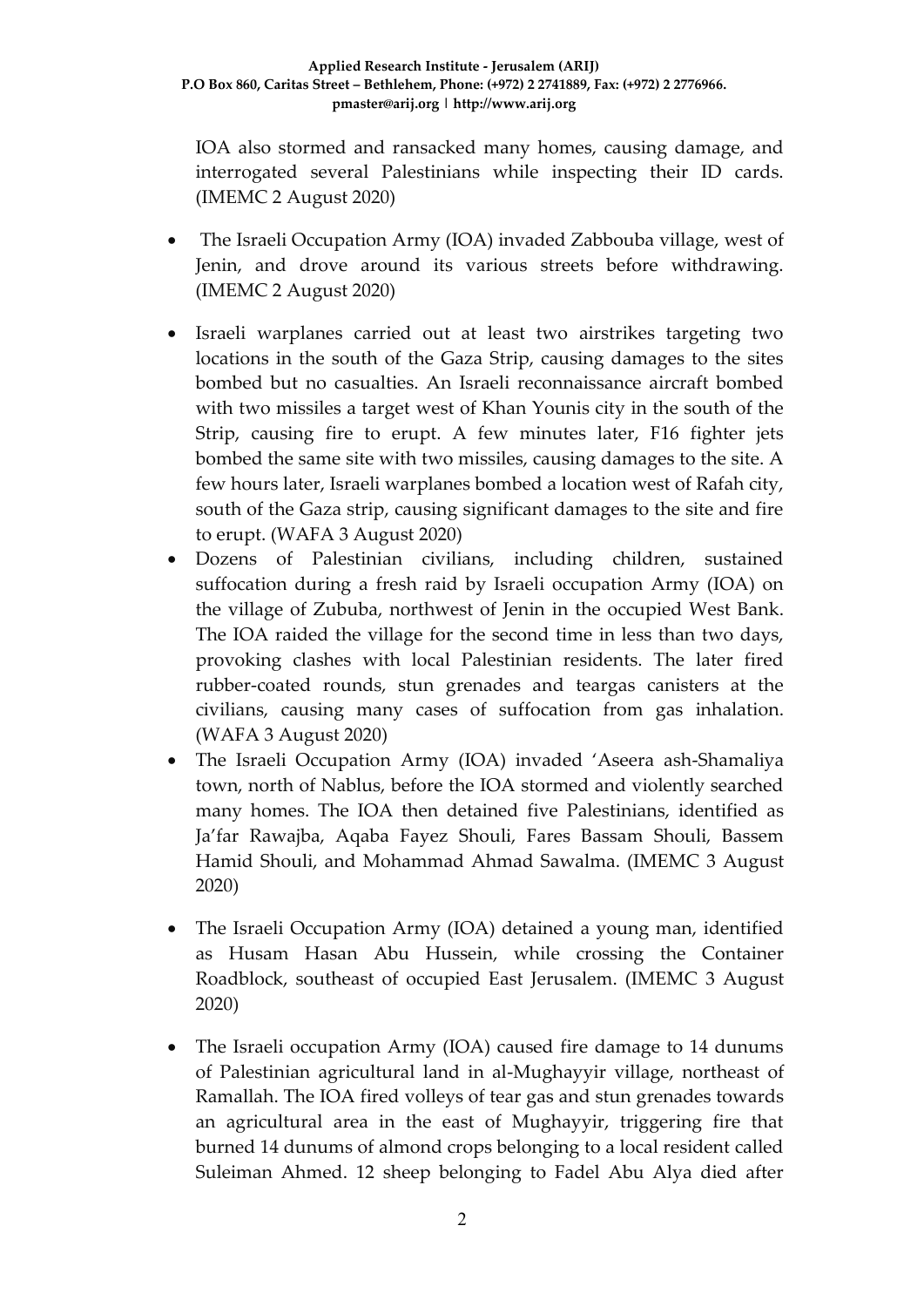they grazed in an area that had been sprayed with a poisonous stuff by Jewish settlers. (PALINFO 3 August 2020)

- Israeli warplanes carried out attacks on different sites in the northern Gaza Strip after midnight. Israeli air raids targeted a site belonging to the Palestinian resistance in the southwest of Deir al-Balah area, an open area of land in al-Qarara town in the east of Khan Yunis and another land in Rafah. During the aerial attacks, the Israeli occupation navy opened machinegun fire into the sea off the shore of Khan Yunis. (PALINFO 3 August 2020)
- The Israeli Magistrate Court in Jerusalem ordered release of the Palestinian Authority's Jerusalem governor, Adnan Ghaith, and its intelligence chief, Jihad al-Faqih, after holding them since July 19. Their release was however conditioned on not getting in touch with each other or Fatah and Palestinian leaders and officials in the West Bank. The Israeli occupation authorities detained Ghaith 17 times since he was appointed governor of Jerusalem two years ago. (WAFA 4 August 2020)
- Large areas of Palestinian-owned farmland were set on fire after Israeli occupation Army (IOA) heavily fired stun grenades near Hableh town in the West Bank Governorate of Qalqilya. A huge fire broke out after stun grenades fired by IOA landed on farmlands owned by Palestinian residents of Hableh. Dozens of dunums of agricultural land were damaged partially or completely in the attack. Hableh village is constantly targeted in attacks by settlers and IOF soldiers. It is also one of Qalqilya's hardest-hit areas by illegal land seizure and settlement expansion. (PALINFO 4 August 2020)
- A Palestinian youth was injured after he was hit by an Israeli army jeep in Tubas City in the West Bank. A Palestinian young man identified as Mustafa Abu Siaj was hit by a speeding Israeli army jeep in Tubas. The jeep was part of an Israeli force that stormed the town to arrest another Palestinian citizen from his home. Abu Siaj suffered moderate wounds in the attack. (PALINFO 5 August 2020)
- A Palestinian youth was injured after he was hit by an Israeli army jeep in Tubas City in the West Bank identified as Mustafa Abu Siaj. The jeep was part of an Israeli force that stormed the town to arrest another Palestinian citizen from his home. Abu Siaj suffered moderate wounds in the attack. (PALINFO 5 August 2020)
- The Israeli Occupation Army (IOA) detained a former Palestinian political prisoner shortly being released from prison, after spending 14 months behind bars. The IOA detained Hammad Ahmad Abu Mariya, 27, from Beit Ummar town, north of Hebron, in the southern part of the occupied West Bank. After the Palestinian served the 14-month prison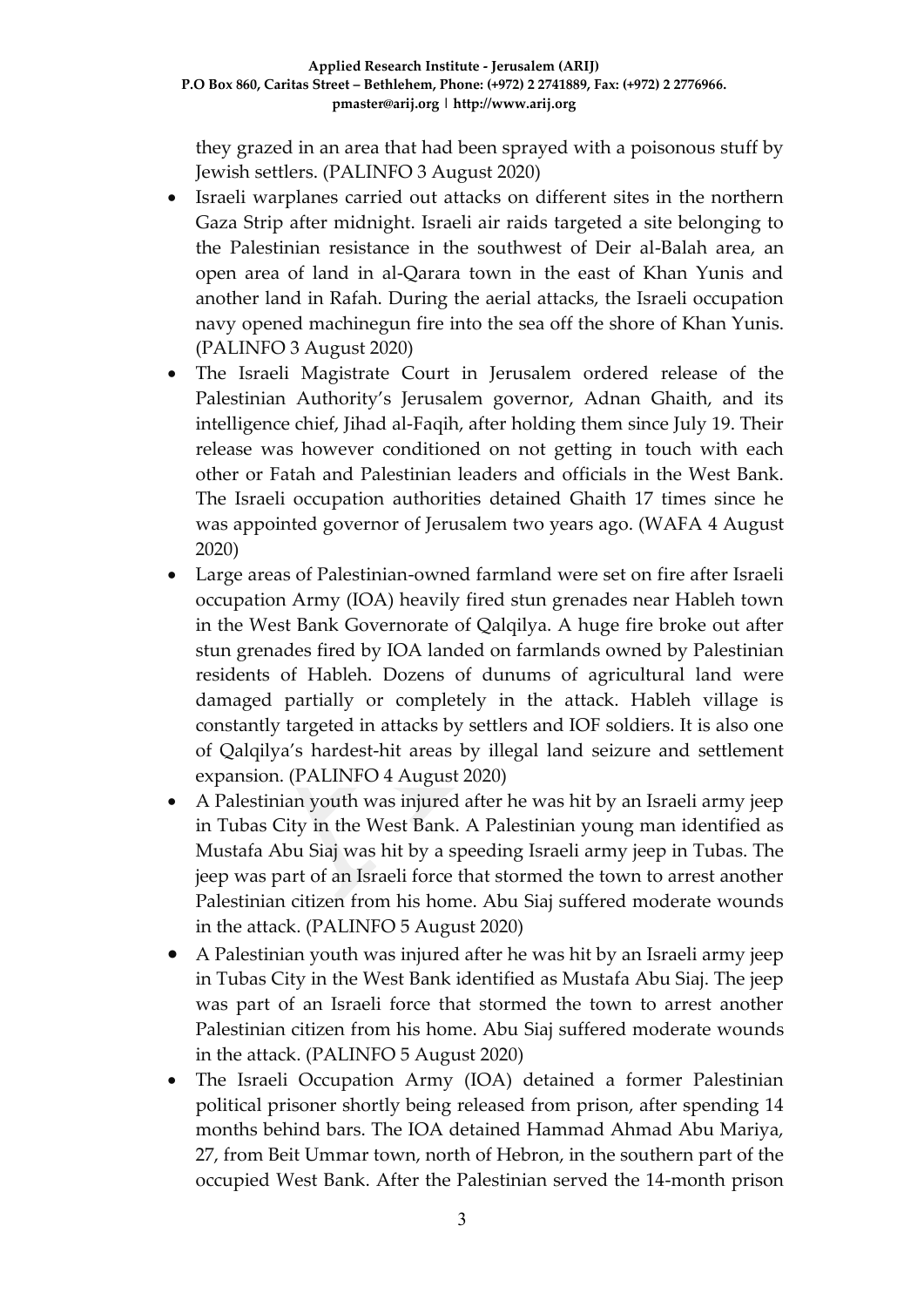sentence in Israeli occupation prisons, and was released, he headed towards his home in Beit Ummar, however, the IOA and intelligence officers, rearrested him at the permanent military roadblock near the al-Thaheriyya town, south of Hebron. The IOA initially searched the Palestinian at the military roadblock, and told him that he could leave, but detained him as he was walking away. (IMEMC 6 August 2020)

- The Israeli Occupation Army (IOA) detained 23 civilians, including children, from their homes in several parts of the occupied West Bank. The IOA stormed and ransacked dozens of homes across the occupied West Bank, including occupied Jerusalem, and interrogated many Palestinians while inspecting their ID cards, before abducting 23. The IOA detained seven citizens from different villages and towns in the Ramallah and al-Bireh Governorate. They have been identified as: Mutasim Ali Assi, Sa'ad Asaad Dar Mousa, Muhammad al-Hajj, Wasfi Nafez Zaita, Osaid Murad Nakhleh, Youssef Marwan Hussein, and Bashar Muhammad Safi. In Hebron Governorate, in southern West Bank, the IOA detained Muhammad Ezz Telakh, Youssef Osama Al-Anati, Saleh Ismail Al-Badarin, Qutaiba Idris Jaradat, abr Wael Al-Badawi, and Muhammad Mahfouz. Meanwhile, five citizens, including children, were detained from different areas of the northern West Bank Governorate of Nablus. Hamad Maskawi, Muhammad Najeh Samara, Mahmoud Ahmed Abu Siris, Unidentified child, Unidentified child All of whom were detained at a military roadblock near Beit Furik town. In Shu'fat refugee camp, in occupied Jerusalem, the IOA detained Ryan Imran Alqam, and Mohammed Al-Anati, 14. In Qalqilia, in northern West Bank, the IOA detained Bilal Al-Saddah, Muath Hassan Abu Bakr, and Shihab Al-Tawil, 36. (IMEMC 6 August 2020)
- Dozens of Israeli occupation Army (IOA) invaded the northern West Bank city of Jenin, and fired many live rounds, gas bombs and concussion grenades at Palestinians protesting the invasion, and killed one woman with live rounds while she was in her home. The woman was shot in the chest, before she was rushed to surgery at a hospital in Jenin, but succumbed to her serious wounds. The Israeli bullets damaged the woman's liver, pancreas, and the Aorta, or main artery, inflicting serious wounds that led to her death despite all attempts to save her life. She has been identified as Dalia Ahmad Suleiman Sammoudi, 34, a mother of two children, including a newborn, and the wife of the Imam of the Abdullah Azzam Mosque in Jenin refugee camp. The protests in the neighborhood started when the IOA invaded the home of a former political prisoner, identified as Khaled Suleiman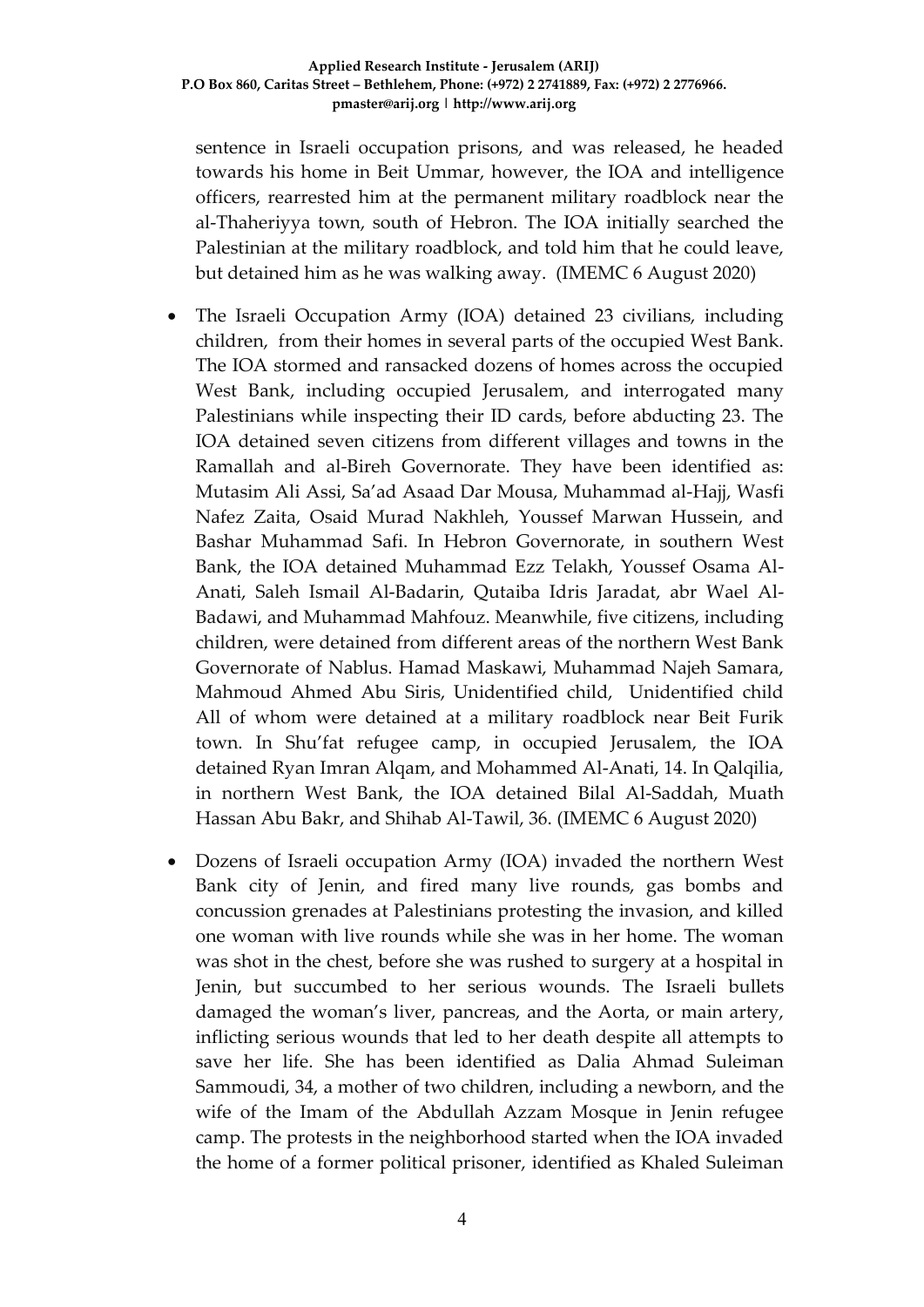Abu Hasan, and interrogated him while ransacking the property. Many youngsters protested the invasion and their army vehicles, and the military fired a barrage of live rounds at random, in addition to dozens of gas bombs and concussion grenades. Many Palestinians suffered the effects of teargas inhalation. The family of the slain woman said she woke up to feed her hungry newborn, and tried to close a window to prevent the tear-gas from seeping into her home, before she was shot with a live round in the chest. (IMEMC 7 August 2020)

- The Israeli Occupation Army (IOA) attacked the weekly procession against the Annexation Wall and settlements in Kufur Qaddoum town, east of the northern West Bank city of Qalqilia, and shot one Palestinian, in addition to causing dozens to suffer the effects of teargas inhalation. The procession started from the center of Kufur Qaddoum, where many Palestinians gathered and started marching towards their lands, while carrying Palestinian flags, and chanting for liberation and independence. The IOA resorted to the excessive use of force against them and fired a barrage of rubber-coated steel bullets, gas bombs, and concussion grenades. One Palestinian was shot with a rubber-coated steel bullet in the leg, and scores suffered the effects of teargas inhalation; The IOA also tried to ambush and abduct many protesters but were noticed by the locals before retreating. (IMEMC 7 August 2020)
- The Israeli Occupation Army (IOA) injured many Palestinians, including a medic, who was shot with a gas bomb in his face, and caused many to suffer the effects of teargas inhalation, during a nonviolent procession in Turmus Ayya town, north of the central West Bank city of Ramallah. The IOA shot several Palestinians with rubbercoated steel bullets, in addition to one who was shot with a gas bomb in the face. The IOA also fired a barrage of gas bombs and concussion grenades, causing many Palestinians to suffer the effects of teargas inhalation, among them some who required further treatment. The IOA resorted to the excessive use of force against the Palestinians, who were nonviolently marching towards their lands which Israel is trying to illegally confiscate. (IMEMC 7 August 2020)
- The Israeli occupation Army (IOA) injured many Palestinians near the al-Jalama military roadblock, northeast of Jenin, in northern West Bank, after the army attacked protesters marching to condemn the fatal shooting of a Palestinian woman, who was killed by army fire while in her home. The Palestinians were marching near the military roadblock,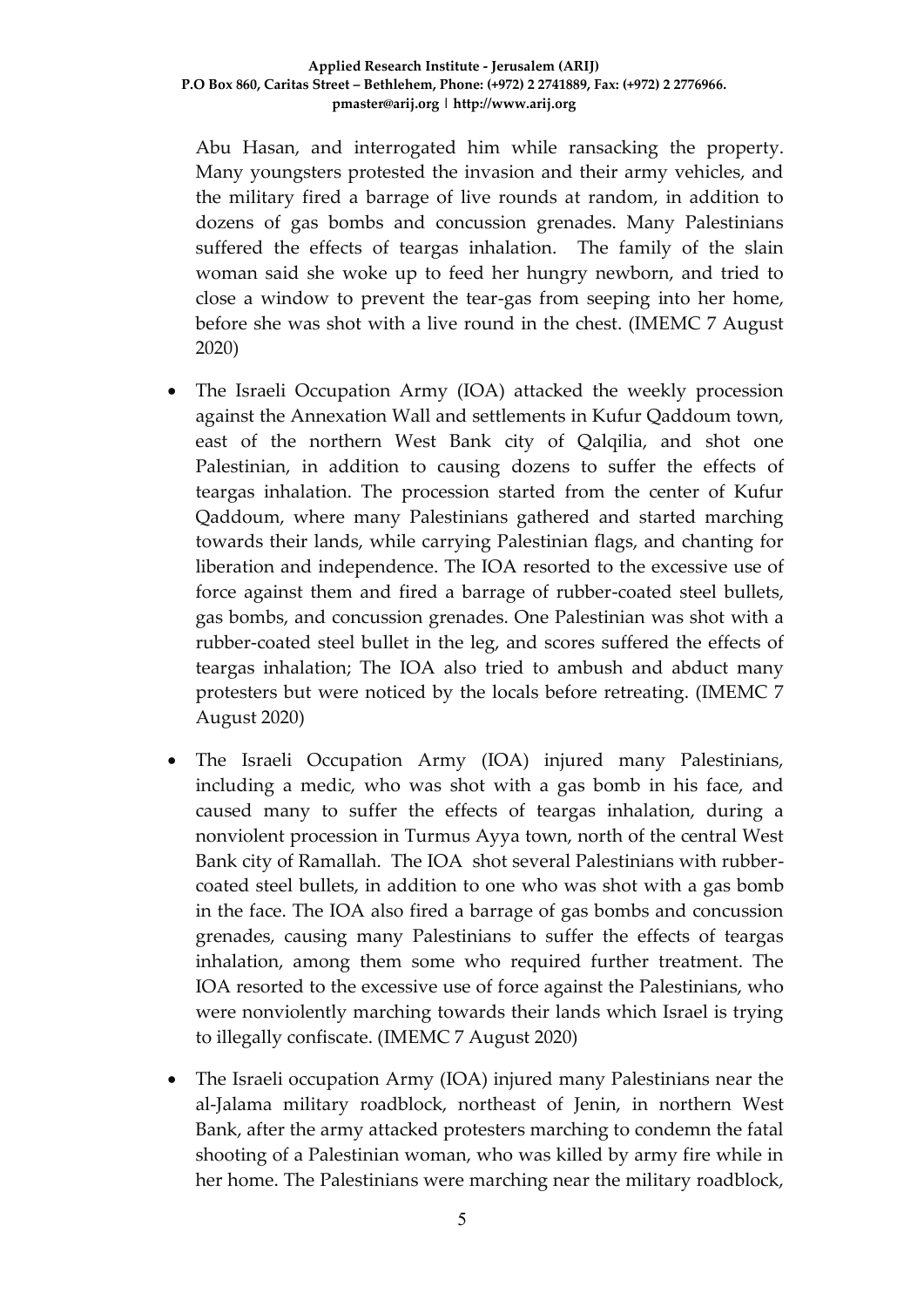#### **Applied Research Institute - Jerusalem (ARIJ) P.O Box 860, Caritas Street – Bethlehem, Phone: (+972) 2 2741889, Fax: (+972) 2 2776966. pmaster@arij.org | http://www.arij.org**

carrying Palestinian flags and posters, and chanting against the ongoing Israeli occupation, violations, and escalation against the civilians. The IOA instantly started firing a barrage of gas bombs and concussion grenades, in addition to many rubber-coated steel bullets. Many Palestinians were injured, mainly due to the severe effects of teargas inhalation, in addition to suffering cuts and bruises. (IMEMC 7 August 2020)

- The Israeli Air Force fired, several missiles into an area in Beit Lahia, in the northern part of the Gaza Strip, causing damage. Israeli fighter jets fired missiles at a site, apparently used by an armed resistance group in Beit Lahia, causing damage to several buildings, including nearby homes. There have been no reports of casualties as a result of the Israeli missiles. (IMEMC 7 August 2020)
- In Jenin, in northern West Bank, the Israeli occupation Army (IOA) invaded Faqqu'a village, east of Jenin city, searched homes, and detained Amir Monther Masad. (IMEMC 8 August 2020)
- In Nablus, in northern West Bank, the Israeli occupation Army (IOA) detained a child, identified as Sami Fuad Sawalma, while walking near Huwwara military roadblock, south of the city. (IMEMC 8 August 2020)
- The Israeli occupation Army (IOA) detained Mohammad 'Atiya Sbeih, 23, from the Hindaza Mountain area, east of Bethlehem city, south of occupied Jerusalem in the West Bank, in addition to Hamza Bilal Dibis, 20, from Deheishe refugee camp, south of Bethlehem. During the invasion into the Deheishe refugee camp, the IOA attacked protesters and fired many live rounds, gas bombs, and concussion grenades. (IMEMC 8 August 2020)
- The Israeli occupation Army (IOA) invaded Nur Shams refugee camp, east of the northern West Bank city of Tulkarem, searched a few homes, and detained a young man, identified as Omar Abu al-Rob. (IMEMC 8 August 2020)
- The Israeli occupation Army (IOA) detained a child, identified as Abdul-Hadmi Raed Tirawi, from Balata refugee camp, while walking near Huwwara military roadblock. (IMEMC 8 August 2020)
- Five Palestinian citizens suffered bullet injuries when the Israeli occupation Army (IOA) attacked a march organized in Turmus Ayya town in Ramallah against settlement activities. The IOA attacked the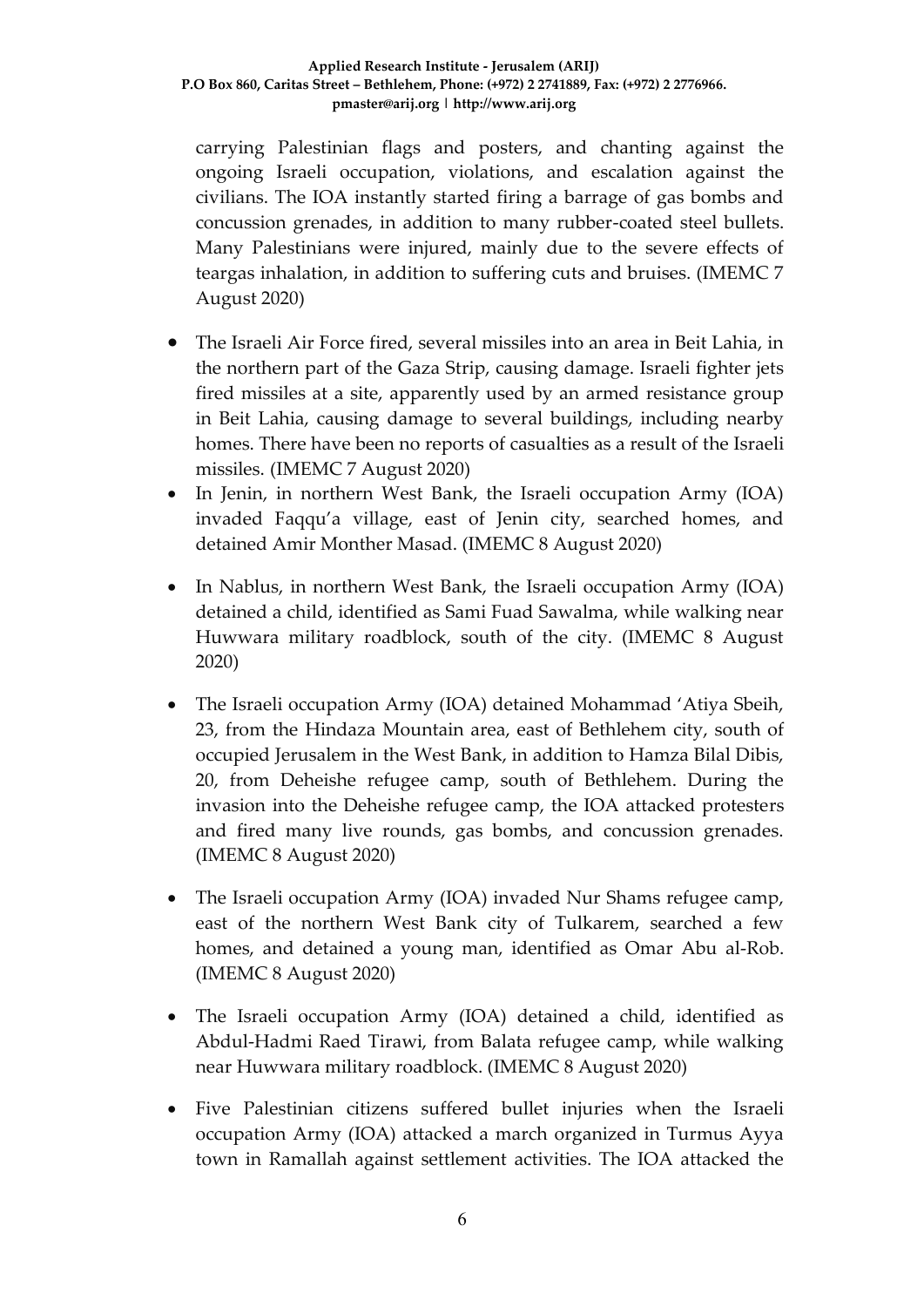march after local residents went to an area threatened with annexation in Turmus Ayya in order to perform the Friday prayer and protest the Israeli decision to appropriate their lands. The IOA stormed the town and fired live bullets at the protesters. (PALINFO 8 August 2020)

- The Israeli Occupation Army (IOA) fired several artillery shells into Palestinian farmlands, and a site east of Deir al-Balah, in the central part of the besieged Gaza Strip. Israeli shells were fired from the Kissufim military base, across the perimeter fence, southeast of Deir al-Balah. The shells landed and exploded in farmlands, and another site nearby. The shells caused excessive damage and fire but did not lead to casualties. (IMEMC 9 August 2020)
- The Israeli Occupation Army (IOA) invaded Faqqu'a town, east of the northern West Bank city of Jenin, searched and ransacked homes before detaining three Palestinians. The detained Palestinians, all former political prisoners, have been identified as Sayyaf Khalil Masad, Milad Fuad Masad, and Mohammad Jamal Arram. (IMEMC 9 August 2020)
- The Israeli Occupation Army (IOA) invaded the al-Janiya village, west of the central West Bank city of Ramallah, and detained a former political prisoner, identified as Ashraf Mohammad Mathloum. (IMEMC 9 August 2020)
- A Palestinian, identified as Laith Malek Sbeih, was detained by the Israeli Occupation Army (IOA) from his home in Hizma town, north of occupied Jerusalem. (IMEMC 9 August 2020)
- The Israeli Occupation Army (IOA) detained at least five Palestinians, including Nasr Mohammad Abu Ziyada, the head of Beitillu Village Council, northwest of Ramallah in central West Bank. (IMEMC 9 August 2020)
- The Israeli Occupation Army (IOA) invaded and searched many homes, in the Sammoa' and Bani Neim towns, near the southern West Bank city of Hebron. Many army jeeps invaded the two towns from several directions before the IOA broke into many homes and searched them. The IOA also interrogated many Palestinians while searching their homes, and examined their ID cards. (IMEMC 9 August 2020)
- The Israeli Occupation Army (IOA) released, a Palestinian man who was detained by the army during a nonviolent procession against the constant violations by the IOA and the settlers against their village, Umm al-Kheir, near Hebron, in the southern part of the occupied West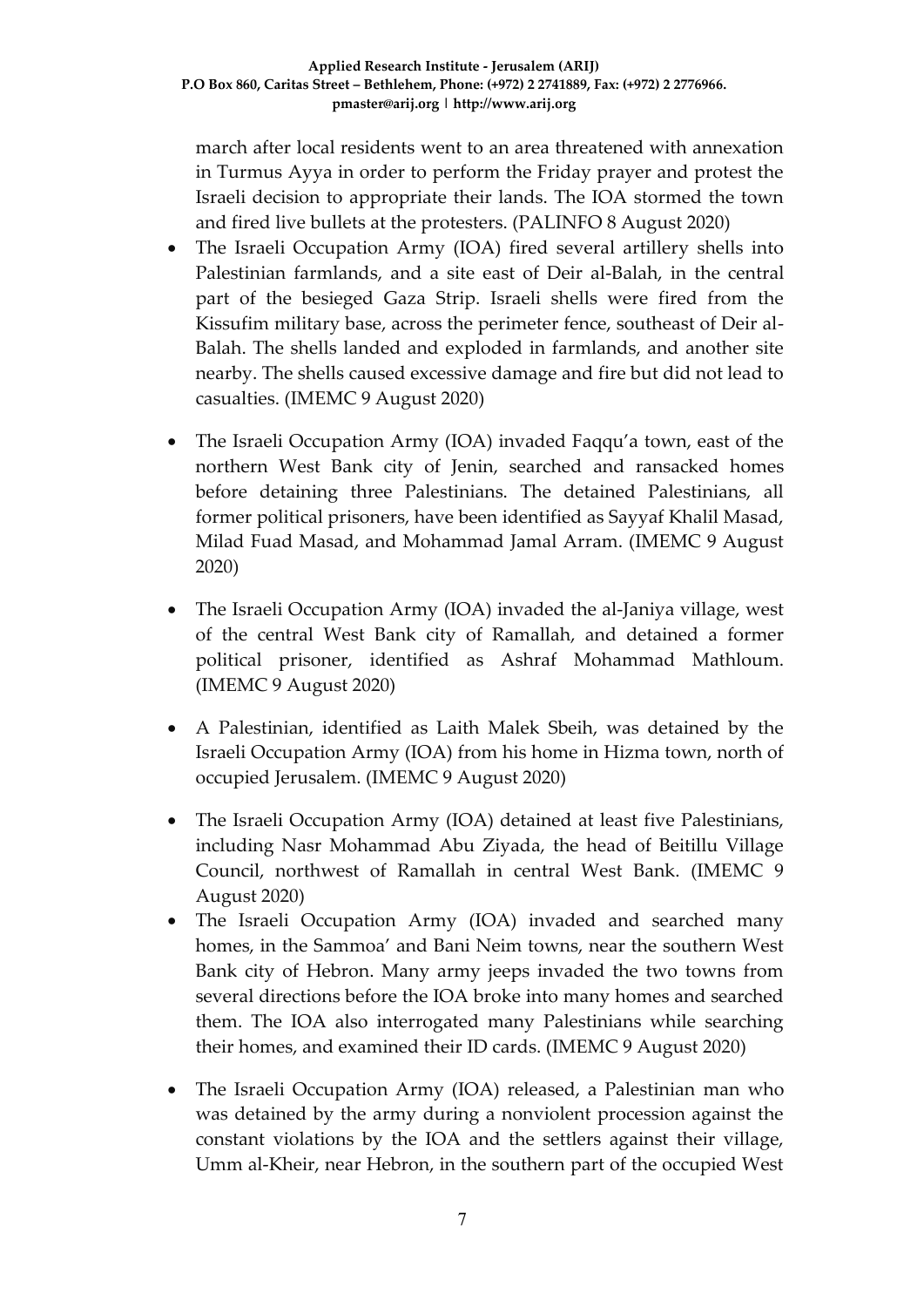Bank. Many IOA invaded the village, before storming the home of Suleiman al-Hathalin. The IOA assaulted the man, before detaining him, and moved him to a military base in Karmiel settlement, which was built on Palestinian lands. The detained man was interrogated for a few hours before the IOA threatened severe punishment if he continues to protest against the occupation and the constant attempts by settlers and the Israeli government to confiscate more Palestinian lands in the area. (IMEMC 10 August 2020)

- Israeli occupation Army (IOA) chased and attacked dozens of Palestinian citizens with tear gas canisters in al-Khalil as they were trying to enter the Palestinian territories occupied since 1948 for work through a separation wall gate. A number of Palestinian workmen suffered breathing difficulties as a result of inhaling tear gas. Since it is almost impossible to get Israeli work permits, and due to the lack of job opportunities in the occupied West Bank, hundreds of Palestinians seek work in the Palestinian territories occupied since 1948 which they enter through gates and holes they make in the separation wall. Dozens of Palestinian workmen have been arrested, injured, or shot dead by the IOA during those tough journeys. (PALINFO 10 August 2020)
- In Jerusalem, the Israeli Occupation Army (IOA) stormed al-Isawiya town in occupied Jerusalem and attacked the Palestinian youths who confronted the raid with rubber-coated metal bullets, tear gas canisters, and stun grenades. (PALINFO 10 August 2020)
- The Israeli occupation authority (IOA) decided to ban entry of building materials into the coastal enclave as of August 11, and until further notice. Private sector companies were informed of the Israeli decision to prevent shipments of building materials, such as cement, steel bars and aggregate, from entering Gaza. (PALINFO 11 August 2020)
- Israeli military bulldozers executed a limited incursion into agricultural lands the northern Gaza Strip Beit Lahia town. At least four military bulldozers razed Palestinian-owned farmlands, amid the firing of live rounds and hovering of unmanned surveillance drones. No injuries were reported. (IMEMC 12 August 2020)
- The Israeli Occupation Army (IOA) shot two Palestinians near the gate of the Annexation Wall, in Far'un village, south of the northern West Bank city of Tulkarem, and in Shweika area, north of the city. The two Palestinians were shot in their lower extremities. The IOA did not attempt to detained the Palestinians after shooting them from a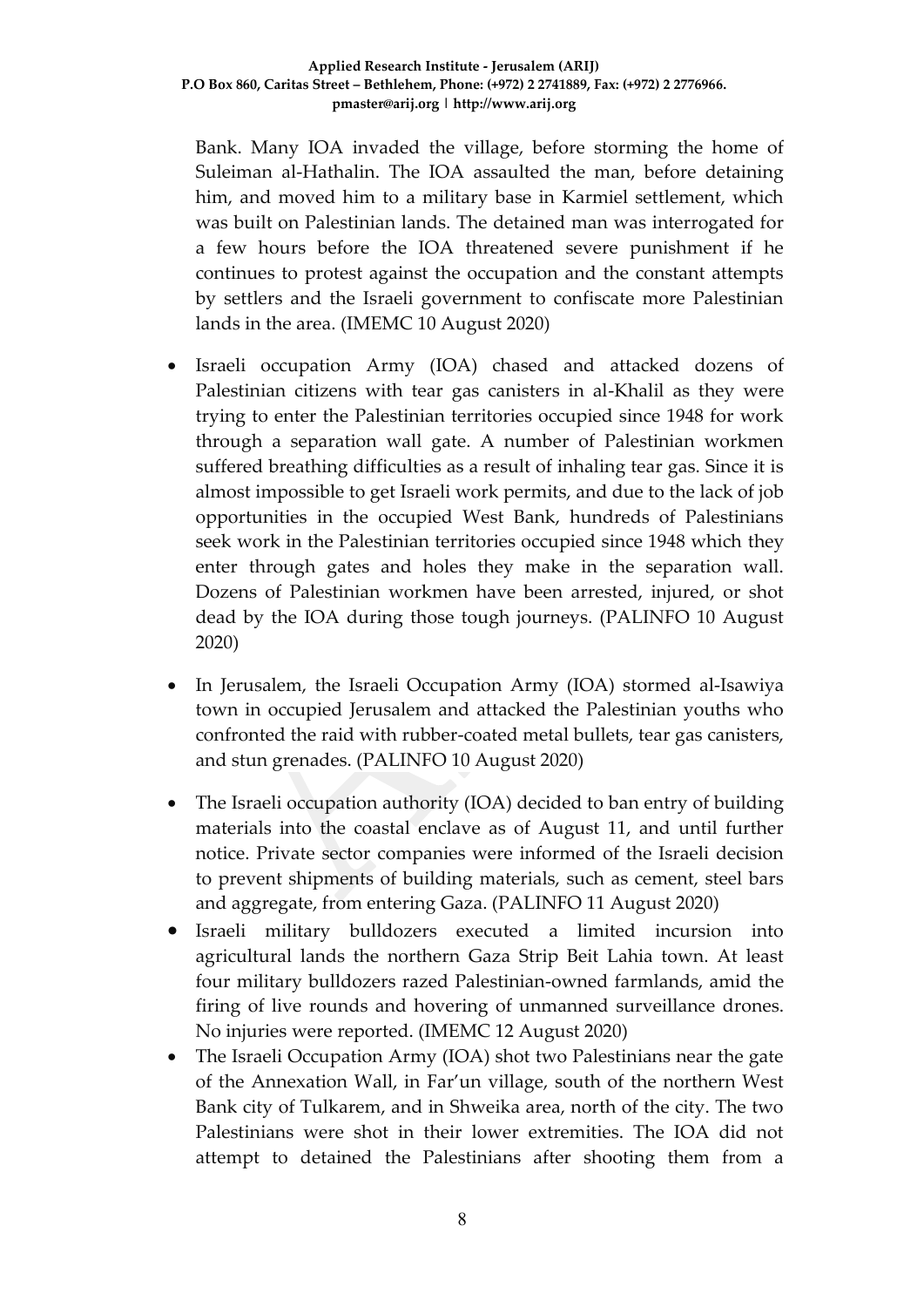distance and did not offer any medical attention. (IMEMC 13 August 2020)

- Israeli warplanes bombed a number of targets across the besieged Gaza Strip. Israeli fighter jets fired missiles at a site southwest of Gaza city in the north, and in Rafah city, in the south of the Strip. At the same time, Israeli artillery tanks opened fire towards Palestinian-owned agricultural lands near al-Bureij refugee camp, in the southern strip and east of Rafah city. Israeli attack helicopters also bombed a site in Beit Lahia town, in the north. Material damages were inflicted, but no human casualties were reported. (IMEMC 13 August 2020)
- The Israeli occupation Army (IOA) stationed at the northern entrance established at lands of Kafr Qaddum village, north of Qalqilya, suppressed a protest in which dozens of civilians protested, demanding to open the street, which is closed since 2003 and condemning the Israeli settlement expansion. The IOA chased the young men who gathered in the area, clashed with them and fired rubber bullets, sound bombs and tear gas canisters at them. As a result, 4 civilians were injured, 3 of them with rubber bullets in the back and lower extremities, and one with a tear gas canister in his shoulder. (PCHRGAZA 14 August 2020)
- The Israeli occupation Army (IOA) stationed at the annexation wall gate established at lands of al-Midya village, west of Ramallah, fired tear gas canisters at agricultural lands, adjacent to the annexation wall. The IOA fired live and rubber bullets at Palestinians and clashed with them. As a result, a 22-year-old was shot with a rubber bullet in his right leg and a 19-year-old young man was shot with a rubber bullet in his foot. (PCHRGAZA 14 August 2020)
- The Israeli occupation Army (IOA) suppressed a set-in organize by dozens of worshipers in front of the Dome of the Rock Mosque in occupied East Jerusalem's Old City, in protest against the peace agreement between Israel and UAE. The protestors chanted slogans and raised banners condemning the normalization of UAE-Israel relations. Few minutes later, Israeli police attacked the protestors, confiscated their banners, forcibly dispersed them, and arrested journalist Mustafa Abu Romouz (43) while on duty in al-Aqsa Mosque. (PCHRGAZA 14 August 2020)
- Israeli military warplanes launched a missile and a drone fired 2 missiles at agricultural land, east of al-Buraij in central Gaza Strip. The bombardment caused a large hole in the land and 7 nearby houses sustained damage. Two children further were wounded as a result of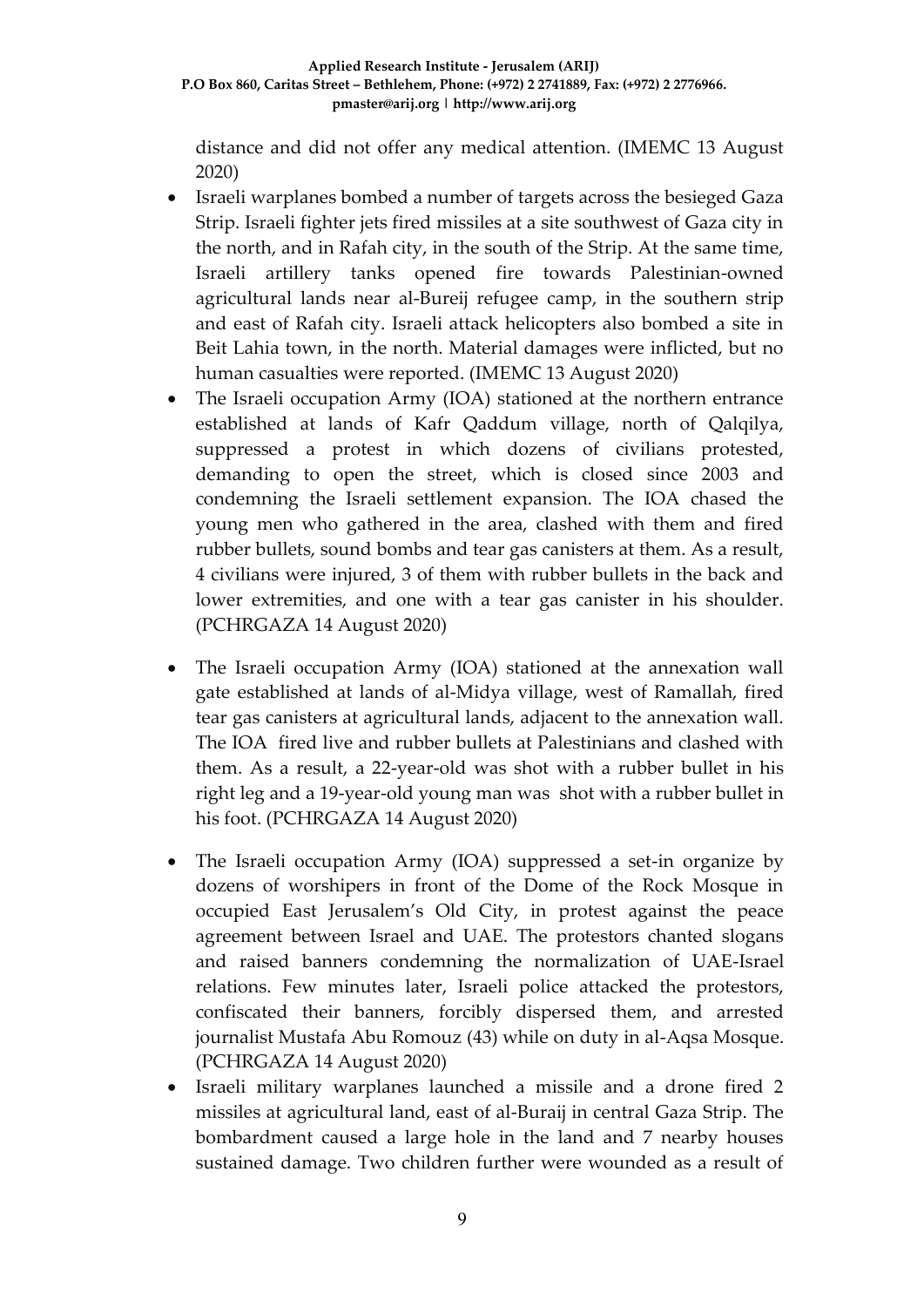the rubble and shattered glass. The wounded children were identified as: Bara'a Hasan Mohammed Husein (11) was hit in his head. Ahmed Mohammed Husein (3), sustained bruises and swelling in his right face side and a scratch in his right foot. (PCHRGAZA 14 August 2020)

- An Israeli drone fired a missile at an empty land in Beit Hanoun in northern Gaza Strip. five minutes later, Israeli military warplanes launched 2 missiles at the same area, causing a 4-meter hole in the ground. Asma'a Marzouq Hasan Abu Jarad (33), who is a nine month pregnant, and her child Mariam Hejazi (two and half years) suffocated due to the smoke resulting from the bombardment. (PCHRGAZA 14 August 2020)
- The Israeli Occupation Army (IOA) shot two Palestinians, and caused dozens to suffer the effects of teargas inhalation, after the army invaded al-Midya village, west of the central West Bank city of Ramallah. Israeli bombs also caused fires in Palestinian farmlands. The IOA fired many live rounds, rubber-coated steel bullets, gas bombs and concussion grenades at the protesters. A young man was shot a young with a live round in the leg, and another Palestinian with rubber-coated steel bullets. Dozens of Palestinians suffered the effects of teargas inhalation, and others sustained burns and cuts, before receiving treatment by the medics. The IOA fired a barrage of gas bombs and concussion grenades at random, many of them hitting Palestinian farmlands, setting them ablaze before Palestinian firefighters were called to the scene and managed to extinguish it before it spread. (IMEMC 15 August 2020)
- The Israeli Occupation Army (IOA) injured four Palestinians with rubber-coated steel bullets, and caused dozens to suffer the effects of teargas inhalation, during the weekly procession against illegal annexation wall and colonies, and the continued closure of the town's main road. (IMEMC 15 August 2020)
- Israeli navy attacked many Palestinian fishing boats in Beit Lahia Sea, in the northern part of the besieged Gaza Strip, wounding one fisherman. The navy fired rubber-coated steel bullets and live rounds at several fishing boats. One fisherman was shot with a rubber-coated steel bullet in the leg, while many boats sustained damage. (IMEMC 15 August 2020)
- The Israeli Occupation Army (IOA) fired many missiles into many areas in the besieged Gaza Strip, wounding four two women, one of them pregnant, and two children, in several parts of the Gaza Strip. The Israeli missiles struck many homes in northern Gaza, in central Gaza, and in the southern part of the Gaza Strip. Israeli missiles struck farmlands, and a few homes, in Beit Hanoun, in northern Gaza,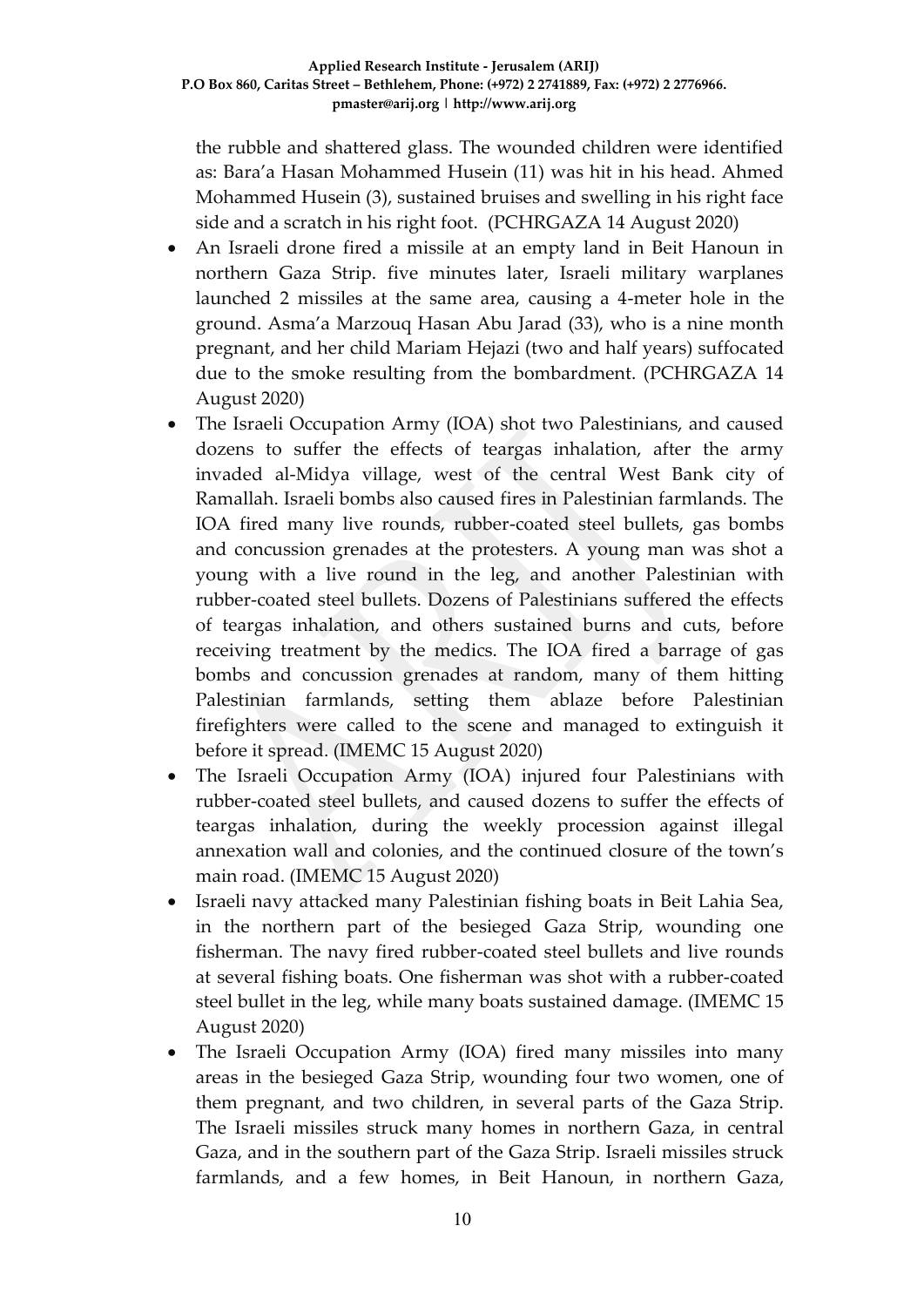causing excessive damage, and wounding two women, including one who is pregnant. A child, only three years of age, suffered wounds to her head and face, when the IOA fired missiles into farmlands, east of the al-Boreij refugee camp, in central Gaza. Another child, eleven years of age, was also injured when the soldiers fired more missiles into al-Boreij. Furthermore, Israeli drones fired missiles into farmlands east of al-Boreij, and at another site in Beit Lahia, in northern Gaza. (IMEMC 15 August 2020)

- Five Palestinians were injured live rounds fired by Israeli occupation Army (IOA) stationed in a military base across the perimeter fence, east of Gaza city. The incidents took place while the army also fired several missiles into various parts of the coastal region. The Palestinians were injured when the Israeli army fired it rounds at many homes, and into farmlands in the besieged coastal region. In addition, an Israeli drone fired missiles into a site and farmlands, east of the al-Boreij refugee camp, in central Gaza, causing excessive damage. The army also fired at least one missile into a building, west of Beit Lahia, in northern Gaza, causing property damage. (IMEMC 16 August 2020)
- Israeli warplanes launched a number of missiles at Palestinian civilian areas in the northern, southern and eastern West Bank. The areas hit include Khan Younis, in the southern West Bank, Beit Lahia, in the north, and al-Boreij refugee camp, in eastern Gaza. Dozens of injuries have been reported. (IMEMC 16 August 2020)
- The Israeli Occupation Army (IOA) shot a Palestinian man with special needs at the Qalandia Terminal, north of occupied Jerusalem. The IOA fired live rounds at the man, 60 years of age. The wounded Palestinian had a hearing and speech impairment; he approached the terminal on foot in a lane that is only meant for vehicles and was shot in the lower limbs after he did not heed to the IOA' demands to stop. Only after shooting him, the IOA realized he couldn't hear of speak. After the shooting incident, the IOA closed the terminal on both directions, and forced the Palestinians away, before reopening him later. (IMEMC 17 August 2020)
- The Israeli army fired several missiles into two sites in the Gaza Strip, causing damage. The army fired many artillery and tank shells into a site, east of Beit Lahia, in northern Gaza. The attack caused damage to the targeted site, in addition to several surrounding homes and buildings. The army also fired three artillery shells into another site, east of Gaza city, causing damage. (IMEMC 17 August 2020)
- The Israeli army fired many live rounds, rubber-coated steel bullets, and gas bombs at Palestinians on lands near the fence, in Abu Safiyya area, east of Jabalia, in the northern part of the Gaza Strip. One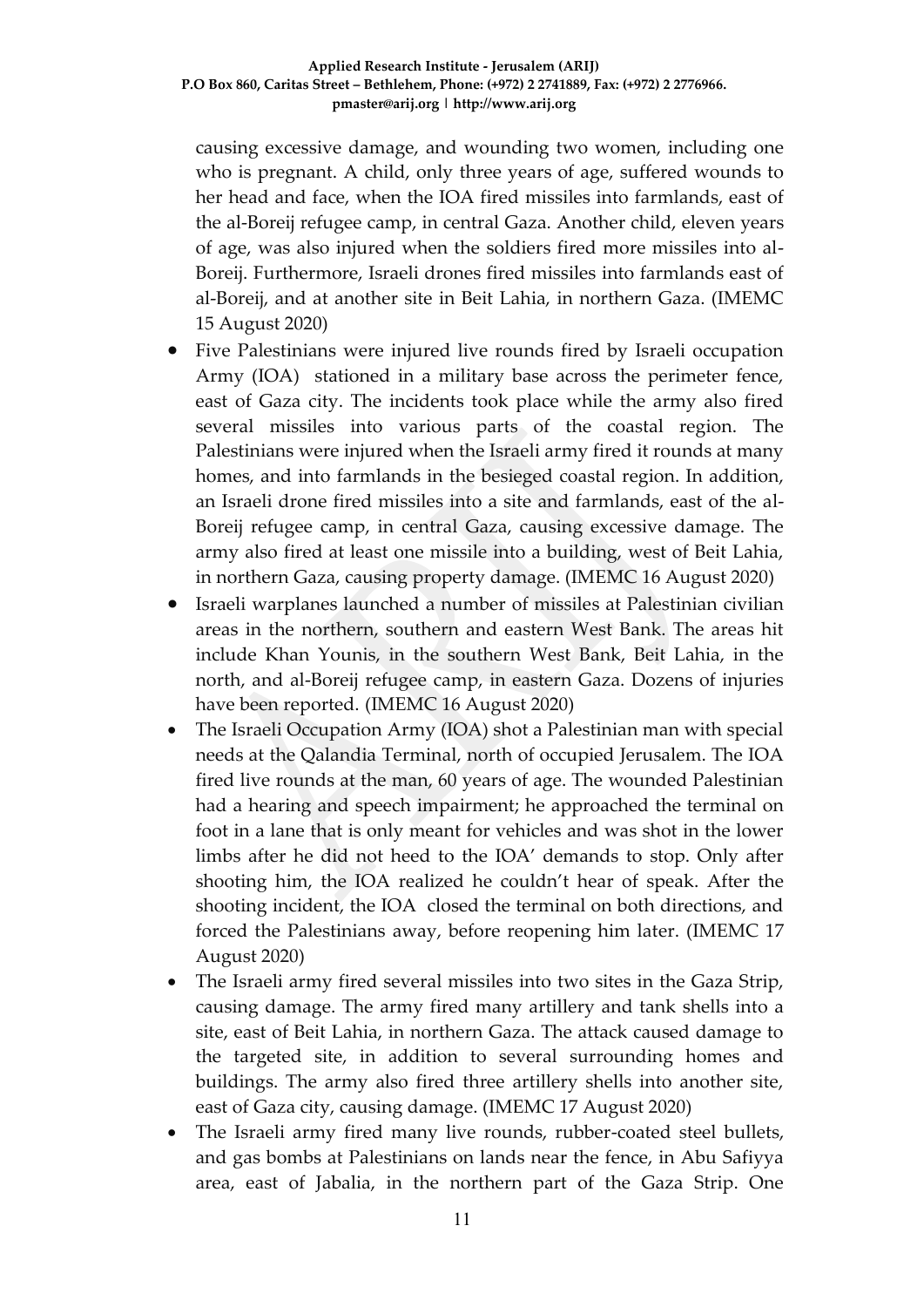Palestinian was injured after high-velocity gas bombs struck him in the chest. Several Palestinians suffered the effects of teargas inhalation, in addition to cuts and bruises. (IMEMC 17 August 2020)

- A Palestinian worker was shot and injured, by an Israeli soldier near the Israeli apartheid wall, near Far'un village, south of Tulkarem, in the northern West Bank. Suhair Ebeit, 35, was shot by Israeli occupation army (IOA) as he was going to his job inside Israel. The sources described his condition as stable. (IMEMC 17 August 2020)
- A young Palestinian man from Bethlehem, in the central occupied West Bank, was shot in the leg by Israeli occupation Army (IOA) who were stationed near Bilal Bin Rabah mosque. His medical condition was described as stable. (IMEMC 17 August 2020)
- The Israeli occupation Army (IOA) fired tear-gas canisters at Palestinian young men in eastern Jabalia in the northern Gaza Strip, wounding one young man in the chest. (IMEMC 17 August 2020)
- A 60-year-old Palestinian was shot and wounded by Israeli Occuption Army (IOA) at the Qalandiya checkpoint, a busy crossing between Jerusalem and the northern West Bank, a few hours after a separate shooting incident in Bethlehem. The elderly man approached the checkpoint on foot in a lane reserved for vehicles. The IOA shot him in the lower limbs when he did not reply to calls to stop. They then realized he has a disability and cannot hear or communicate. (PALINFO 17 August 2020)
- The Israeli Occupation Army (IOA) attacked dozens of Palestinians participating in the Fourth National Conference against the illegal Annexation and Normalization, in Tormos-Ayya town, north of the central West Bank city of Ramallah, causing many to suffer the effects of teargas inhalation. Dozens of IOA surrounded the town, since morning hours, to prevent the Palestinians from holding the conference against the Israel colonial [annexation](https://electronicintifada.net/content/how-will-annexation-change-legal-landscape-west-bank/30881) of vital areas of the West Bank. The IOA then invaded the town, and fired a barrage of gas bombs and concussion grenades, causing many Palestinians to suffer the effects of teargas inhalation. (IMEMC 19 August 2020)
- The Israeli Occupation Army (IOA) shot and injured Palestinian workers near the gate of the Annexation Wall, west of Far'un town, south of Tulkarem. In that incident, a Palestinian, Soheil Daoud 'Obeit, 26, was shot in his leg. (IMEMC 19 August 2020)
- $\bullet$
- Israeli combat helicopters struck a site west of Khan Younis city in the southern enclave with at least six missiles. Israeli warplanes, in the early morning, bombed several sites across the besieged Gaza Strip. Israeli military jets fired three missiles at a site west of Gaza city, in the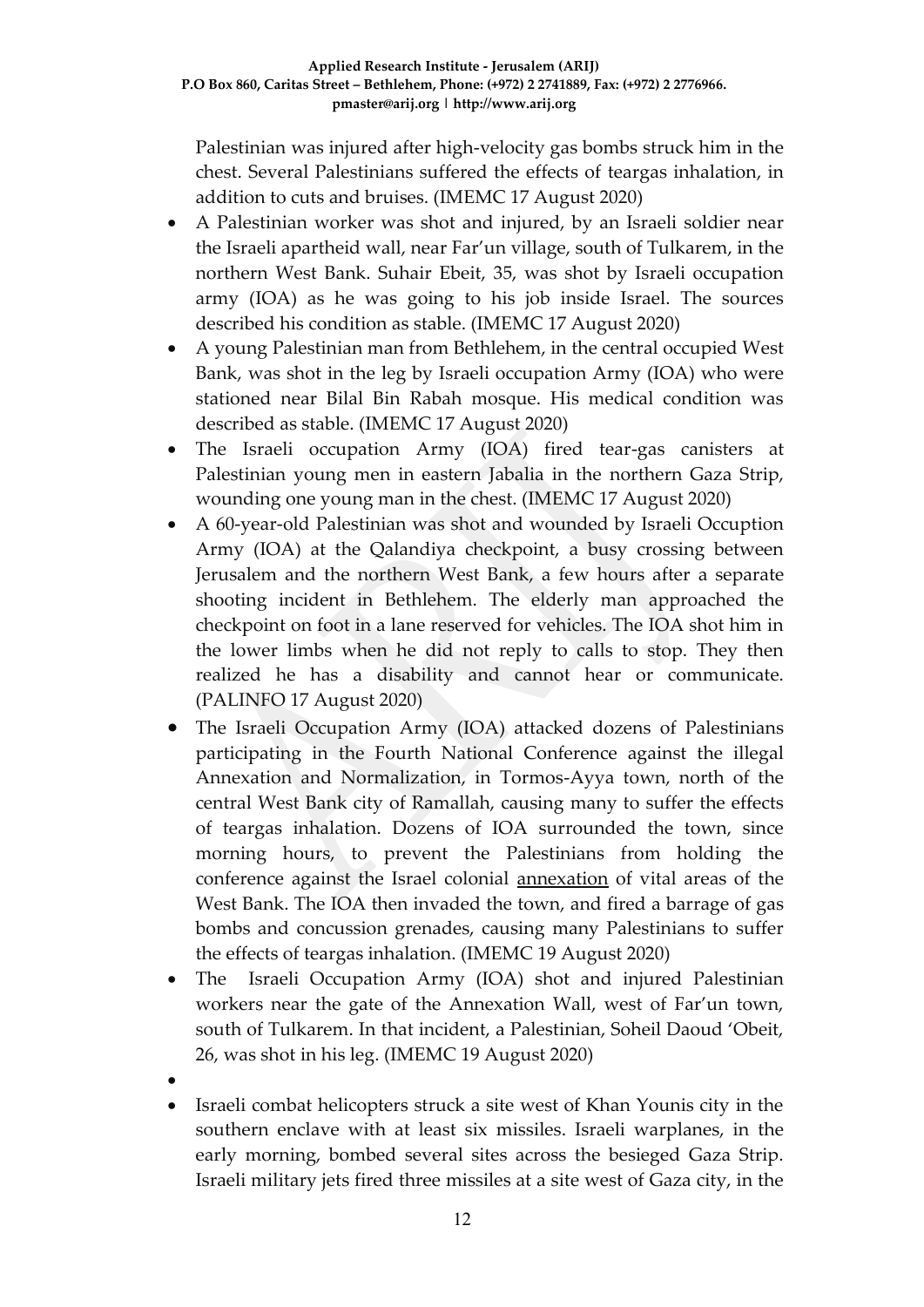central Strip, causing heavy destruction to the site as well as to nearby homes. (IMEMC 21 August 2020)

- Israeli tanks fired artillery shells against farmlands to the east of Gaza city. The Israeli Air Force also fired two missiles and struck a site near Beit Lahia town in the north, causing major damage to the site and to adjacent houses. One Palestinian farmer was moderately injured during the assault on farmlands, located east of Khan Younis. The condition of the wounded man was not known at the time of this report. (IMEMC 21 August 2020)
- The Israeli occupation army (IOA) shelled three sites in the besieged Gaza Strip, with no reported casualties. The IOA bombarded what the army describes as an observation post east of Khan Younis in southern Gaza. Similar posts were also bombed to the east of Juhor ad-Dik and al-Bureij refugee camp in the central coastal enclave. The Israeli occupation closed border crossings, [banned fishing](http://imemc.org/article/pchr-iof-tightens-gaza-strip-closure-gaza-sea-completely-closed-and-fishermen-denied-work/) long the coast, and [blocked fuel shipments,](http://imemc.org/article/gazas-only-power-plant-to-stop-production-by-tuesday/) causing the power plant to shut down. (IMEMC 21 August 2020)
- Israeli occupation Army (IOA) broke into Makassed Hospital in Jerusalem amid heavy firing of tear gas bombs. Dozens of patients and medical workers suffered breathing difficulties as a result of inhaling tear gas, and many patients were evacuated to other rooms. The IOA violently stormed the hospital and started to search the rooms and offices while firing tear gas canisters. The IOA further held field interrogations with a number of Palestinian citizens before they withdrew from the place. This attack is not the first of its kind. (IMEMC 21 August 2020)
- The Israeli army shelled sites in the besieged Gaza Strip, and its navy opened fire at fishermen's boats on the Gaza coast. Israeli tanks fired two shells at a site east of Khuzaa town, east of Khan Younis in the southern Gaza Strip, causing damage and fire, but no human casualties. Three more artillery shells were fired at a location east of Rafah city, in the south, destroying the site. Meanwhile, the Israeli navy opened fire at Palestinian fishing boats at the pier in the northern Gaza Strip, damaging some. (IMEMC 22 August 2020)
- In the northern Qalqilia Governorate of the occupied West Bank, The Israeli Occupation army (IOA) opened fire at dozens of Palestinians taking part in the weekly anti-settlements demonstration in the village of Kufur Qaddoum. Two protesters were shot by the IOA with rubbercoated steel rounds, while others choked on tear-gas. Large numbers of IOA fired sound bombs and rubber-coated steel rounds, two shooting injuries were treated at the scene. (IMEMC 22 August 2020)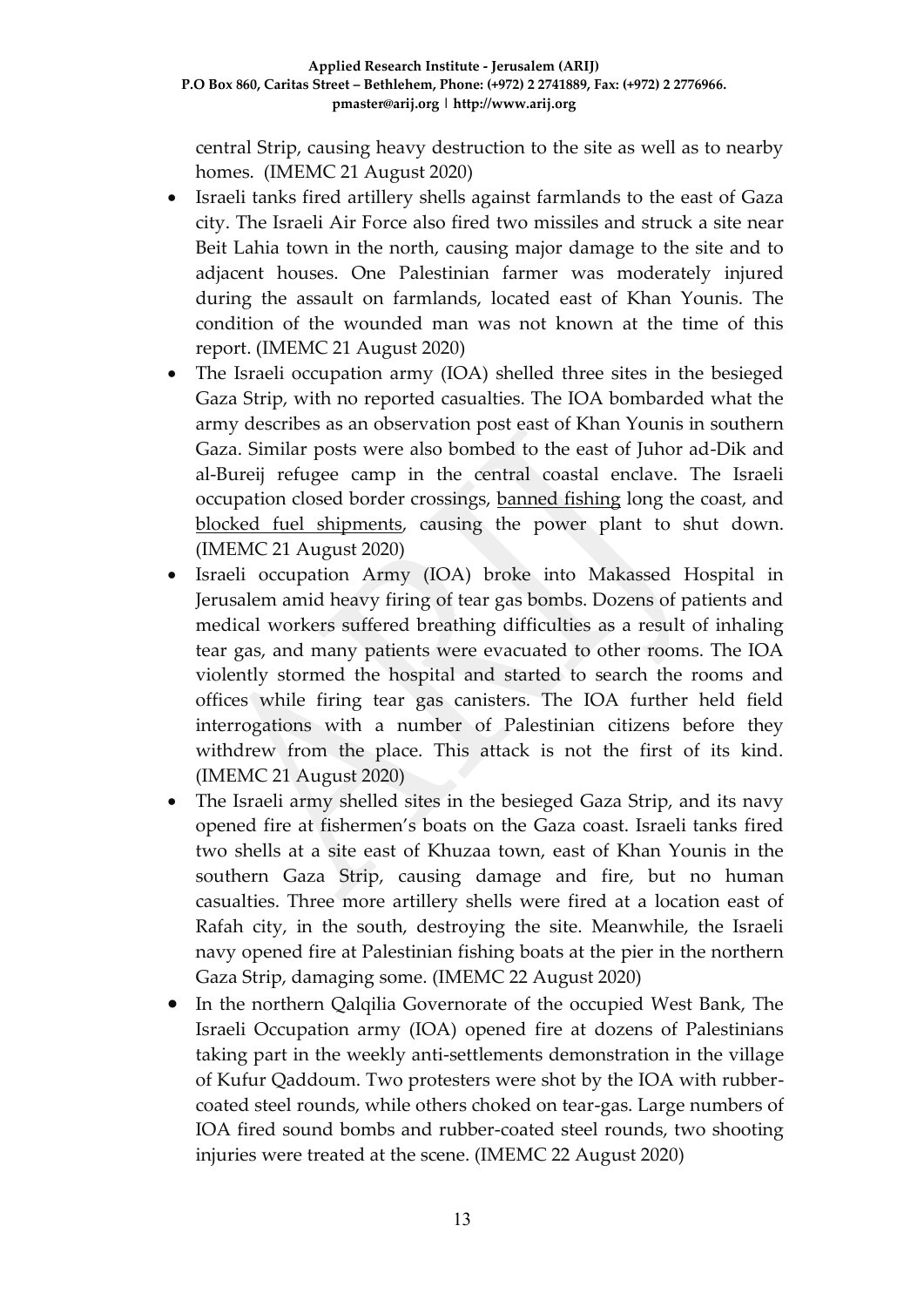- The Israeli Occupation Army (IOA) invaded Makassed Hospital in Jerusalem while firing of tear-gas bombs. Dozens of patients and medical staff suffered breathing difficulties as a result of tear-gas inhalation, making it necessary to evacuate many patients. The IOA violently stormed the hospital, searched several rooms and offices while firing tear-gas canisters. Field interrogations were held with a number of Palestinian civilians before the armed troops withdrew from the hospital. (IMEMC, PIC 23 August 2020)
- Israeli occupation authority (IOA) decided to ban entry of all kinds of goods into Gaza through al-Karama border crossing, except for food and medical supplies. The private sector companies were informed of the Israeli decision in this regard. For more than a week, the IOA have been preventing entry of building materials and fuel supplies into Gaza and imposing closure on its sea. (PALINFO 23 August 2020)
- The Israeli Occupation Army (IOA) detained Yousef Al-Lahham, 45, after storming and ransacking his family home in the Dheisheh refugee camp, in the southern occupied West Bank. The IOA fired sound grenades and live rounds towards the Palestinian youths who protested the invasion into the camp, with no injuries to report. (IMEMC 24 August 2020)
- In the northern West Bank Governorate of Tulkarem, Israeli Occupation Army (IOA) detained Ahmed Shehab, 45, a former prisoner from Anabta town, Muntasir Tahma, from Qafin town, Yusef Muhanna, another former prisoner, and Ali Abu Saleh from Shweika suburb after their homes were stormed and ransacked. (IMEMC 24 August 2020)
- Violent confrontations flared between Palestinian youth as Israeli Occupation Army (IOA) invaded the city of Ramallah. The IOA barred journalists from covering the scene, and responded to the protesting youths by firing tear gas and live rounds at them. (IMEMC 24 August 2020)
- The Israeli Occupation Army (IOA) detained Palestinian young man, Khaled Derya from Beit Fajjar town, south of Bethlehem, while passing an flying military roadblock at the western entrance of the town. (IMEMC 24 August 2020)
- Israeli warplanes and tanks, bombed three targets in Khan Younis in the southern besieged Gaza Strip. Israeli warplanes fired two missiles at farmland to the east of Khan Younis City. At the same time, Israeli tanks near the eastern border fence between Gaza and Israel, fired shells at two resistance posts north and south of Khan Younis. Damage to homes was reported, with no civilian casualties. (IMEMC 24 August 2020)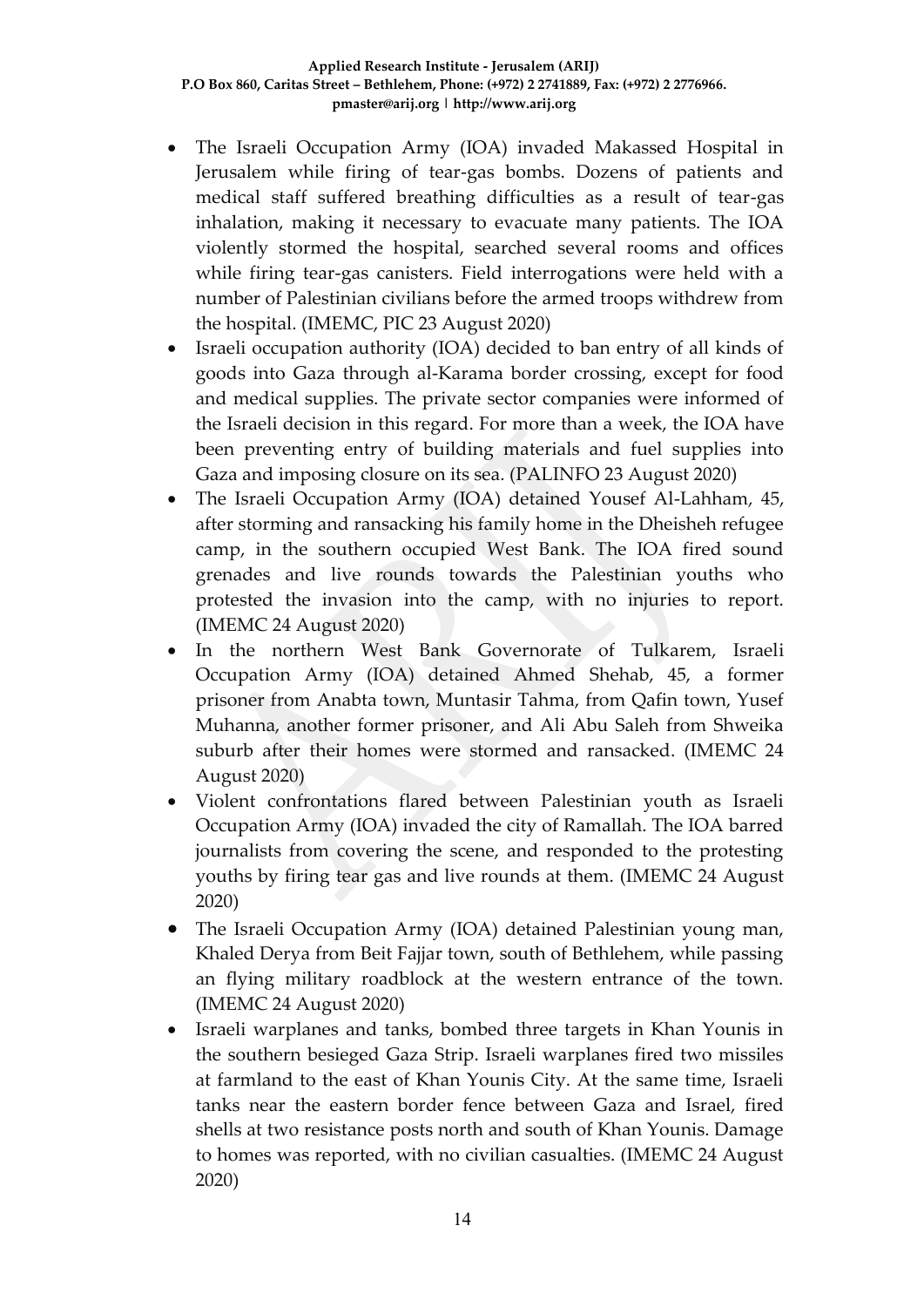- The Israeli navy attacked Palestinian fishermen and their boats as they sailed within one nautical mile off the Gaza shore. The Israeli army opened machine-gun fire towards cultivated land and shepherds in the besieged Gaza Strip. The army opened fire at a group of shepherds in the east of al-Bureij refugee camp in central Gaza, which forced them to leave their work. Farmlands to the east of al-Qarara town, east of Khan Younis, in the southern Gaza Strip, also came under similar gunfire attack by the Israeli Army. (IMEMC 24 August 2020)
- Israeli warplanes and tanks, bombed three targets in Khan Younis in the southern besieged Gaza Strip. Israeli warplanes fired two missiles at farmland to the east of Khan Younis City. At the same time, Israeli tanks near the eastern border fence between Gaza and Israel, fired shells at two sites north and south of Khan Younis. Damage to homes was reported, with no civilian casualties. (IMEMC 25 August 2020)
- Israeli warplanes, fired missiles at farmland near Khan Younis city, in the southern Gaza Strip. An Israeli reconnaissance plane fired two rockets at a plot of farm land, situated to the east of Khuza'a town, east of Khan Younis. The same site was targeted with three missiles fired by an Israeli warplane, which caused destruction of the site and damages to homes in the area. No human casualties were reported. (IMEMC 26 August 2020)
- Israeli jets and tanks fired two missiles at Palestinian-owned farm land east of Rafah City; however adjacent buildings suffered partial damages. (IMEMC 26 August 2020)
- Several Israeli military bulldozers infiltrated limitedly into a southeastern border area in the besieged Gaza Strip. Five armored bulldozers advanced from a military post behind the security fence into a border area in the east of Rafah, south of Gaza, and embarked on digging and leveling swaths of land. The Israeli occupation army also deployed two tanks on mounds of dirt behind the border fence to provide protection for the bulldozers. The eastern border areas of Gaza are repeatedly exposed to Israeli military incursions and gunfire attacks. (PALINFO 27 August 2020)
- At least one Palestinian civilian was shot and injured when Israeli occupation Army (IOA) fired rubber-coated steel rounds at protesters taking part in the weekly Kufur Qaddoum in the northern West Bank. The IOA fired rubber-coated steel rounds and tear-gas canisters at the protesters, injuring one of them with a steel round, while many others suffered the effects of tear-gas inhalation. (IMEMC 29 August 2020)
- Violent confrontations flared up when Israeli police forces raided al-Isawiya town northeast of Jerusalem. Israeli police stormed al-Isawiya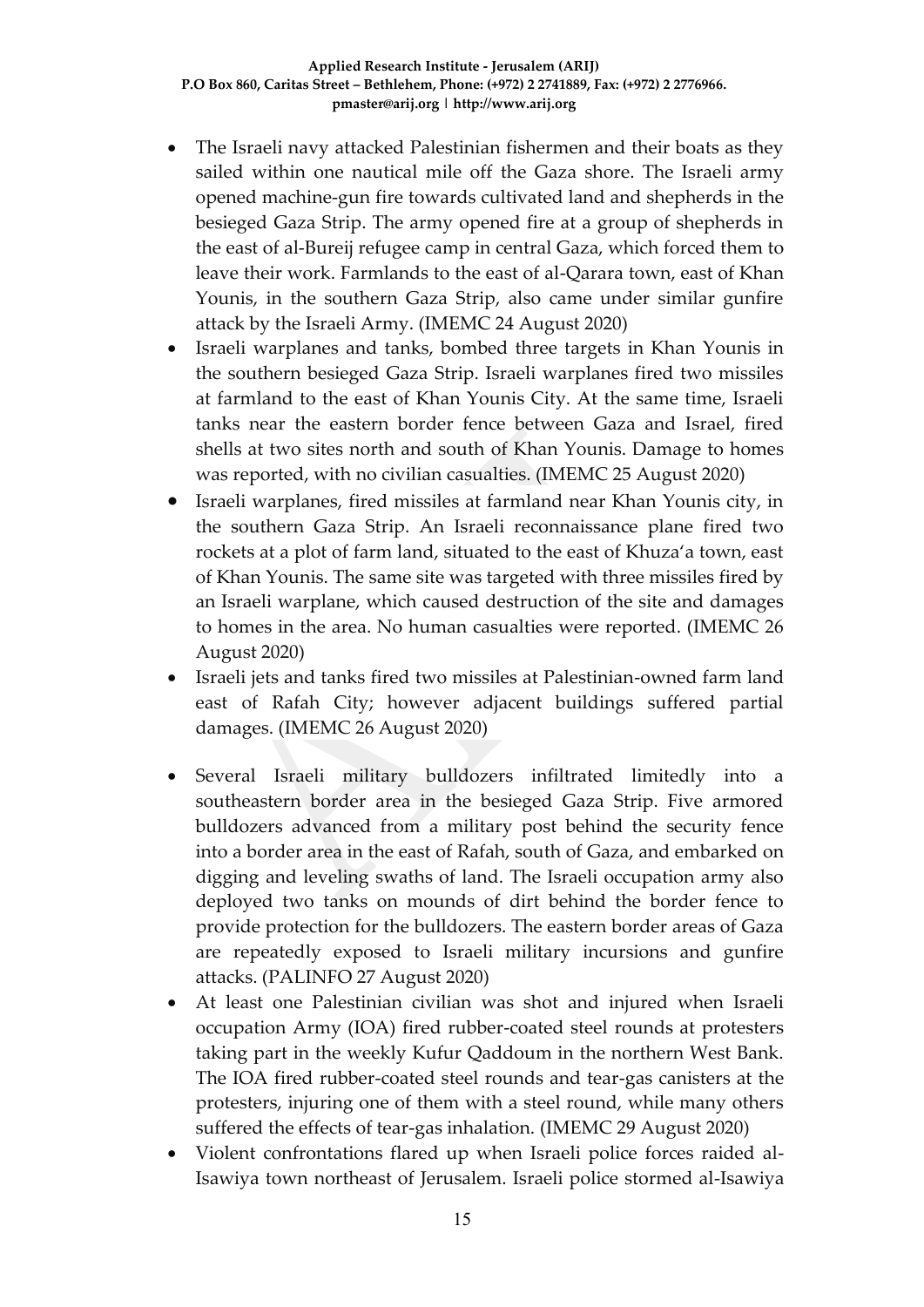amid heavy firing of tear gas canisters, stun grenades, and rubbercoated metal bullets. Dozens of Palestinian youths confronted the attack. Israeli police violently beat a Palestinian young man and detain him. (PALINFO 28 August 2020)

- The Israeli air force launched, two rounds of airstrikes on different areas of the besieged Gaza Strip. Israeli warplanes and tanks bombed mainly agricultural lands in Gaza City in the central Strip, and Rafah city in the south. Israeli jet unleashed new air raids on more targets near Gaza City, causing partial damages, but no human casualties were reported. Israeli jets fired 3 missiles that destroyed an outpost, west of Gaza City. Meanwhile, Israeli tanks stationed along the Israeli perimeter fence, fired three artillery shells, at an agricultural land east of Gaza City, a short time later three missiles were fired, causing significant damage to civilian property. Two missiles were fired at a location west of Nusseirat refugee camp, in the central Gaza Strip, destroying it and damaging Palestinian civilian property. (IMEMC 29 August 2020)
- The Israeli army shelled, two sites in the besieged Gaza Strip, the site sustained material damage, but no human casualties were reported. At least two artillery shells struck two observation posts to the east of Deir al-Balah city in central Gaza, and to the east of Khan Younis in the southern Strip. (IMEMC 30 August 2020)
- The Israeli army prevented, Palestinians from holding prayers on the citizen-owned lands of Kifl Hares, in the northern West Bank, which is under threat of confiscation by the Israeli occupation. The Israeli army attacked the participants with pepper-spray as they attempted to pass through the military roadblock. The army then erected flying roadblocks, closing the main entrance of Kifl Hares, which forced the citizens to perform the prayers at the village entrance. (IMEMC 30 August 2020)
- Israeli occupation Army (IOA) attacked a hospital with tear gas bombs during a raid on Hebron. A section where COVID-19 patients are held was affected. Over 25 Palestinians, including patients and medical staff, suffered breathing difficulties and were evacuated from the hospital.
- The Israeli occupation Army (IOA) carried out large-scale weeps in other areas in the West Bank and Jerusalem, detaining six Palestinian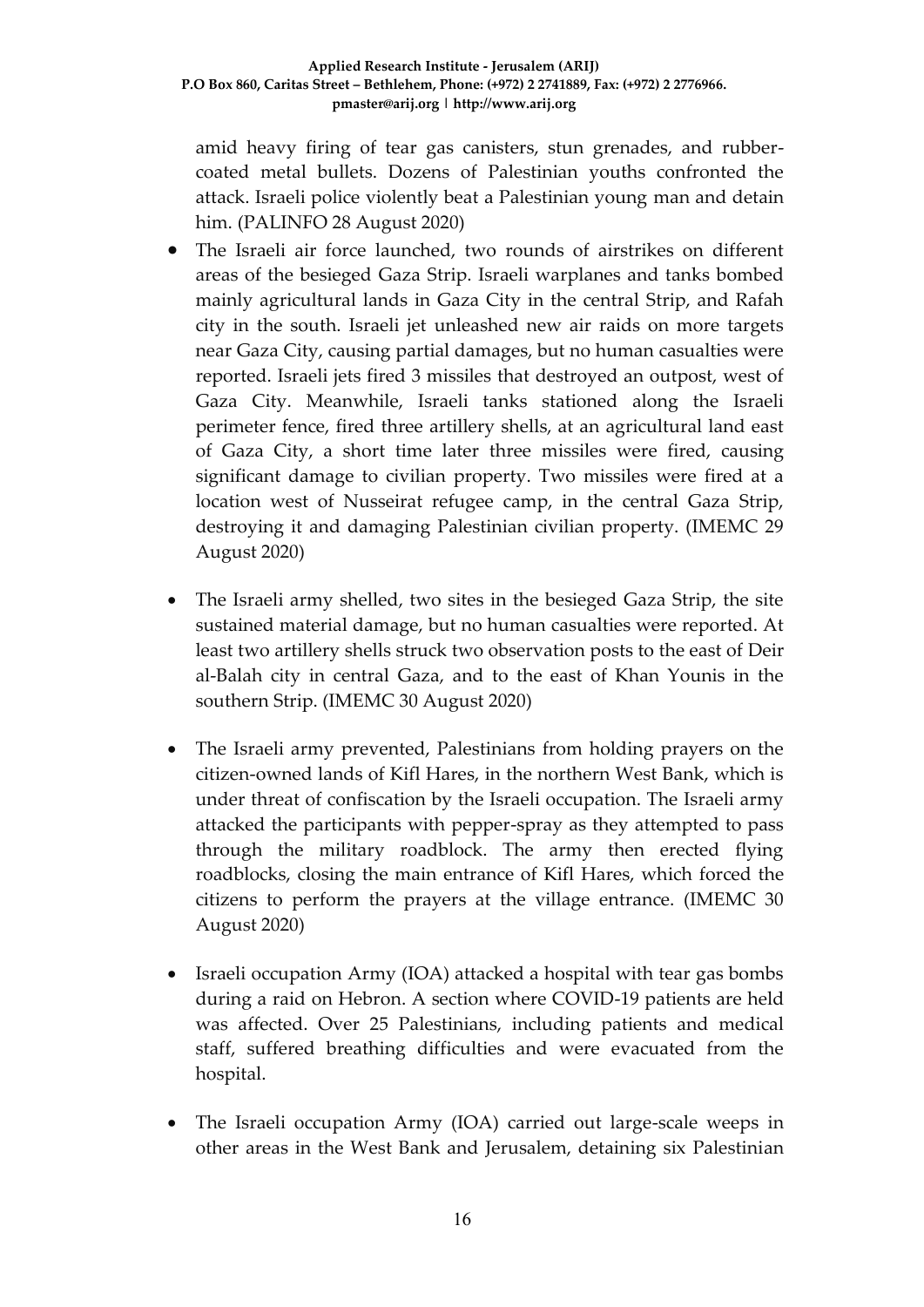citizens. One Palestinian was handed an order to appear before the Israel Intelligence Service for interrogation. (PALINFO 30 August 2020)

- Violent confrontations flared up between Palestinian youths and Israeli Occupation Army (IOA) in al-Arroub refugee camp in Hebron, but no injuries were reported. (PALINFO 30 August 2020)
- Violent clashes broke out between Palestinian youths and the Israeli occupation Army (IOA) at the northern entrance to Qalqilya city in the West Bank. Dozens of local youths rallied near an IOA checkpoint at the northern entrance to Qalqilya and started to hurl stones at the Israeli Army there. As the confrontations escalated, the IOA sent reinforcements to the area and embarked on firing more stun and tear gas grenades on the young men. Some tear gas and stun canisters reportedly landed near the zoo and inside yards of many houses, leading some citizens to suffer from their exposure to fumes. (PALINFO 30 August 2020)
- The Israeli Occupation Army (IOA) dressed in civilian clothes (Musta'ribeen) detained a Palestinian citizen in Jenin, the occupied West Bank. A group of Israeli undercover army stopped ex-prisoner Yaser Khzeimiya, while he was driving his car near Haddad village in Jenin, and detained him. The IOA forces a week ago raided Khzeimiya's family home in Qabatia town and searched it, but they could not arrest him as he was not there. (PALINFO 30 August 2020)
- The Israeli Occupation Army (IOA) invaded the Damascus Gate area leading into the Old City of Jerusalem, and detained four Palestinians, three of whom were women. The four have been identified as Ahmed Abu Al-Roumi, his sister Sajeda, Yasmine Qaisiya, and Naomi Al-Dar. The IOA beat the Palestinians before detaining them. Israeli police took them to an unknown destination. (IMEMC 31 August 2020)
- Israeli undercover army detained senior official of the Popular Front for the Liberation of Palestine (PFLP) Husam al-Razza, from Nablus city in the occupied West Bank. The army detained Razza in an ambush in Huwwara area in northern Nablus as he was en route to Ramallah city. The army disguised as municipal workers detained Razza's son, Bader, from his home in Nablus city. Bader had been taken prisoner several times before. (PALINFO 31 August 2020)
- Violent clashes broke out after the Israeli occupation Army (IOA) stormed Al Issawiya Town in occupied east Jerusalem and showered local youths with tear gas canisters. Several youths in Issawiya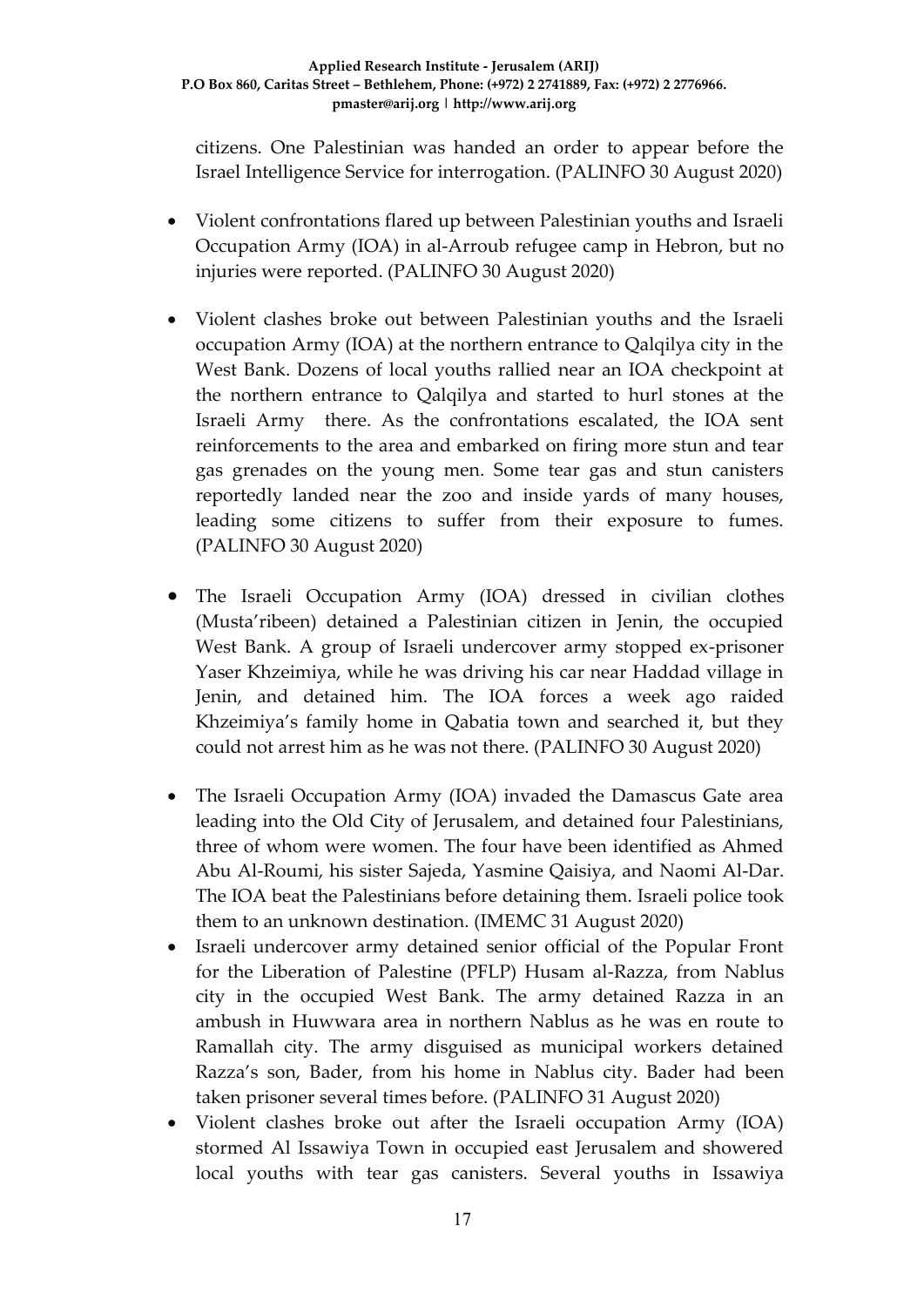#### **Applied Research Institute - Jerusalem (ARIJ) P.O Box 860, Caritas Street – Bethlehem, Phone: (+972) 2 2741889, Fax: (+972) 2 2776966. pmaster@arij.org | http://www.arij.org**

confronted the police forces while the Israeli police also imposed movement restrictions on the Jerusalemite citizens in the Old City of Jerusalem and some areas around it and blocked the entrances leading to Silwan city (south of the Aqsa Mosque). The Israeli movement restrictions took place as senior US and Israeli officials were visiting the holy city. (PALINFO 31 August 2020)

#### **Israeli Settler Violence**

- A horde of Jewish settlers assaulted Palestinian citizen in Jeelya area, west of Birzeit town in the Ramallah and Bireh province. A group of armed settlers with dogs assaulted Palestinian families, including the family of Sheikh Mohamed al-Hajj during their presence in Jibiya village, north of Ramallah. The settlers pointed guns at and physically assaulted Sheikh Mohamed, his children and wife as well as other families and kids in the area. The families were having a picnic in the area when the settlers assaulted them. Some members of the families used their cellphones to document what happened, but the settlers forced them at gunpoint to erase all the footage. (PALINFO 2 August 2020)
- A group of Israeli settlers assaulted, under military protection, the family of Palestinian activist Imad Abu Shamshiya in Tel Rumeida neighborhood in al-Khalil city, south of the West Bank. The settlers attacked the house of anti-settlement activist Abu Shamshiya before Israeli occupation Army (IOA) intervened in favor of the settlers and rounded up his wife, his daughter Arwa and his son Awni. The house of Abu Shamshiya is located near the settlement of Ramat Yeshai, which was built on annexed land near an Israeli military checkpoint. The house and family of Abu Shamsiya had been exposed to attacks by settlers and THE IOA several times before in an attempt to force them to leave the area. (PALINFO 2 August 2020)
- Israeli settlers set fire early in the morning to two Palestinian vehicles in Faraata village, east of the northern West Bank city of Qalqilya. Settlers, from the nearby settlement of Havat Gilad, sneaked during the night into the outskirts of the village, set fire to two cars, wrote racist graffiti on walls such as "Price Tag," before leaving the area, he said. (WAFA 4 August 2020)
- A large group of Israeli settlers assaulted Palestinian families, north of Ramallah, in central occupied West Bank. A large number of armed settlers with dogs, attacked Palestinian families, including Sheikh Mohamed al-Hajj and his family in Jibiya village, north of Ramallah. The settlers aimed their weapons at, and physically assaulted Sheikh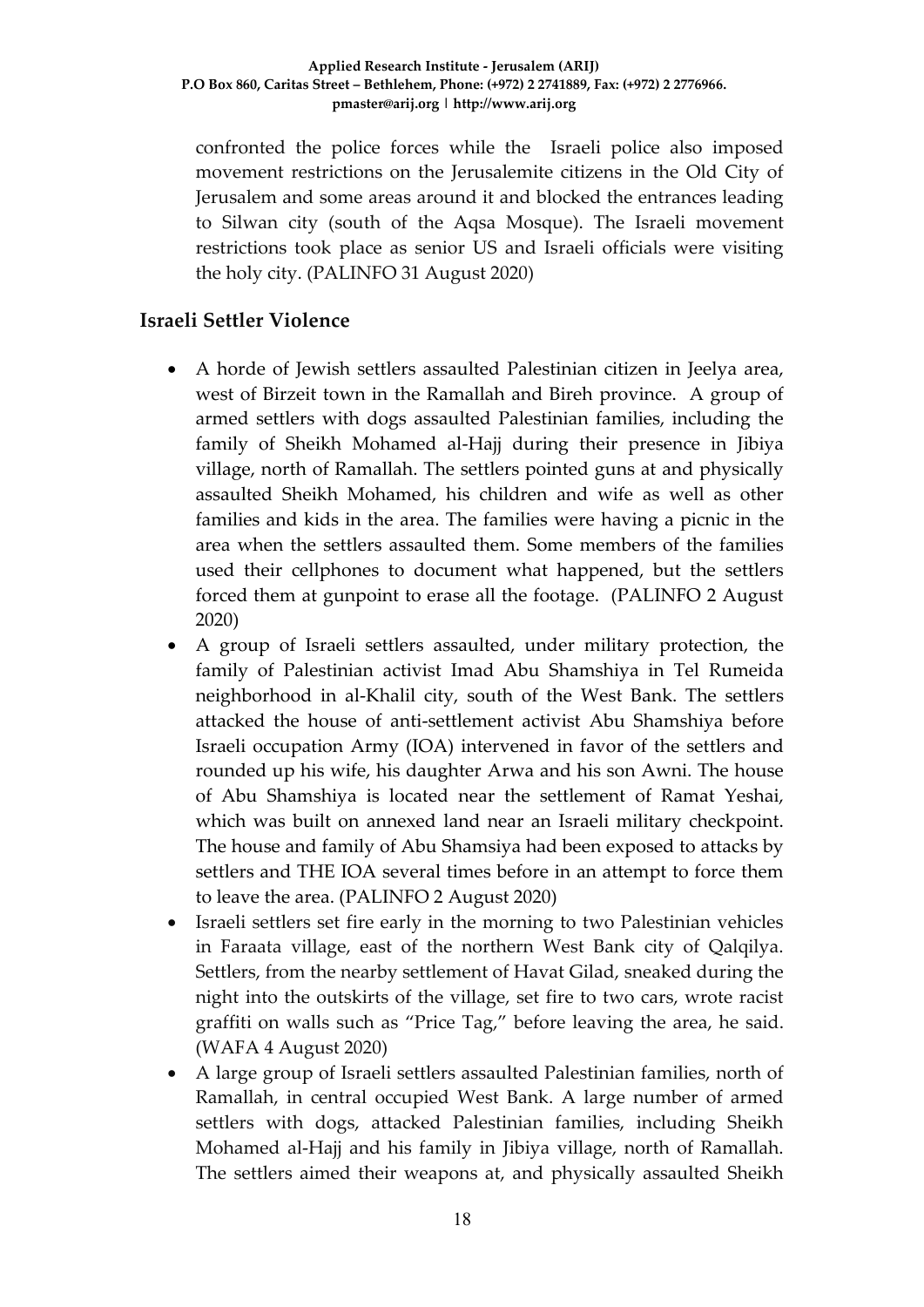Mohamed, his wife and children, in addition to other families with children as they trying to have a picnic. Some family members documented the incident on their cellphones, but the attackers forced them at gunpoint to erase the evidence. (IMEMC 4 August 2020)

- The Israeli Occupation Army (IOA) started a fire that damaged 14 dunams of Palestinian-owned agricultural land in Al-Mughayyir village, northeast of Ramallah. The IOA fired volleys of tear-gas canisters and stun grenades into almond tree crops, belonging to Suleiman Ahmed, in the east of Al-Mughayyir, which started a fire that burned 14 dunams of crops. (IMEMC 4 August 2020)
- Dozens of Jewish settlers defiled the Aqsa Mosque in Occupied Jerusalem and performed Talmudic rituals in its yards. 122 settlers entered the holy Islamic site under heavy Israeli police protection and toured its eastern area, which was declared closed military zone by the police. The settlers entered the site in groups through the Maghareba Gate and performed rituals in its courtyards. (PALINFO 4 August 2020)
- The Israeli Occupation Army (IOA) uprooted and seized some 100 palm trees in the area of al-Shuna in the village of al-Jiftlik north of Jericho city in the Jordan Valleys. The landlord was identified as Anwar Abu Joudeh, who planted the trees. (WAFA 5 August 2020)
- A group of Israeli settlers, invaded and occupied Palestinian Private lands and installed water tanks before planting trees in Ehmayyir village of the [al-Farisiyya](https://imemc.org/?s=al-Farisiyya) area. The attack took place just a few meters away from the tents of the local Palestinian Bedouin families. (IMEMC 5 August 2020)
- Several Israeli settlers invaded Palestinian orchards near the central West Bank city of Salfit, and uprooted many olive trees and saplings, in addition to stopping the residents from preparing for a dirt road leading to their orchards. Resident Zaher Taha stated that the Israeli settlers came from Bruchin settlement, and uprooted more than 15 olive trees, which were planted four to six years ago in the northern area of Kafr ed-Deek town. The settlers also cut electricity wires providing power to an agricultural room in the same area. "The invaded orchards are about 5 Dunams and contain dozens of olive trees, including trees which were planted many years ago, and around twenty, which were planted two years ago. In addition, the settlers stopped the Palestinians from preparing for a road leading to their lands and threatened to assault a driver and confiscate his bulldozer if they return. (IMEMC 5 August 2020)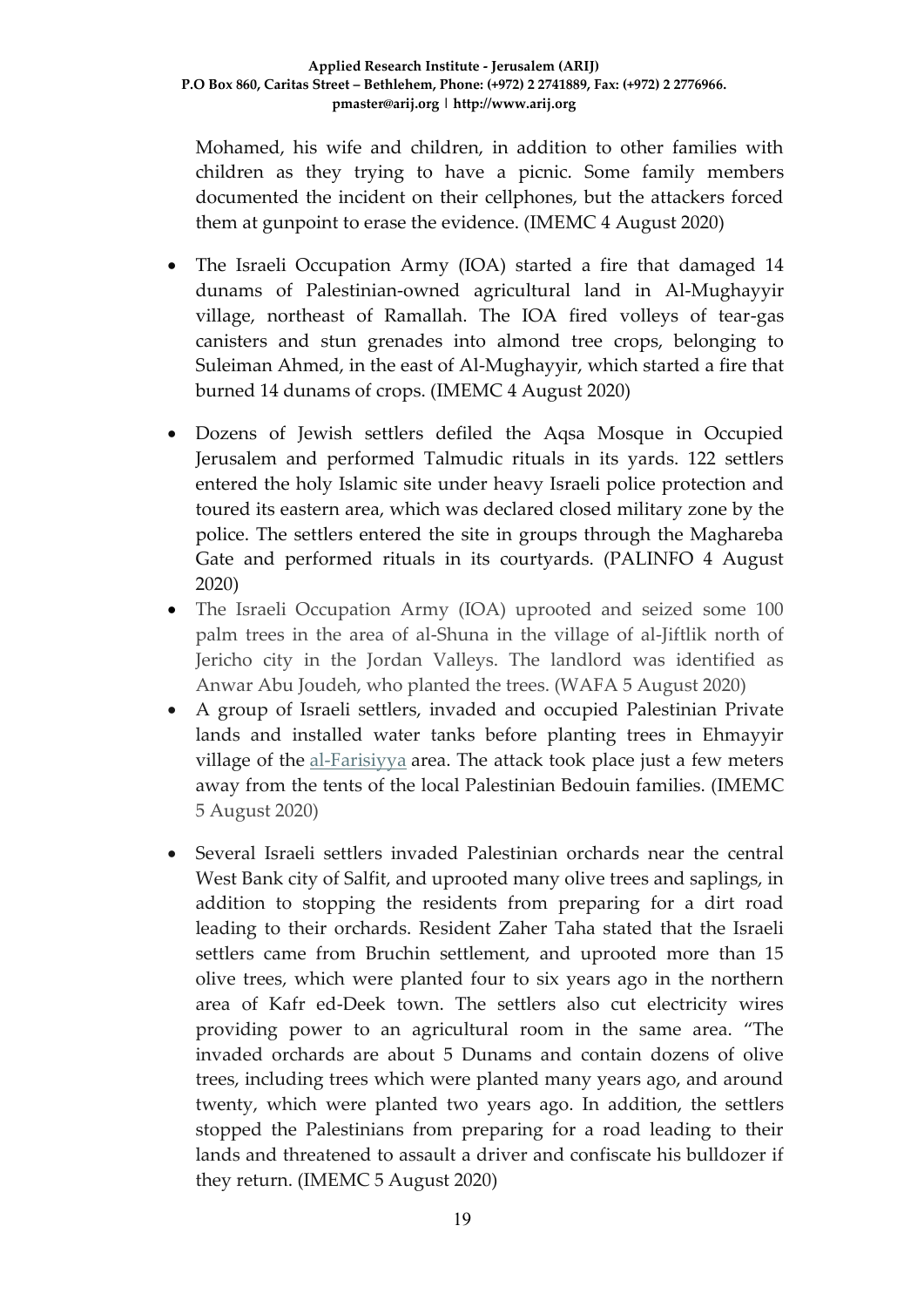- Groups of Israeli settlers defiled the holy Aqsa Mosque in Occupied Jerusalem under heavy Israeli police protection. Dozens of Jewish settlers entered the Aqsa Mosque from the Maghareba Gate and toured the eastern areas of the holy Islamic site, which was declared a closed military zone. The Israeli police blocked Muslim worshipers from entering it. The settlers, who entered in groups, performed Talmudic rituals while walking inside the Aqsa courtyards. Settlers enter the holy Islamic site on daily basis, except Fridays and Saturdays. Their numbers increase in Jewish holidays. (PALINFO 5 August 2020)
- The Israeli Occupation Army (IOA) attacked, many Palestinians after several illegal Israeli colonists invaded their lands and installed a mobile home to establish a new outpost, near the northern West Bank city of Nablus. The Palestinians were on their lands near a local water well belonging to Deir Sharaf village when the settlers invaded the area and installed the mobile home. The settlers attacked many Palestinians to force them away before the IOA arrived at the scene and also assaulted the residents. The water well which the settlers are trying to occupy and install their new illegal outpost, is an essential water supply to many Palestinian villages and towns in the area. (IMEMC 6 August 2020)
- Several Israeli settlers attacked, many Palestinian cars near Burin village, south of the northern West Bank city of Nablus, causing damage in addition to injuring one Palestinian. The settlers hurled stones at many Palestinian cars, driving on the bypass road near Burin. Many cars sustained damage, mainly to the windshield, while one Palestinian suffered mild wounds. The wounded resident is from Hijja town, east of the northern West Bank city of Qalqilia. (IMEMC 9 August 2020)
- Groups of Jewish settlers broke into al-Aqsa Mosque under police escort. About 60 Israeli settlers stormed al-Aqsa Mosque in the early morning hours, including rabbis and intelligence officers. The settlers roamed al-Aqsa Mosque's courtyards and performed Talmudic rituals near Bab al-Rahma prayer area in the eastern side of the Mosque. The Israeli police forces accompanying the settlers announced the eastern area of the Mosque a "closed military zone" during the settler break-in and forced Palestinian worshipers out. (PALINFO 10 August 2020)
- Dozens of Israeli settlers escorted by police forces entered the Aqsa Mosque in occupied East Jerusalem and desecrated its courtyards. Israeli rabbi Yehuda Glick was among the settlers who defiled the Mosque and performed Jewish prayers in its eastern area. Rabbi Glick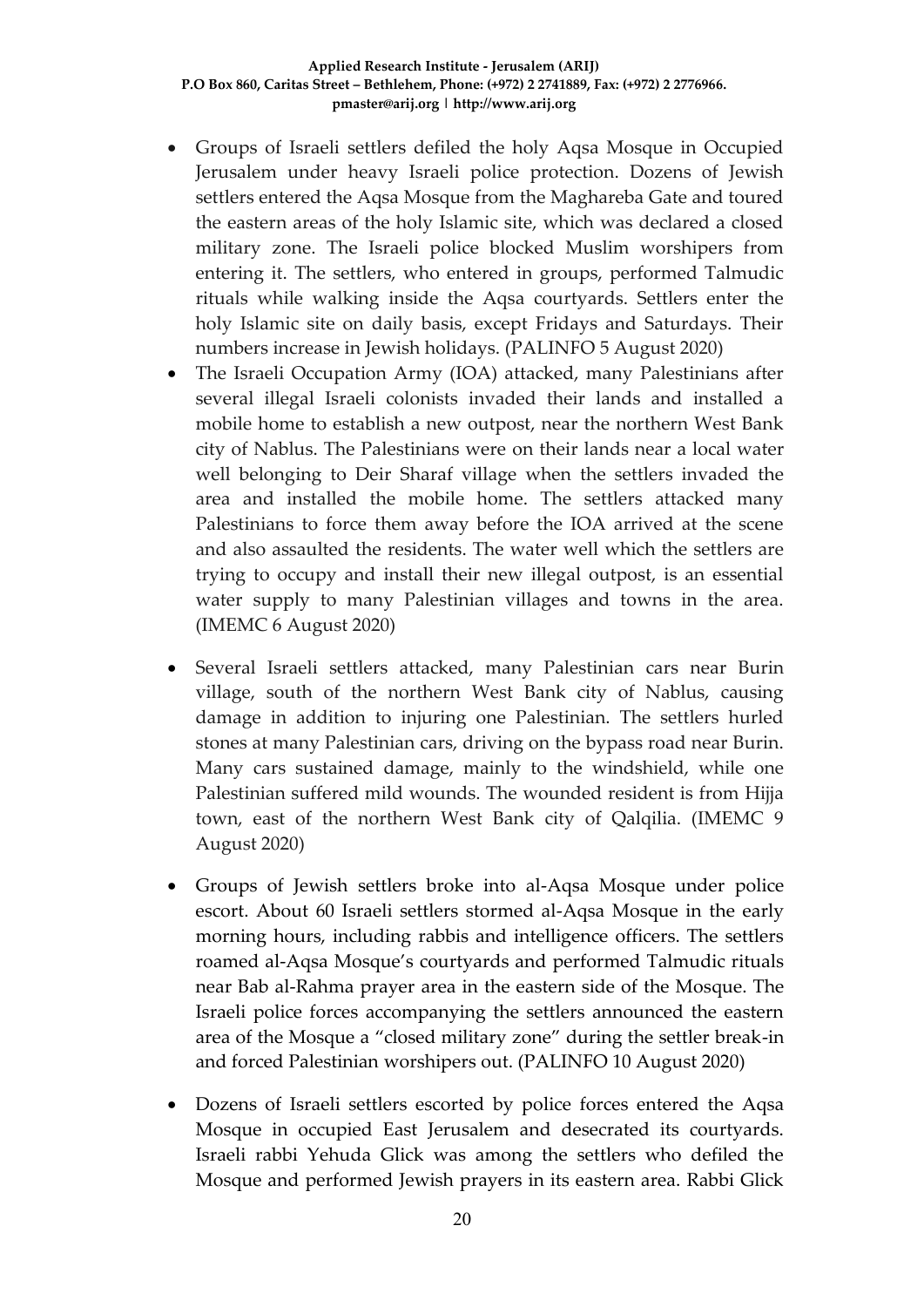recently intensified his break-ins at the Aqsa Mosque in order to give lectures about the Mosque. (PALINFO 10 August 2020)

- A Palestinian man was attacked and injured today by Israeli settlers in the town of Huwwara to the south of Nablus, according to a local activist. Ghassan Daghlas, in charge of the settlement file in the northern West Bank, told WAFA a group of settlers from the nearby illegal Israeli settlement of Yitzhar, chased after and attacked local resident Mustafa al-Masri, 30, while he was working on his land to the north of Huwwara town, causing him fractures and bruises in his legs. (WAFA 11 August 2020)
- A group of Israeli settlers attacked a Palestinian citizen aboard his car on the road between Nablus and Qalqilya in the occupied West Bank. The settlers from the settlement of Yitzhar hurled stones at the car of Mohamed Attamuni, a resident of Awarta village, on a road near Burin town, adding that the car sustained material damage. (PALINFO 12 August 2020)
- Groups of Jewish settlers escorted by police forces desecrated the Aqsa Mosque . At least 84 settlers entered the Mosque in groups through al-Maghariba Gate and toured its courtyards under police guard. Students of Jewish institutes, intelligence officers and rabbis were among the settlers who defiled the Mosque in morning tours. The Israeli police close al-Maghariba Gate, which is used by Jews to enter the Mosque, at 10:30 am after the settlers complete their morning tours at the holy site. Later in the afternoon, the same gate is reopened for evening tours by settlers. During the presence of settlers inside the Mosque compound, entry restrictions are imposed on Muslim worshipers at the entrances leading to the Mosque and their IDs are seized until they leave the holy place. (PALINFO 12 August 2020)
- Israeli settlers fenced off large swaths of Palestinian-owned grazing land in the northern Jordan Valley, in al-Mzuqah and al-Suwaidya areas since last week and up until present. Thousands of dunams of these pastures have been fenced off since the beginning of this year, with most of the area inaccessible to Palestinians as a result of being declared as "state land" and "natural reserves". (WAFA 12 August 2020)
- Israeli settlers attacked a Palestinian vehicle with stones near Burin village, southwest of Nablus city. A group of settlers hurled stones at Mohammad al-Tammuni, a resident of Awarta village, as he was driving his vehicle on a road linking Nablus to Qalqilia, causing damages to his car. The settlers came from Yitzhar. (WAFA 12 August 2020)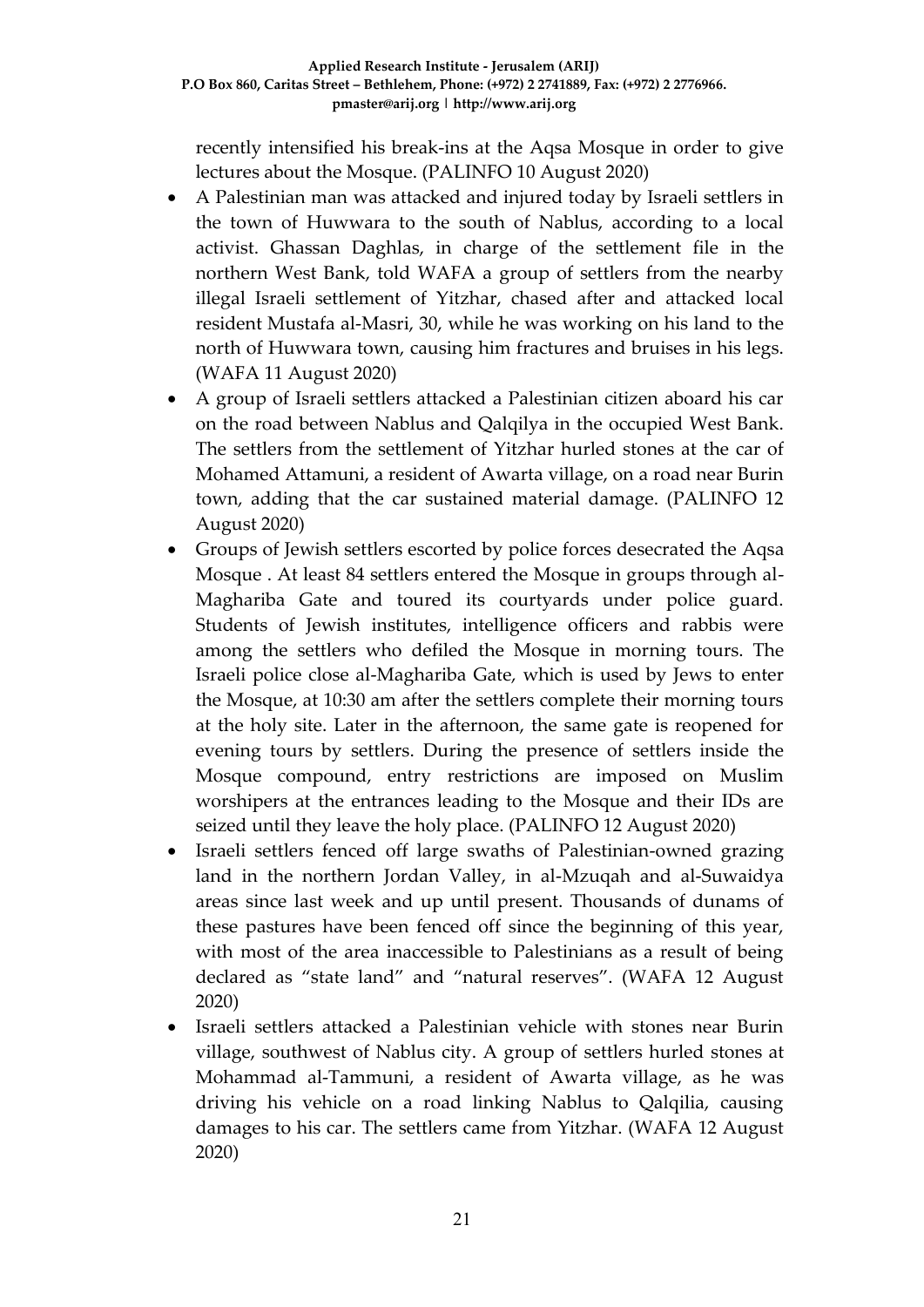- Several Israeli settlers squatting on stolen Palestinian lands, burnt a bulldozer, and attacked a home, in 'Aseera al-Qibliyya village, south of the northern West Bank city of Nablus. The settlers torched a bulldozer, owned by Ali al-Issa and Mohammad Hamdan. The settlers also wrote racist, anti-Palestinian, on several walls in the village and attacked a home, owned by Abdul-Basset Ahmad, before the locals rushed to the aid of the family and forced the Israeli assailants away. The Israeli Occupation Army (IOA) then invaded the area and started firing gas bombs at the Palestinians, causing many to suffer the effects of teargas inhalation.
- A group of Jewish settlers punctured tires of three Palestinian cars in Yasuf village, east of Salfit in the occupied West Bank. The settlers infiltrated into Yasuf at dawn and sliced tires of cars belonging to three local residents. (PALINFO 13 August 2020)
- Groups of Jewish settlers escorted by police forces stormed the Aqsa Mosque and desecrated its courtyards. At least 149 settlers toured the Aqsa Mosque in groups under police protection. A group of soldiers were among the settlers who toured the Islamic holy site. (PALINFO 13 August 2020)
- A group of right-wing Israeli settlers, accompanied by an Israeli military escort, invaded Palestinian land in the northern West Bank and uprooted dozens of olive trees. This attack came a day after the settlers had tried to set up tents to begin establishing a new colony on the Palestinian farmland, but were driven out by local Palestinians. The land in question belongs to Palestinian villagers in the village of Asira ash-Shamaliya, to the north of Nablus city in the occupied West Bank. The settlers, protected by an army escort, invaded an agricultural area in the vicinity of the village. They then embarked on uprooting the olive saplings that had been planted by Palestinian activists in the area, which is facing an Israeli threat of confiscation. (IMEMC 16 August 2020)
- Many Israeli settlers burnt thirteen Palestinian cars, and wrote racist graffiti, in Beit Safafa town, south of the occupied Palestinian capital, Jerusalem, in the West Bank. The settlers infiltrated the town at dawn, before setting thirteen Palestinian cars ablaze, while parked in front of their owners' homes. The cars were completely burnt and destroyed. The Israeli settlers also wrote racist, anti-Palestinian graffiti, before fleeing the town. The attack is part of numerous and escalating Israeli violations against the Palestinians, their property, and their holy sites in several parts of the occupied West Bank, including Jerusalem. (IMEMC 17 August 2020)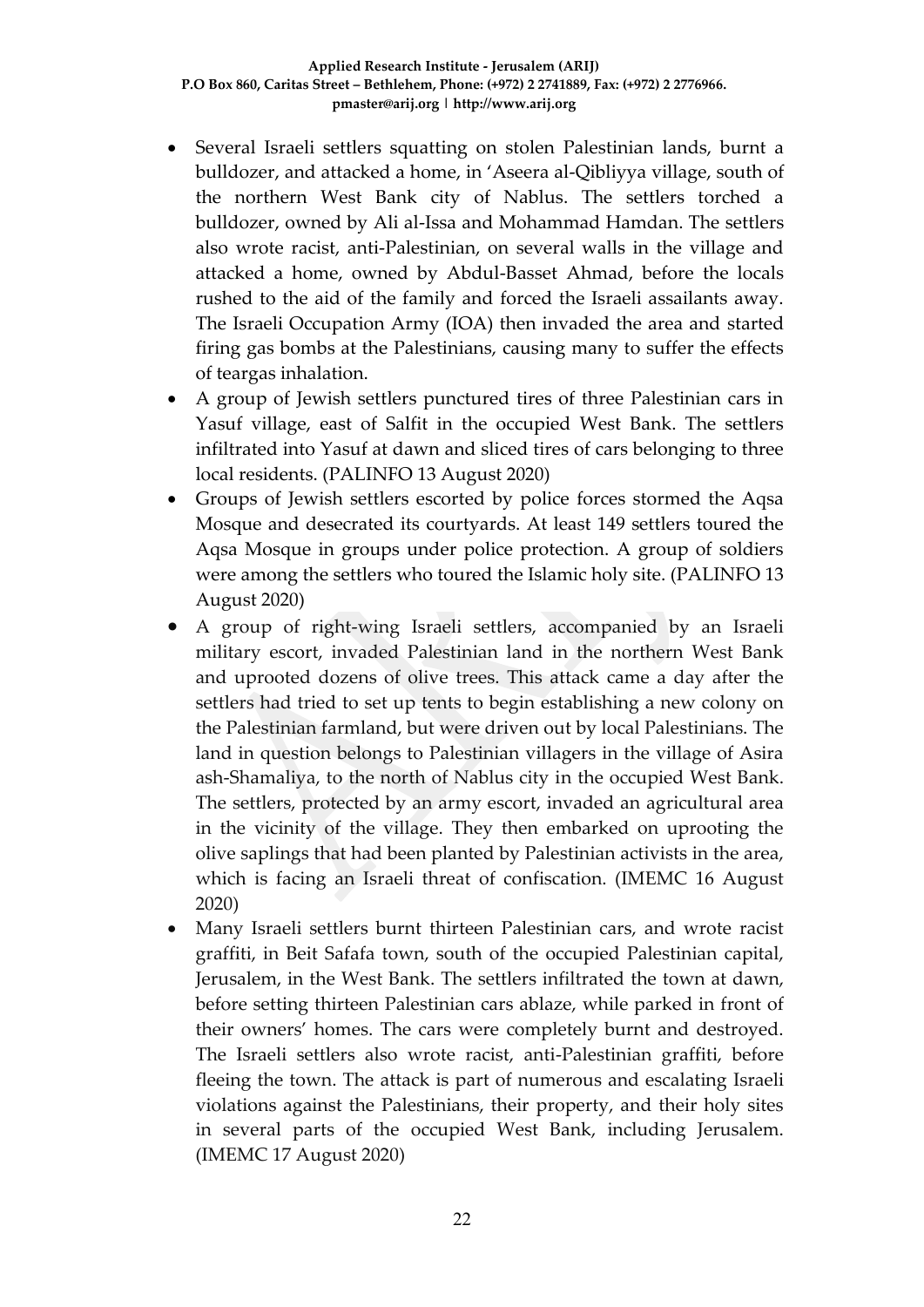- Dozens of Jewish settlers broke into al-Aqsa Mosque and Bab al-Rahma cemetery under police escort. Groups of Israeli settlers, led by the rabbi Yehuda Glick, defiled al-Aqsa Mosque and the adjacent Bab al-Rahma cemetery and performed Talmudic rituals. The settlers, accompanied by heavily armed Israeli police officers, carried out provocative tours inside the Mosque amid tightened restrictions on the Palestinian worshipers entering the site. (PALINFO 17 August 2020)
- Many Israeli settlers burnt thirteen Palestinian cars, and wrote racist graffiti, in Beit Safafa town, south of the occupied Palestinian capital, Jerusalem, in the West Bank. The settlers infiltrated the town at dawn, before setting thirteen Palestinian cars ablaze, while parked in front of their owners' homes. The cars were completely burnt and destroyed. The Israeli settlers also wrote racist, anti-Palestinian graffiti, before fleeing the town. The attack is part of numerous and escalating Israeli violations against the Palestinians, their property, and their holy sites in several parts of the occupied West Bank, including Jerusalem. (IMEMC 17 August 2020)
- Dozens of Jewish settlers broke into al-Aqsa Mosque and Bab al-Rahma cemetery under police escort. Groups of Israeli settlers, led by the rabbi Yehuda Glick, defiled al-Aqsa Mosque and the adjacent Bab al-Rahma cemetery and performed Talmudic rituals. The settlers, accompanied by heavily armed Israeli police officers, carried out provocative tours inside the Mosque amid tightened restrictions on the Palestinian worshipers entering the site. (PALINFO 17 August 2020)
- Dozens of Israeli settlers entered the holy Aqsa Mosque in Occupied Jerusalem under tight Israeli police guard. 35 settlers and 8 students entered the holy Islamic site. The Israeli authority controlling the socalled "Western Wall Tunnels" has decided to open the tunnels for settlers entering the Aqsa Mosque for the first time after five months of closure. (PALINFO 18 August 2020)
- Israeli settlers, from *"Havat Ma'on*" settlement outpost, in eastern Yatta city, south of Hebron, attacked Palestinians' lands in Wad al-Sawi area in Yatta and demolished 'Ali Suliman Abu Hadeed'S (50) tent. The settlers also stole steel pipes and punctured rubber tires for a water tank. (PCHRGAZA 18 August 2020)
- Dozens of Jewish settlers stormed the Aqsa Mosque and desecrated its courtyards under police guard. About 98 settlers, including rabbi Yehuda Glick, toured the Mosque in groups under police escort. The Israeli police officers detained two of its employees and one Muslim worshiper during their presence in the Mosque's courtyards as settlers were touring the Islamic holy site. (PALINFO 19 August 2020)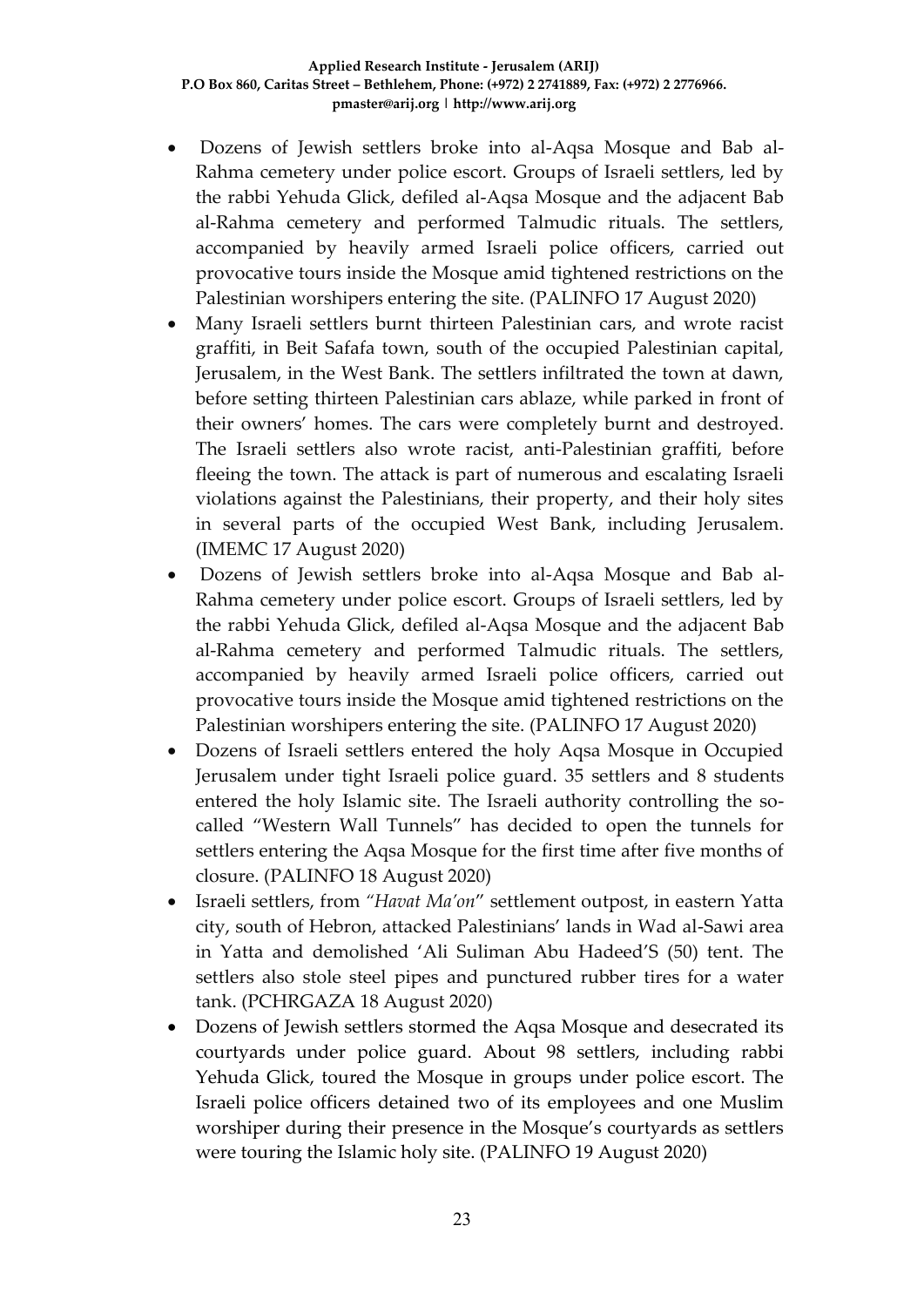- Israeli settlers stormed al-Walaja village, located to the northwest of Bethlehem city under military protection, barged their way into the village, and toured the Rweisat Mount and a local water spring, known as al-Hadafa. The mount and the water spring are at the risk of seizure as Israeli forces posted a military order to expropriate the water spring five years ago. (WAFA 21 August 2020)
- A group of Jewish settlers assaulted Palestinian shepherds and wreaked havoc on an olive grove in Masafer Yatta town, south of Hebron in the occupied West Bank. Settlers from the settlements near Masafer Yatta attacked several shepherds in a grazing area and forced them to leave the area. The settlers also stormed an olive grove and destroyed hundreds of olive trees in Tumen area. The grove belongs to a local resident called Barakat Mur. (PALINFO 22 August 2020)
- In Nablus in the northern West Bank, a group of settlers placed on the same day a prefabricated house on a swath of Palestinian land in Yanun village. (PALINFO 22 August 2020)
- In Masafer Yatta in southern Hebron Governorate, Israeli settlers from the Maon settlement, attacked shepherds as they were grazing their sheep in the fields, forcing them to leave the area. Israeli settlers from the Mitpze Yair and Susyia settlements, built on expropriated Palestinian land in Masafer Yatta, cut hundreds of olive trees in the area. (WAFA 23 August 2020)
- In the northern West Bank, settlers set up a mobile home on Palestinian land in the town of Beita, southeast if Nablus, near the 777 Israeli settlement outpost. (WAFA 23 August 2020)
- Israeli settlers, invaded al-Walaja village, northwest of Bethlehem City, in the southern occupied West Bank. The group of Israeli settlers, protected by Israeli soldiers, stormed al-Walaja village, roamed its streets, and inspected Palestinian-owned lands under threat of confiscation by the occupation state, for the construction of settler outposts. Israeli settlers barged their way into the village, and toured the Rweisat Mount and a local water spring which are at risk of seizure. (IMEMC , WAFA, PIC 23 August 2020)
- About 55 Israeli settlers entered the Mosque in groups through al-Maghariba Gate and some of them performed Jewish prayers before leaving through al-Silsila Gate. Police forces also secured the eastern area of the Mosque for the settlers and prevented Muslim worshipers from getting near. The Israeli police close al-Maghariba Gate, which is used by Jews to enter the Mosque, at 10:30 am after the settlers complete their morning tours at the holy site. Later in the afternoon, the same gate is reopened for evening tours by settlers. During the presence of settlers inside the Mosque compound, entry restrictions are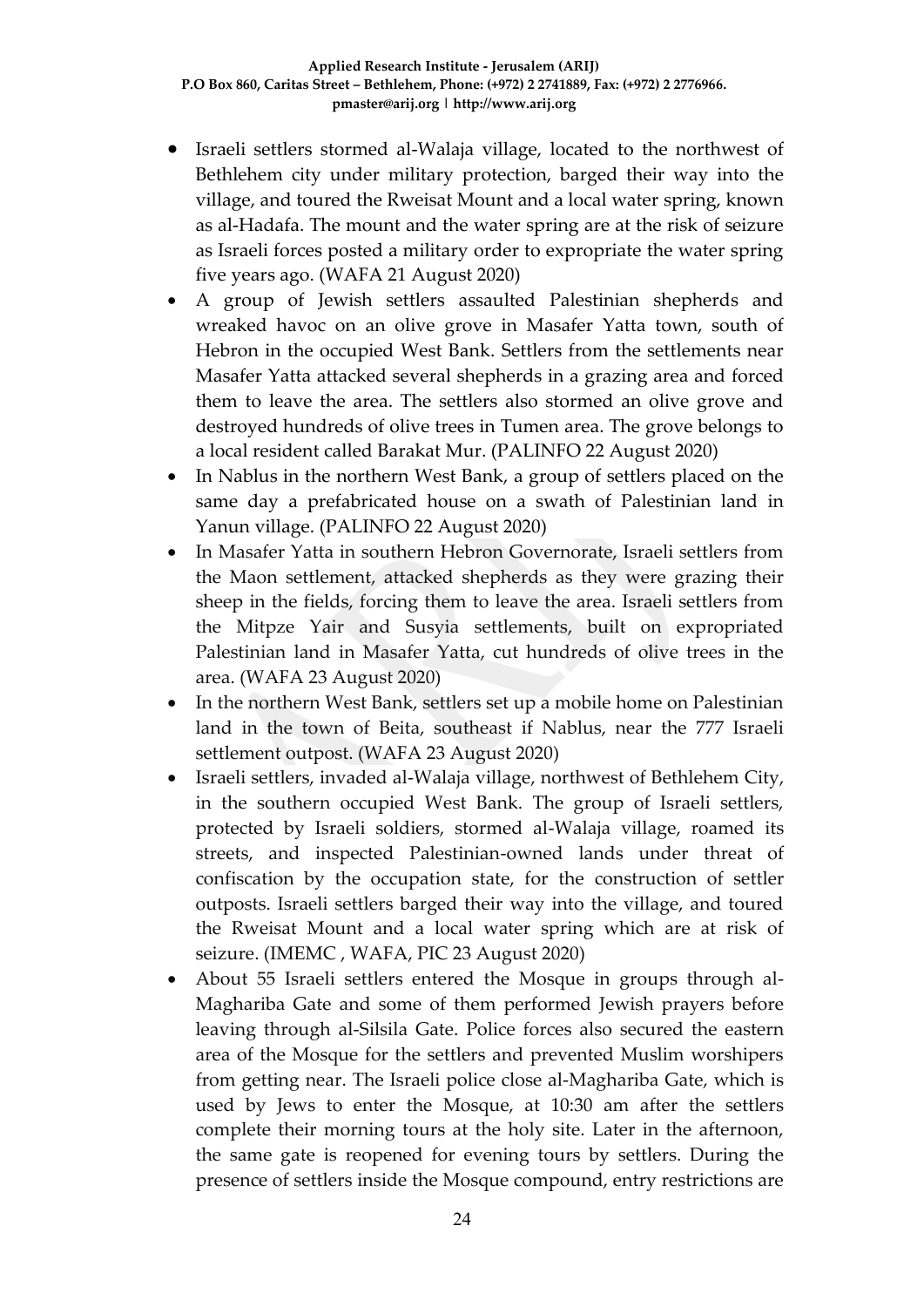imposed on Muslim worshipers at the entrances leading to the Mosque and their IDs are seized until they leave the holy place. (PALINFO 23 August 2020)

- Israeli settlers erected a new outpost in the village of Birin, signalling their intent to build another illegal settlement. Israeli settlers set up a caravan on lands owned by Palestinians, with legal deeds proving ownership of the land. The outpost would connect the settlements of Kiryat Arba, Bani Hefer, Karma'il, and Ma'on. (IMEMC 24 August 2020)
- A group of Israeli settlers stormed Tel Rumedia neighborhood in the city of Hebron, and attacked Palestinian civilians. A large number settlers, under the full protection of armed Israeli occupation Army (IOA), attacked Palestinians in Tel Rumeida. (IMEMC 24 August 2020)
- Groups of Jewish settlers stormed Tel Rumedia neighborhood in the West Bank City of al-Khalil and assaulted Palestinian residents. Scores of settlers, escorted by Israeli Army, attacked Palestinian citizens in Tel Rumeida. The settlers were confronted by local residents who later managed to force them to withdraw. No injuries were reported in the attack. (PALINFO 24 August 2020)
- Dozens of Jewish settlers stormed al-Aqsa Mosque in Jerusalem under heavy police presence. 111 Israeli settlers broke into al-Aqsa Mosque and roamed its courtyards while accompanied by a large police force. The settlers spent most of their tour in the eastern area of the Mosque where they performed Talmudic rituals. Meanwhile, tight restrictions were imposed on the Palestinian worshipers entering the site. (PALINFO 24 August 2020)
- Israeli settlers, erected a new outpost in the village of Birin, signaling their intent to build another illegal settlement. Settlers set up a caravan on lands owned by Palestinians, with legal deeds proving ownership of the land. The outpost would connect the settlements of Kiryat Arba, Bani Hefer, Karma'il, and Ma'on. (IMEMC 25 August 2020)
- Dozens of Jewish settlers, led by the rabbi Yehuda Glick, broke into al-Aqsa Mosque amid heavy police presence. 90 Jewish settlers roamed al-Aqsa Mosque's courtyards and performed Talmudic rituals. Meanwhile, the Israeli police tightened restrictions on the Palestinian worshipers entering the Mosque and ordered many of them to stay outside. Israeli settlers carry out break-ins into al-Aqsa Mosque on a daily basis, except on Fridays and Saturdays, in two rounds: in the morning and afternoon. (IMEMC 25 August 2020)
- Israeli settlers erected a new illegal outpost in the village of Birin, signaling their intent to build another settlement. settlers set up a caravan on lands owned by Palestinians, with legal deeds proving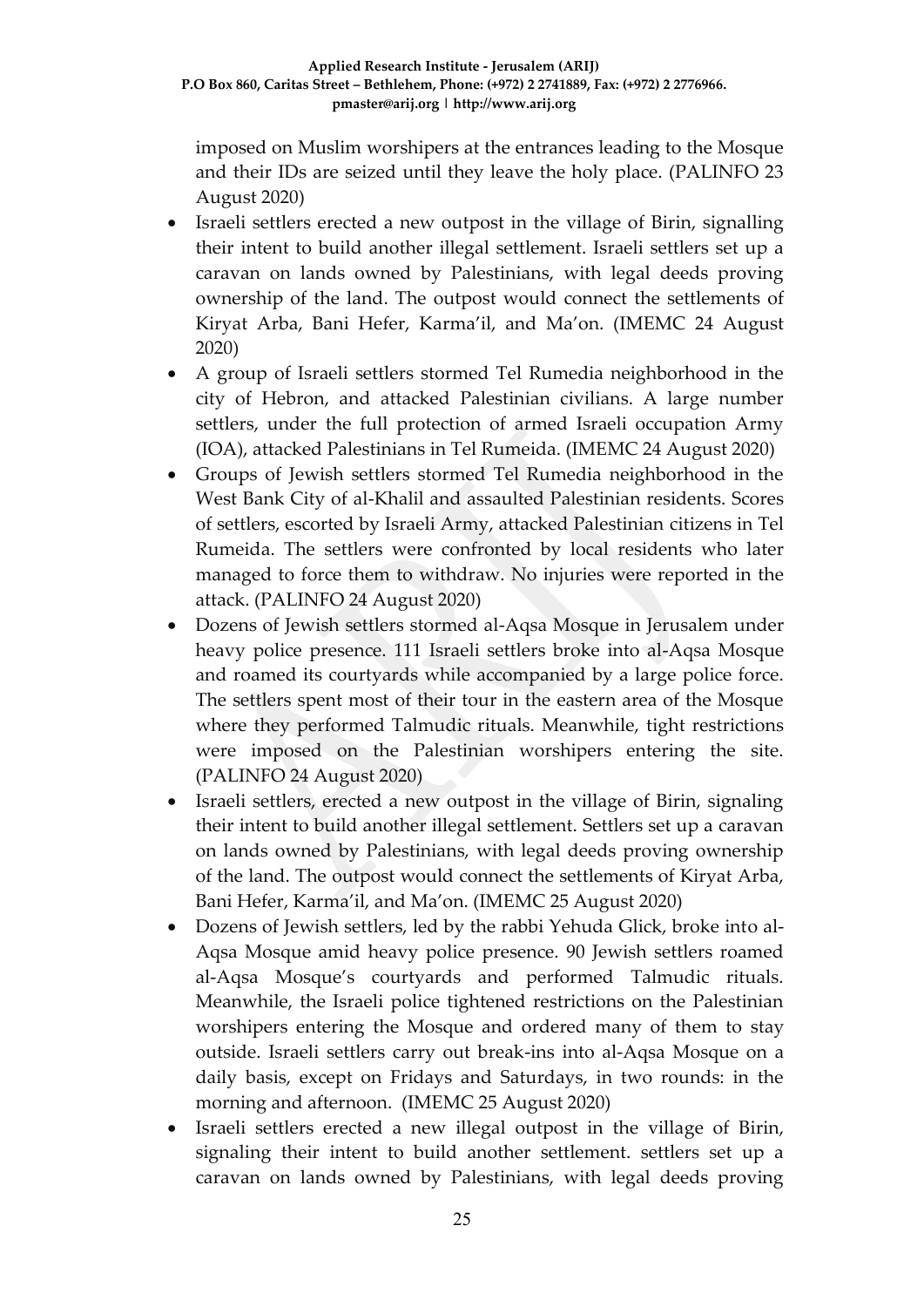ownership of the land. The outpost would connect the settlements of Kiryat Arba, Bani Hefer, Karma'il, and Ma'on. (IMEMC 25 August 2020)

- A groups of Israeli settlers stormed Tel Rumedia neighborhood in the city of Hebron, and attacked Palestinian civilians. A large number of settlers, under the full protection of armed Israeli occupation Army (IOA), attacked Palestinians in Tel Rumeida. Local residents confronted the settlers and forced them to withdraw from the town. No injuries were reported. (IMEMC 25 August 2020)
- A large number of Jewish settlers stormed the Aqsa Mosque and desecrated its courtyards under tight police protection. 137 settlers defiled the Mosque's courtyards in groups and some of them provocatively performed Jewish prayers. Meanwhile, one of the settlers published a selfie of himself showing him wearing a mask bearing the words "temple – now" as he was sitting near the Dome of the Rock building at the Mosque. (PALINFO 26 August 2020)
- Israeli settlers set fire to a Palestinian-owned vehicle and sprayed racist graffiti on walls in Asira al-Qibiliya village, south of Nablus city in the northern occupied West Bank. A group of Israeli settlers invaded the village, set fire to a vehicle owned by Abdul-Qader Asayrah, and sprayed racist hate-speech on the walls, calling for the further ethnic cleansing of Arabs. (IMEMC 30 August 2020)
- Groups of Israeli settlers broke into al-Aqsa Mosque amid heavy police presence. The Israeli police allowed 77 Jewish settlers to enter al-Aqsa Mosque through al-Maghareba Gate in the early morning hours. The settlers roamed al-Aqsa Mosque's courtyards and performed Talmudic rituals in the eastern area of the Mosque which was announced a "closed military zone". Meanwhile, restrictions were tightened on the Palestinian worshipers entering the site, and many of them were ordered to stay outside. (PALINFO 30 August 2020)
- Dozens of Jewish settlers stormed the Aqsa Mosque and desecrated its courtyards under tight police protection. At least 117 settlers toured the Mosque's courtyards in groups, especially its eastern area, and some of them were seen performing Talmudic prayers. Students of Jewish religious institutes were also among those settlers who defiled the Mosque in the morning hours. During the presence of settlers inside the Mosque compound, entry restrictions are imposed on Muslim worshipers at the entrances leading to the Mosque and their IDs are seized until they leave the holy place. (PALINFO 31 August 2020)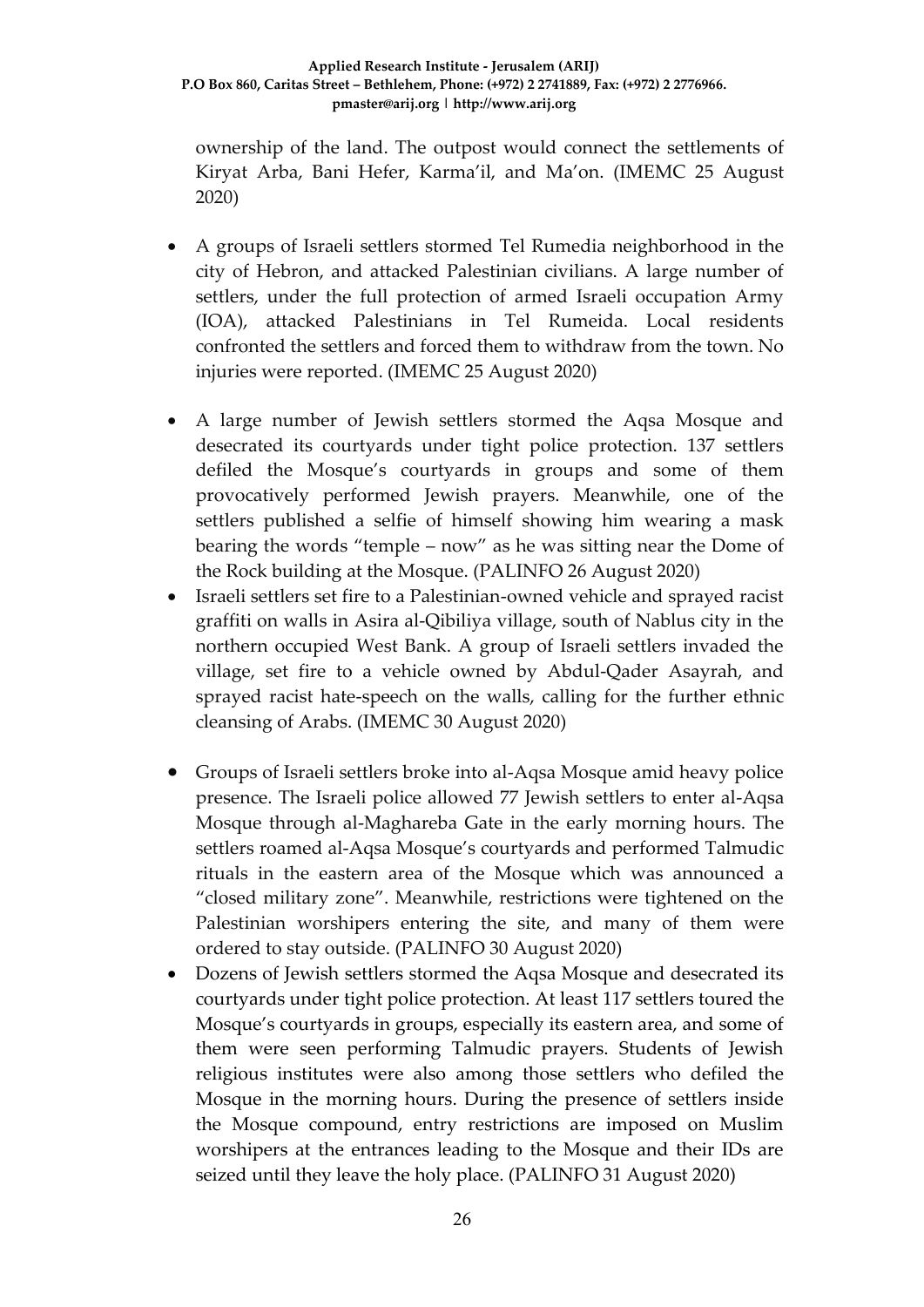A Palestinian shepherd survived when a Jewish settler rammed his car into a herd of sheep in an area near Yatta town in southern Hebron south of the occupied West Bank. A settler from the settlement of Ma'on accelerated his car and tried to run The shepherd, Ayed al-Shawahin over along with his own sheep. Two sheep died and at least 10 others suffered injuries in the vehicular attack. (PALINFO 31 August 2020)

### **Home Demolition & Demolition threats**

- Israeli occupation Army (IOA) obstructed works for the construction of a water pipe in the village of Atouf, near the town of Tubas in the northeast of the occupied West Bank. The Israeli occupation army ordered the driver of a bulldozer working on the site to briefly stop the works. The project aims at providing potable water to dozens of livestock and cattle breeders in Atouf and neighboring villages. (WAFA 1 August 2020)
- The Israeli occupation Army (IOA) delivered stop-work orders against Palestinian property in al-Walaja village in Bethlehem . The IOA stormed Ein Juwaiza area in al-Walaja village, northwest of Bethlehem, and handed local residents notices ordering them to stop building homes, retaining walls and a water well. (PALINFO 1 August 2020)
- The Israeli occupation Army (IOA) stormed Atouf Plains in the northern Jordan Valley, seized a Palestinian-owned bulldozer and chased another one in the same area. The bulldozers were working for a water pipeline project in the area. (PALINFO 1 August 2020)
- The Israeli Occupation Army (IOA) blocked the construction of a water pipeline in Palestinian Atouf village, near Tubas in the northern occupied West Bank. The Israeli army ordered the driver of a bulldozer to stop working on the site. The project aimed at providing clean potable water to livestock breeders in Atouf and surrounding villages of the Jordan Valley. The IOA confiscated one of the Palestinian-owned bulldozers and chased another one in Atouf village, in the Jordan Valley. (IMEMC 3 August 2020)
- Israeli authorities handed out halt construction orders against Palestinian-owned property in al-Walaja village near Bethlehem city, in southern West Bank. The Israeli Authorities invaded Ein Juwaiza area in al-Walaja village, northwest of Bethlehem, and distributed notices ordering local residents to halt any further construction of their homes, retaining walls and a water well. (IMEMC 3 August 2020)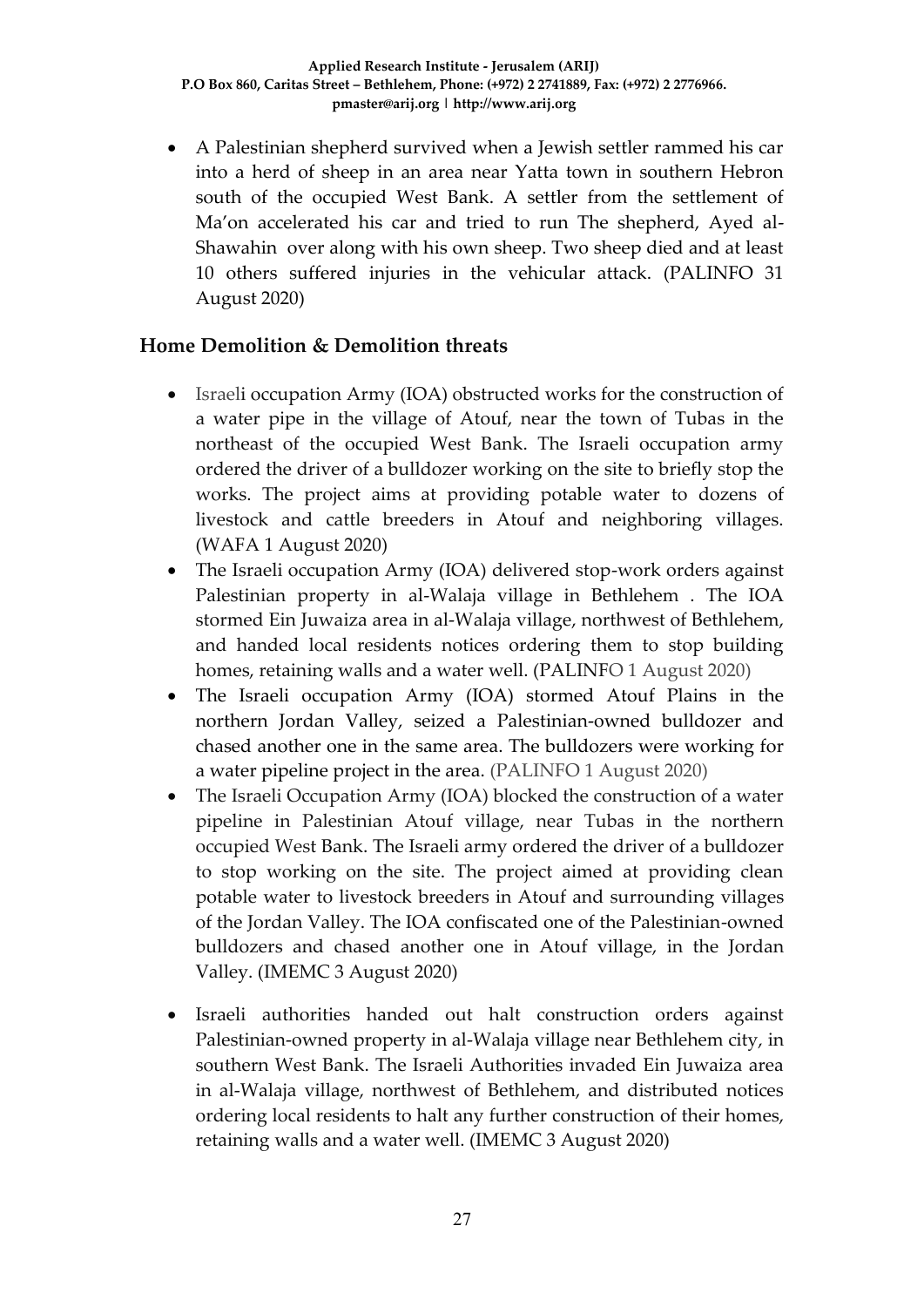- The Israeli occupation army handed a notice to a local citizen informing him that they are intending to demolish a livestock barn of his own, under the pretext of construction without a permit. (WAFA 3 August 2020)
- The Israeli occupation authorities raided Kisan village, east of Bethlehem in the morning with a bulldozer and proceeded to demolish animal shelters used by two local residents under the pretext of building without a permit. The owners were informed only a day before of the demolition order and given only 24 hours to empty them of their contents or they will be arrested. The owners were identified as Hussein Abdullah Ibayyat and Talab Musa Ghazal. (WAFA 4 August 2020)
- In the Masafer Yatta village of Shaab al-Batem, south of the West Bank, the Israeli occupation army (IOA) informed four residents of the intention to demolish their tin structures used to shelter their families under the pretext they were built without a permit. 20 people will be displaced if the demolition takes place. (WAFA 4 August 2020)
- Two Palestinian families in occupied East Jerusalem were forced to tear down their homes at orders of the Israeli occupation municipality of West Jerusalem. Iyad Abu Sbeih demolished his family home in Silwan neighborhood and Issa Illan Oweisat demolished his home in Jabal al-Mukabber neighborhood. The Israeli municipality issued demolition orders against the Abu Sbeih and Oweisat homes under the pretext they were built without a permit and gave them a choice of either tearing their homes down by themselves or the municipality will demolish them and force them to pay exorbitant amounts in fines and costs. Two other Silwan residents, Samir and his brother Suleiman al-Qaq, started emptying their two apartments of their furniture in order to self-demolish them to avoid paying the high cost of demolition if done by the Israeli occupation municipality. (WAFA 4 August 2020)
- The Jerusalem City Council in occupied East Jerusalem forced a Palestinian to demolish his own home in Beit Hanina, north of the city. The Palestinian, Mohammad 'Alloun, was forced to demolish his 90 square/meter home, which provided shelter to seven family members. 'Alloun decided to self-demolish his property to avoid the excessively high fines and fees which are imposed on the Palestinians, in addition to the demolition costs, if the City Council destroys their properties using its workers and machines. The City Council decided to demolish the property about a week ago, and informed the Palestinian that he has no legal recourse; therefore, he is not allowed to file appeals even for delaying the demolition. The Palestinian has been filing to permits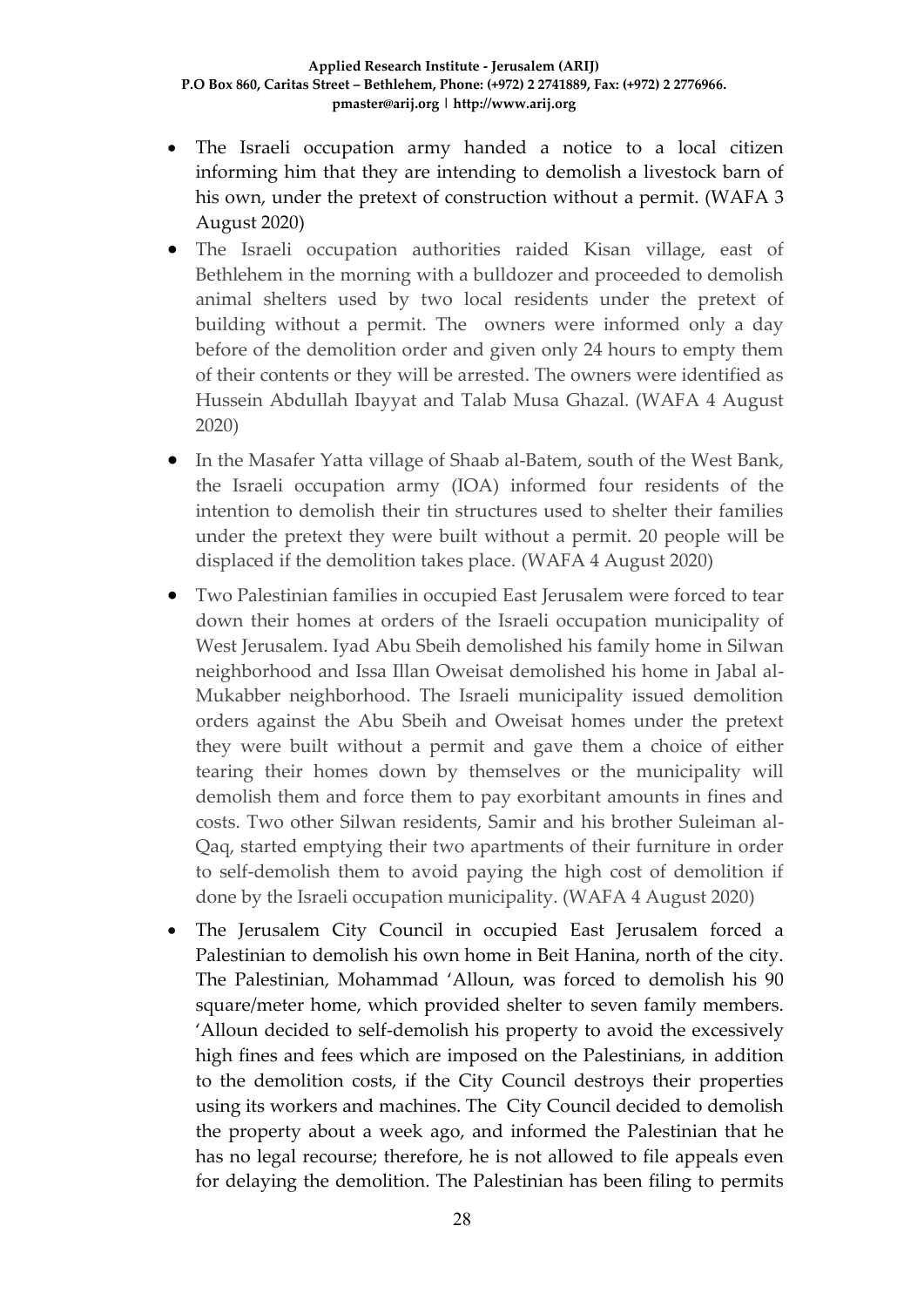for more than eight years, but his applications were all denied, and he was also forced to pay a fine of 30.000 Shekels (S8. 778). (IMEMC, WAFA 5 August 2020)

- The Israeli Occupation Army (IOA) demolished, two agricultural structures and uprooted many trees, in the village of Rantis, northwest of the central West Bank city of Ramallah. The structures were built by Moath al-Khatib on his land this past February, before the so-called "Civil Administration Office," the administrative branch of Israel's illegal military occupation ordered him to remove them nearly a month ago. The structures were installed by al-Khatib on three Dunams of his land, and the army claimed that he is not allowed to build anything because his land is located within Area C of the occupied West Bank, under full Israeli control. Besides demolishing the structures, which took place in the morning, approximately at 9:30, the IOA also leveled and bulldozed the land, causing losses estimated at more than 15.000 Shekels. Al-Khatib built the structures on approximately 40 square meters on his land after fencing it and planted several trees, which were also uprooted by the army.
- Israeli occupation authorities (IOA) demolished two Palestinian homes inhabited by the two brothers Samer and Sulaiman al-Qaq and their families in Silwan town south of Jerusalem City. (PALINFO 5 August 2020)
- The Israeli Occupation Army (IOA) demolished, three Palestinian homes, and a hairdressing salon, in Silwan town, in occupied Jerusalem, in the West Bank. The IOA demolished two homes, owned by Samer and his brother Suleiman al-Qaaq, in Ein al-Louza neighborhood. The two Palestinians started removing their furniture and belongings from the properties a few days ago after all appeals were denied. (IMEMC 5 August 2020)
- The Israeli Occupation Army (IOA) demolished a home, owned by Sharif Amro, in addition to a hairdressing salon, owned by Omar Sheeha, in the Beit Hanina city north of Jerusalem. The army claimed the demolished buildings were constructed without permits from the City Council in occupied Jerusalem. (IMEMC 5 August 2020)
- The Israeli Occupation Army (IOA) destroyed three Palestinian irrigation ponds in the al-Jiftlik village, located to the north of Jericho in the Jordan Valley. The destroyed ponds were used to irrigate 70 dunums of village land. Israeli military bulldozers filled the ponds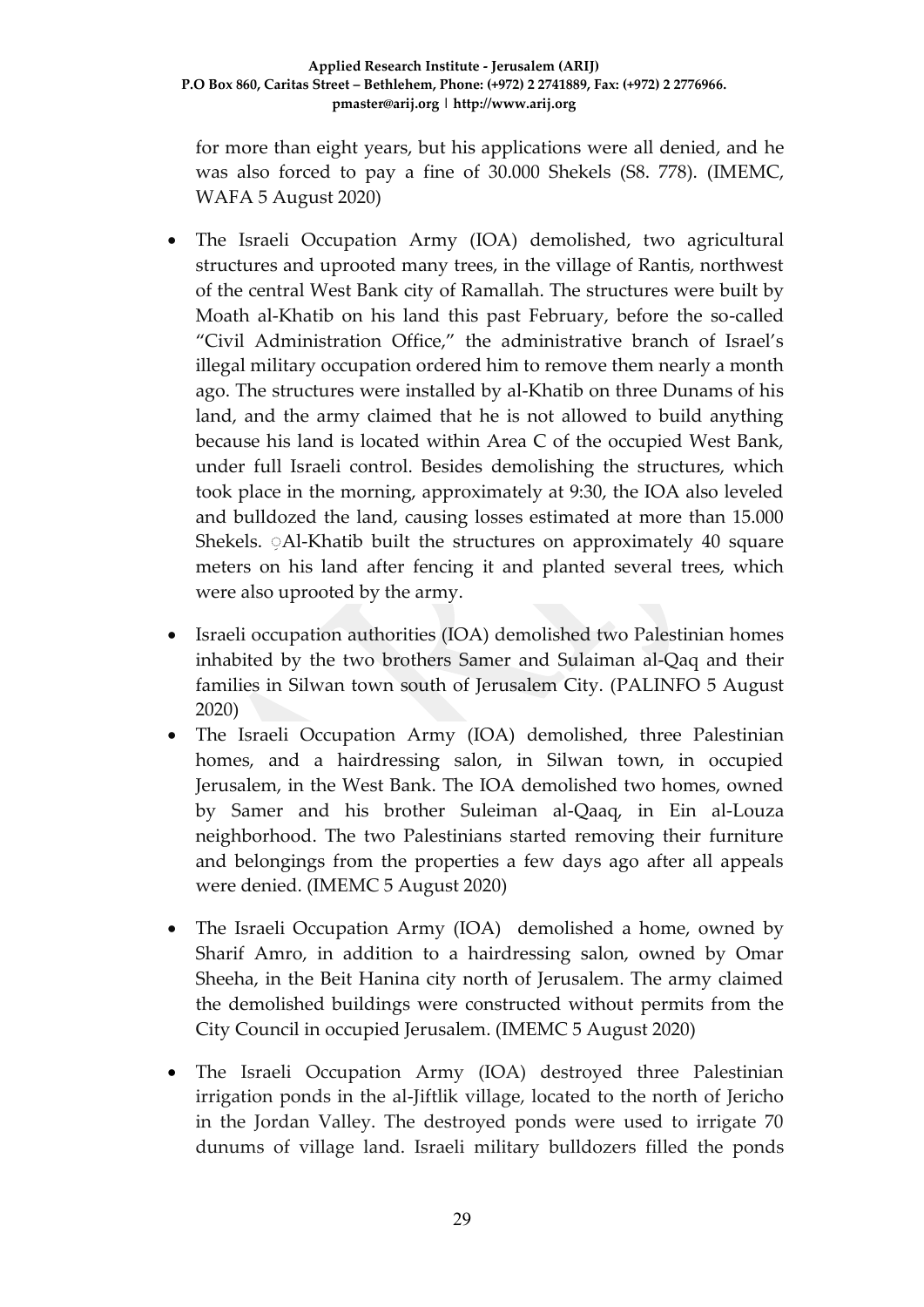#### **Applied Research Institute - Jerusalem (ARIJ) P.O Box 860, Caritas Street – Bethlehem, Phone: (+972) 2 2741889, Fax: (+972) 2 2776966. pmaster@arij.org | http://www.arij.org**

with debris to render them useless to the Palestinians. (IMEMC 6 August 2020)

- The Israeli Occupation Army (IOA) invaded, Masafer Yatta village, south of the southern West Bank city of Hebron, before demolishing a residential room and bulldozing Palestinian farmlands. The IOA invaded the Wadi Jheish area, in Masafer Yatta, east of Yatta city, and demolished a residential room, owned by Hisham Khalil Nawaj'a. The IOA also bulldozed and uprooted lands owned by members of Shawaheen family, in Khilal al-Adra area, east of Yatta. The lands are close to the Susiya settlement. (IMEMC 6 August 2020)
- A crew from the Israeli municipality, accompanied by police forces, stormed al-Sall'ah neighborhood in Jabal al-Mokabber village, in southern Jerusalem, and handed Nihad Shiqirat a demolition notice against his house, after the petition he filed against the order was rejected. (IMEMC 6 August 2020)
- Israeli authorities in Ni'lin town, west of Ramallah, handed Palestinian civilians demolition orders against homes and stop-work notices against agricultural lands. Citizens were notified of the occupation state's intent to demolish four Palestinian-owned homes and ordered others to stop reclaiming agricultural land in the town. (IMEMC 6 August 2020)
- Israeli occupation bulldozers razed a large tract of land in the city of Dura, southwest of Hebron. The Israeli Occupation Army (IOA) escorted bulldozers to land owned by the Ghannam and Odeh families, and proceeded to level it. The razed land is situated next to the Israeli settlement of Negohot. (IMEMC 6 August 2020)
- The Israeli occupation Army (IOA) demolished a residential room in Masafer Yatta area, south of Hebron. The IOA knocked down a residential room in Wadi Jahish area, east of Yatta, belonging to a citizen called Hisham Khalil. (PALINFO 6 August 2020)
- The Israeli occupation Army (IOA) and bulldozers bulldozed agricultural swaths of land belonging to the family of ash-Shawahin in Khilal al-Adra area near the settlement of Suseya, east of Masafer Yatta. (PALINFO 6 August 2020)
- The Israeli occupation Army (IOA) delivered stop-work orders against two inhabited homes in al-Maniya village, southeast of Bethlehem. Two brothers from the family of al-Farroukh received military notices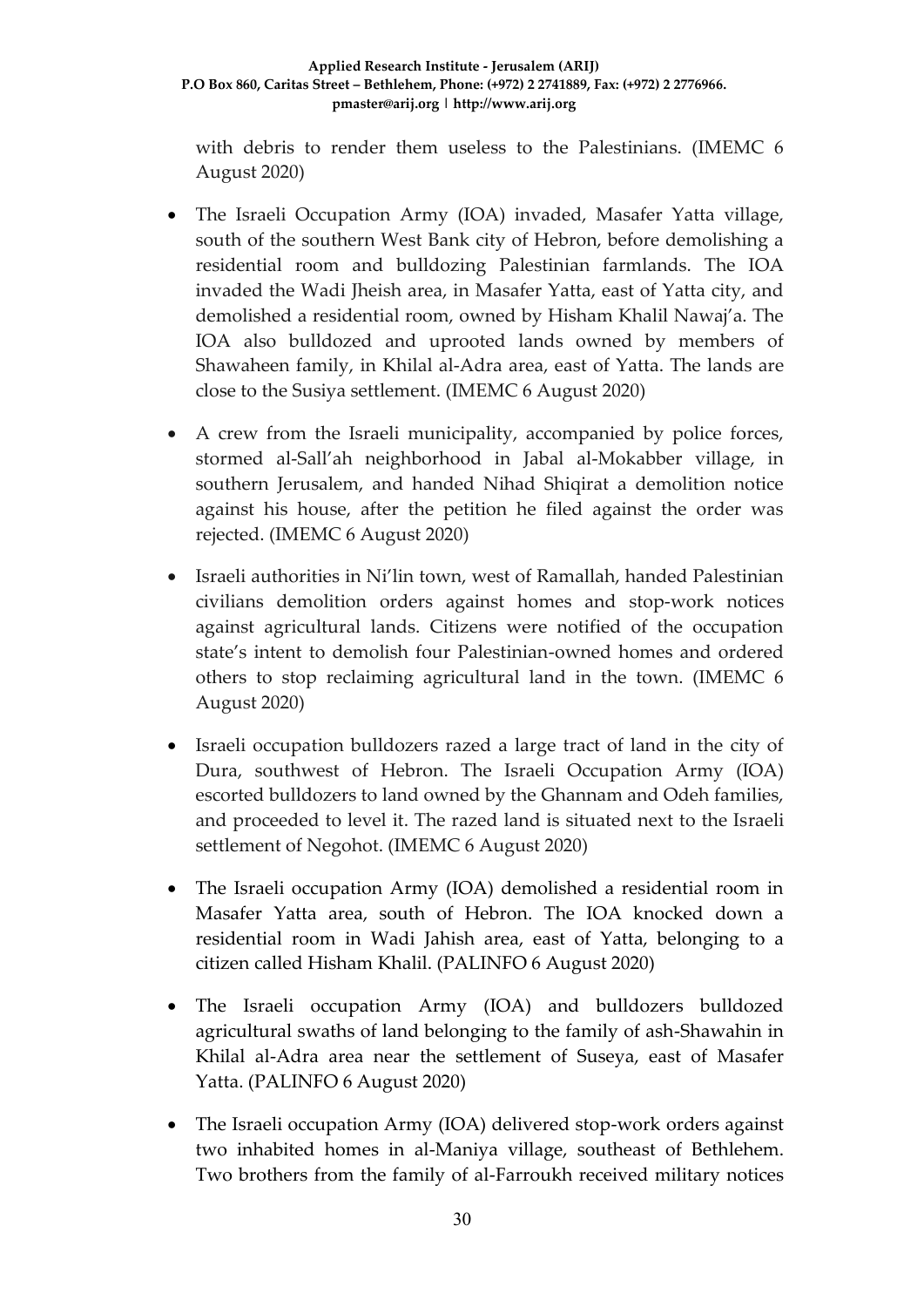ordering them to stop construction activities at their homes. The Israeli army claimed the owners had no permits to carry out such expansion works at their homes. (PALINFO 8 August 2020)

- The Israeli Occupation Army (IOA) invaded Khirbit Beit Iskariya village, isolated by the Gush Etzion settlement bloc, south of the West Bank city of Bethlehem, and demolished two Palestinian homes. The IOA demolished the two Palestinian homes inhabited by Ni'man As'ad and Luay As'ad and their families. The army alleged the property, built by the Palestinian man on his privately-owned land, was constructed without a permit from the "Civil Administration Office," the administrative branch of Israel's illegal military occupation of Palestine. (IMEMC 10 August 2020)
- Several Israeli army jeeps and bulldozers invaded the Farasin village, west of Jenin in northern West Bank, and demolished a home and a water reservoir used by the Palestinians. The army demolished a 250 cubic/meter water reservoir providing the needed water supplies to the villagers. The army also demolished a 70 square/meter home, owned by Fayez Amarna, rendering five family members, including children, homeless. Ten days ago, the army invaded the village and handed military orders for the demolition of 36 homes, structures, and water wells, and informed the villagers that their structures will be leveled within a few days. (IMEMC 11 August 2020)
- The Israeli Occupation Army (IOA) and personnel of the City Council in the occupied Palestinian capital, Jerusalem, demolished a home, owned by Ibrahim Abu Seeb'a, in the southern part of the city, rendering him and family, homeless. (IMEMC 11 August 2020)
- The Israeli Occupation Army (IOA) demolished a home, owned by Khaled Abu Ta'a, in Sheikh Jarrah neighborhood, in Jerusalem, displacing him and his family. Abu Ta'a has six family members, and he recently modified a home for his older son, who is getting married soon. Two months after modifying the property, the City Council came and ordered the demolition of the property. Abu Ta'a tried all legal venues for more than 18 months, and he tried to obtain a construction permit twice but was denied. In the end, Abu Ta'a decided to selfdemolish my property to avoid the high fines and fees they impose on the Palestinians if the occupation authorities carry the demolition out. Abu Ta'a was only given one month to demolish the property, and other Palestinians here helped him carry the demolition out. (IMEMC 11 August 2020)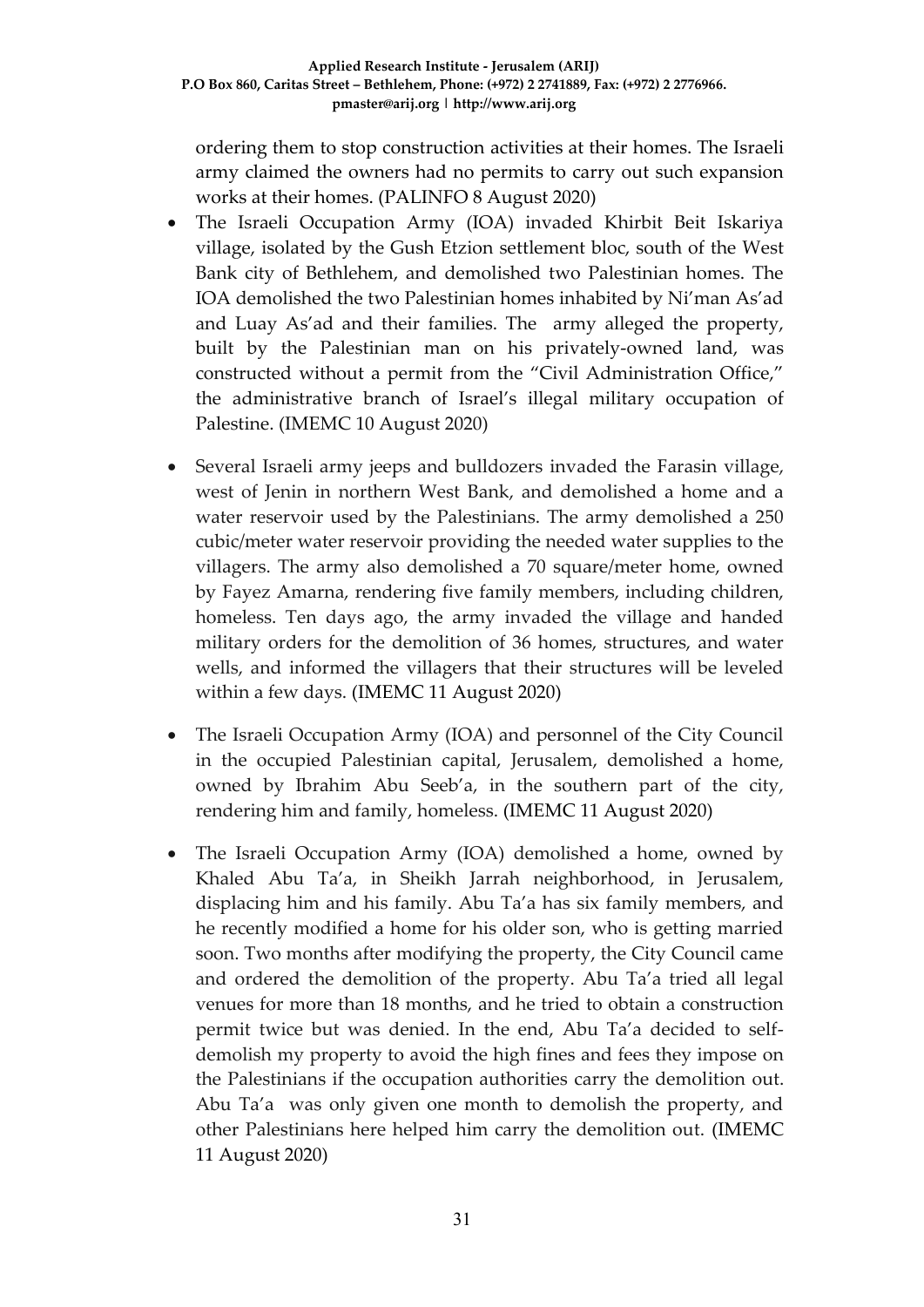- The Israeli Occupation Army (IOA) forced a Palestinian family, in the southern part of occupied Jerusalem, to demolish their home, rendering them, including the children, homeless. The home is owned by Ibrahim Abu Seeb'a, and is built on his land. His children had to watch the destruction of their home, their place of safety while sobbing and crying. (IMEMC 11 August 2020)
- The Israeli Occupation Army (IOA) installed a new fortified observation room In Tal Abu Jundiyya area, east of Yatta town in Hebron, in southern West Bank. The room, which contains fortified glass overlooks the Palestinian homes in the area, and the Havat Ma'on Settlement. (IMEMC 11 August 2020)
- The Israeli occupation authority (IOA) demolished a three-story house belonging to the family of Tahhan in the Jerusalem city of Silwan and displaced its residents. Israeli police forces escorting a municipal crew encircled the house and embarked on removing its furniture before demolishing it. Five families were living in that house, which was built 20 years ago. (PALINFO 11 August 2020)
- The Israeli occupation Army (IOA) destroyed a tent, confiscated other tents and construction equipment, and delivered a stop-work order against a crude home in Susya hamlet, south of Yatta town in Hebron Governorate. The IOA stormed Susya hamlet and wreaked havoc on a tent belonging to Ahmed al-Nawa'ja before confiscating it. The IOA also confiscated two tents and construction equipment belonging to another citizen in the hamlet and ordered him to halt the construction of a crude house. (PALINFO 11 August 2020)
- The Israeli Occupation Army (IOA) seized three water pumps used for agricultural purposes in Beit Ummar town, north of Hebron. Israeli intelligence officers escorted by IOA stormed al-Thagra area in the northern area of Beit Ummar town and confiscated three water pumps belonging to a local resident called Nabil Bargeeth. The Israeli intelligence also ordered Bargeeth to go to the Gush Etzion interrogation center on Tuesday for questioning. (PALINFO 11 August 2020)
- The Israeli occupation authorities (IOA) tore down two residential tents in Masafer Yatta villages of al-Fakhit and Maghayer al-Abeed. At least 10 people were displaced in the two demolitions. (WAFA 11 August 2020)
- In the village of Susya, east of Yatta in the southern Hebron hills, Israeli occupation Army (IOA) stormed the village, where they tore down and seized a tent. The Israeli occupation authorities (IOA) ordered a halt on the construction of a tin structure in the village and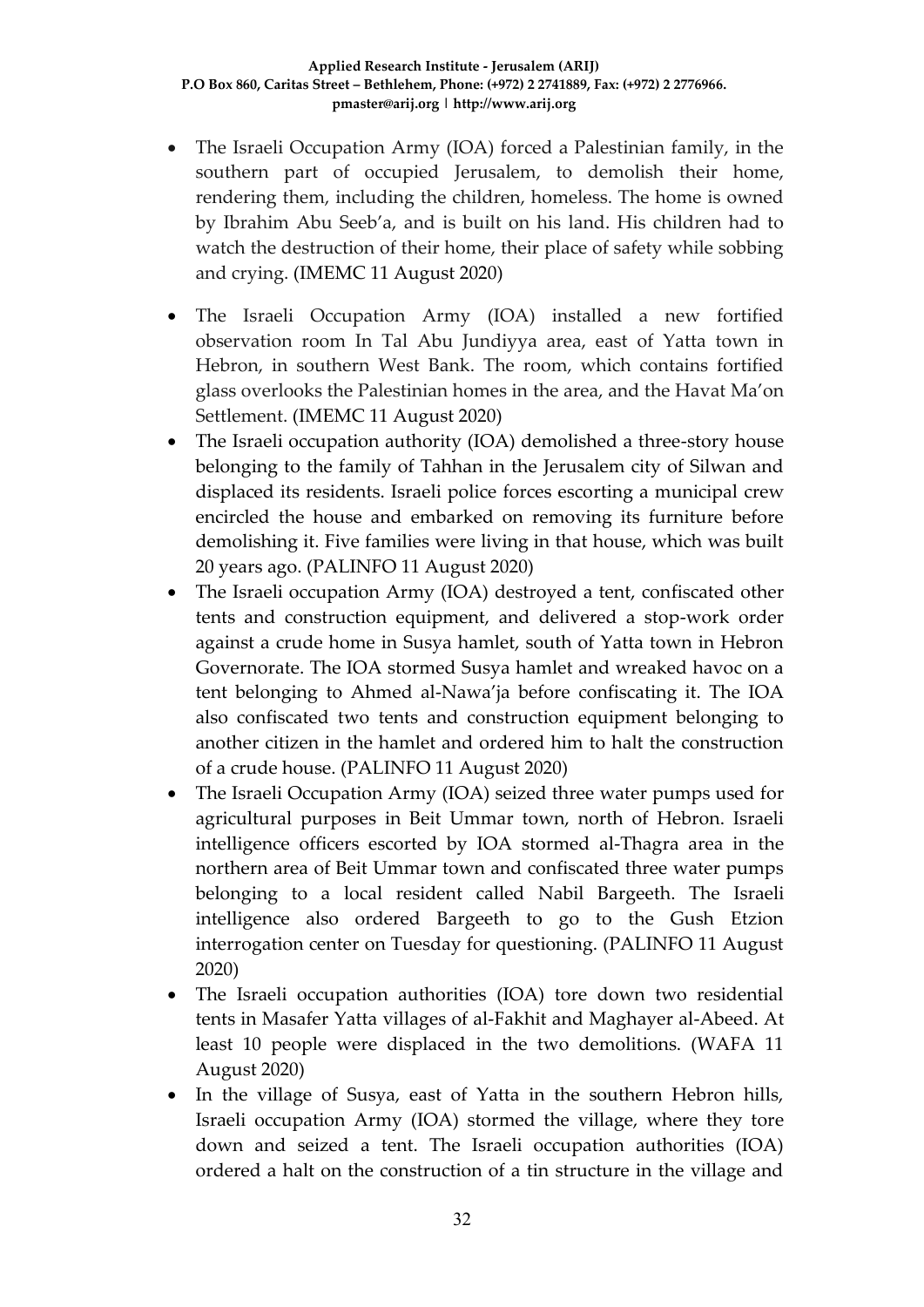seized construction materials, two tents and equipment, including an electrical generator and a concrete mixer. (WAFA 11 August 2020)

- In Tuqu village, near Bethlehem, The Israeli occupation authorities (IOA) handed Fuad al-Aruj a military notice ordering him to demolish his barns or risk paying exorbitant fines and being prosecuted. The IOA also ordered several farmers in the area not to reclaim their farmlands. One of the farmers was ordered to appear before Israeli intelligence at the Gush Etzion colonial settlement. (WAFA 11 August 2020)
- The Israeli Occupation Army (IOA) demolished two Palestinian residential tents in the al-Fakheet, Khirbat Maghayir al-Abeed and Susiya villages, near Yatta town, south of the southern West Bank city of Hebron. The IOA invaded the al-Fakheet village, before destroying a residential tent, inhabit by Jamil Mahmoud al-'Amour and his family of four. The IOA confiscated the tent, and construction material, in addition to removing a barbwire fence, surrounding a land, owned by Raed Salam al-'Amour. The IOA also invaded Khirbat Maghayir al-Abeed village, before demolishing a tent inhabited by Salah Shehada Makhamra and his family. (IMEMC 12 August 2020)
- The Israeli Occupation Army (IOA) demolished a fence under construction in the east of Qalandiya in northern Jerusalem. (PALINFO 12 August 2020)
- The Israeli Occupation Army (IOA) forced the family of Aziz Aliyan to raze a 100-meter-square extension to his house in Jabel Mukaber neighborhood at the pretext of unlicensed construction to avoid paying exorbitant costs if the Jerusalem municipality carries out the demolition itself.. The family of Aliyan found itself forced to raze its home partially after the IOA gave it until 15 August to comply with the demolition order. Despite attempting to obtain a building license, the Israeli municipality did not grant him the license and instead fined him with NIS 22,000 (some USD 6,500) for lacking the construction license. (WAFA, PALINFO 12 August 2020)
- Mohammed Doyyat implemented the Israeli Municipality decision and self-demolished a part of his house in Sur Baher village, south of occupied East Jerusalem. Mohammed Doyyat built access ramp for his son in 2006, who suffers from cerebral palsy, instead of carrying him up to their home on the second floor. A small brick-roofed kitchen near his son's room. Doyyat hired a lawyer to license the ramp and kitchen, but the municipality refused and issued a demolition decision in 2008, in addition to imposing a fine of NIS 25,000 on him. Doyyat managed to delay the demolition for 5 years, but the municipality issued an immediate demolition order against the roof of the annexed building in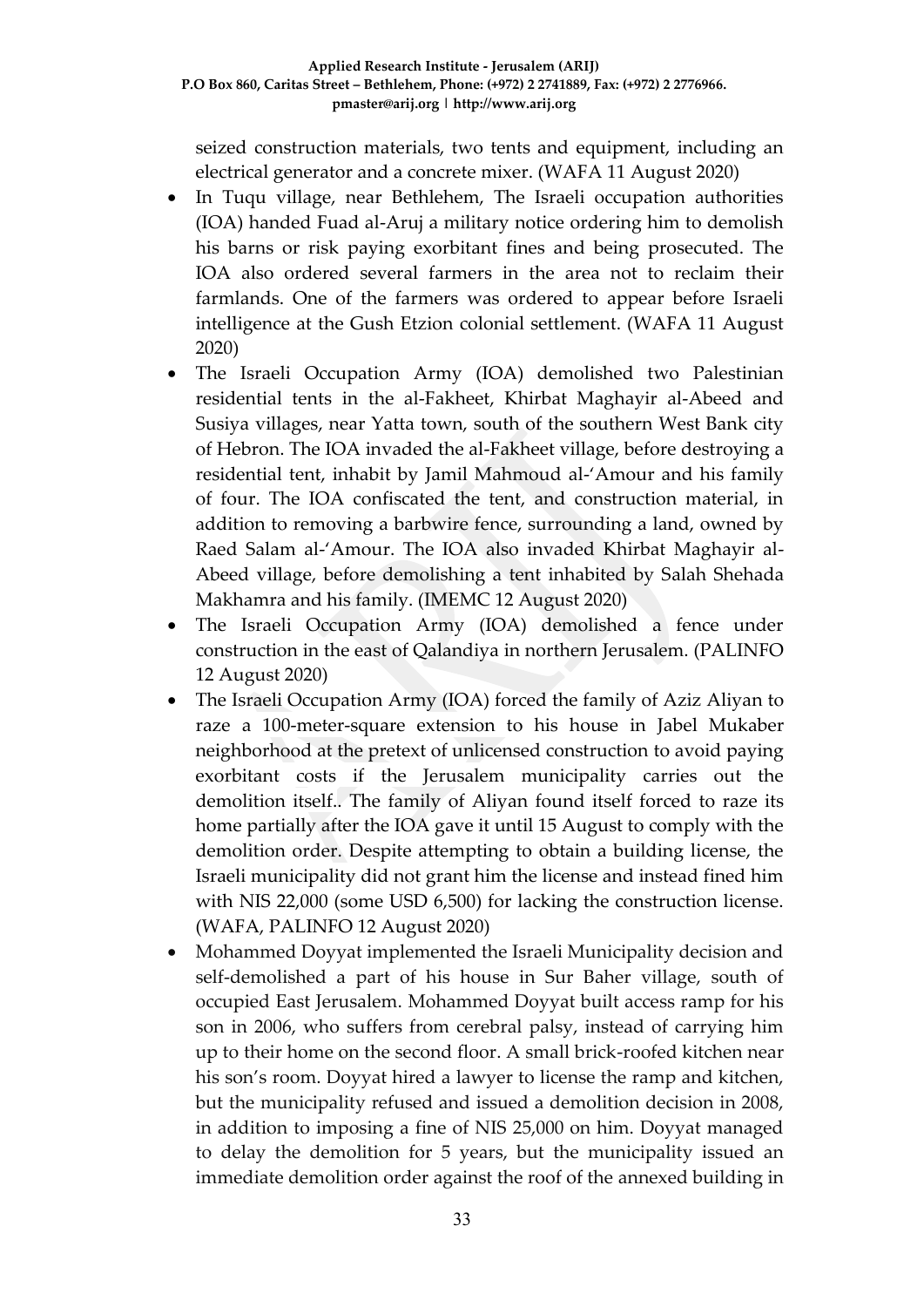2015, so he removed it. The Israeli municipality staff raided his house 2 weeks ago and handed him a notice to demolish the ramp, destroy the walls of the annexed building (kitchen) and remove the sheds and wood placed after demolishing the roof in 2015. (PCHRGAZA 13 August 2020)

- The Israeli Air Force fired many missiles into several parts of the Gaza Strip, causing damage to many buildings, including twenty homes and at least one school, in addition to targeting farmlands. The army fired at least three missiles into a site, in addition to another site in the central district, and a security center in Beit Hanoun, in northern Gaza. The Israeli army fired more missiles into a post in Deir al-Balah, in central Gaza, and farmlands in the Sofa area in Rafah, in the southern part of the Gaza Strip. The Israeli missiles also caused damage to more than twenty Palestinian homes, west of Gaza city; there have been no immediate reports of injuries. Prior to the latest bombardment on Gaza, Israeli "Defense Minister" Benni Gantz decided to stop the entry of fuel into the besieged Gaza Strip, in addition to reducing the fishing zone to only eight nautical miles. (IMEMC, ARIJ 13 August 2020)
- The Israeli occupation Army (IOA) handed Palestinian citizens stopwork and demolition orders issued against Palestinian homes in Nabi Ilyas village, east of Qalqilya. two citizens received demolition ultimatums against homes under construction belonging to them in the village, without stating the number of these unfinished houses. (PALINFO 13 August 2020)
- Mohammed Doyyat implemented the Israeli Municipality decision and self-demolished a part of his house in Sur Baher village, south of occupied East Jerusalem. Mohammed Doyyat built access ramp for his son in 2016, who suffers from cerebral palsy, instead of carrying him up to their home on the second floor, a small brick-roofed kitchen near his son's room. Doyyat hired a lawyer to license the ramp and kitchen, but the municipality refused and issued a demolition decision in 2008, in addition to imposing a fine of NIS 25,000 on him. Doyyat managed to delay the demolition for 5 years, but the municipality issued an immediate demolition order against the roof of the annexed building in 2015, so he removed it. (PCHRGAZA 13 August 2020)
- Ihab Hasan Khalil 'Oqail implemented the Israeli Municipality decision and self-demolished his under-construction house in Karm al-Shiekh neighborhood in Silwan village, south of occupied East Jerusalem's Old City, under the pretext of non-licensing. 'Oqail stated that he started to build his tin-plate house in April 2019 in order to live in it with his family comprised of 4 persons. 'Oqail clarified that the municipality staff raided his house few months ago and summoned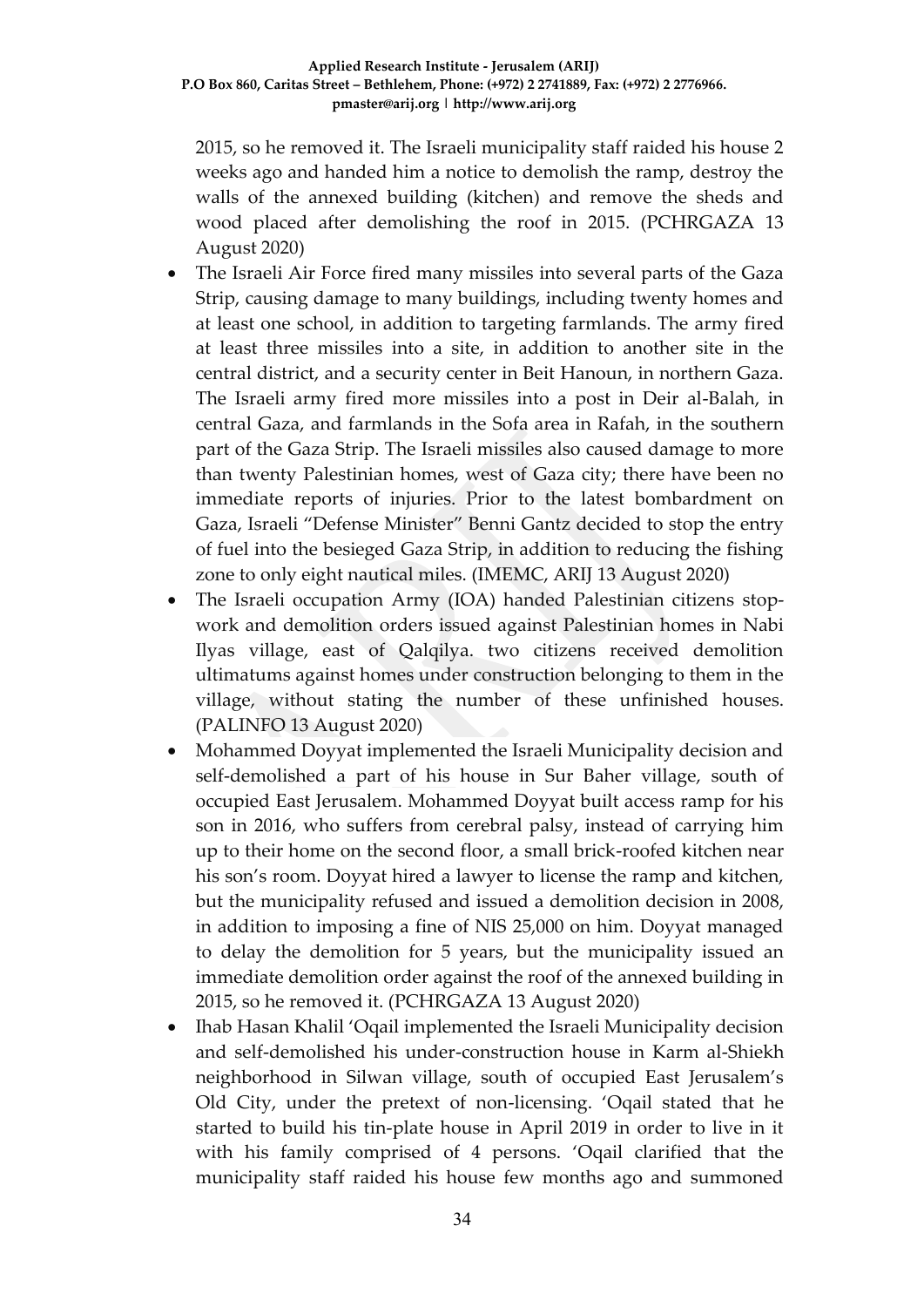him for investigation. When he headed to the municipality, he was informed that the municipality would appoint a session to consider his house case. The next day he was shocked when municipality staff raided his house and informed him about the final demolition order. The municipality staff gave him 4 days to implement the demolition. 'Oqail pointed out that he and his family members dismantled the walls and roof of his 80-square-meter house to avoid paying demolition costs for the municipality. (PCHRGAZA 14 August 2020)

- Mahdi al-'Abasi implemented the Israeli Municipality decision and self-demolished his house in 'Ein al-Louza neighborhood in Silwan village, south of occupied East Jerusalem's Old City, under the pretext of non-licensing. Al-'Abasi stated that he built his tin-plate house (40 sqm) 7 months ago. He pointed out that the land on which the house was built belongs to him and his two brothers Mohammad and Mo'tasem. About a year ago, the municipality staff demolished 6 commercial and residential facilities, properties of him and his 2 brothers, built on the land and forced them to pay the demolition costs. Al-'Abasi clarified that few months later, he was forced to rebuilt the house in order to shelter his family, because he was unable to buy or even rent a licensed house. Al-'Abasi said that last month, the municipality issued a final demolition decision against his house and gave him until 20 August 2020 to implement the order, or it will do so. (PCHRGAZA 14 August 2020)
- The Israeli occupation authorities (IOA) forced a Palestinian citizen to demolish his own house in Silwan town in Jerusalem. Based on an IOA order, Ehab Aqil had to demolish his home to avoid heavy fines or jail time. (PALINFO 14 August 2020)
- Two Palestinian families from Silwan, in the occupied Palestinian capital Jerusalem, were forced to demolish their homes, after the city council constantly refused to license them, and had to resort to the destroying their own properties to avoid the excessively high fines and fees. The first property is owned by Palestinians of the al-Abbassi family who said that they built the house seven months ago, to shelter themselves and added that the property was built on their privatelyowned land. Despite all attempts to obtain the needed permits, the City Council of occupied Jerusalem decided to demolish it, and the family's lawyer managed to postpone the demolition until August 21<sup>st</sup>. However, the City Council informed the family, through its lawyer, that there is nothing else they can do, and that their home will be demolished, and the family will be billed for the destruction, the equipment, and all additional fines and fees. The family then decided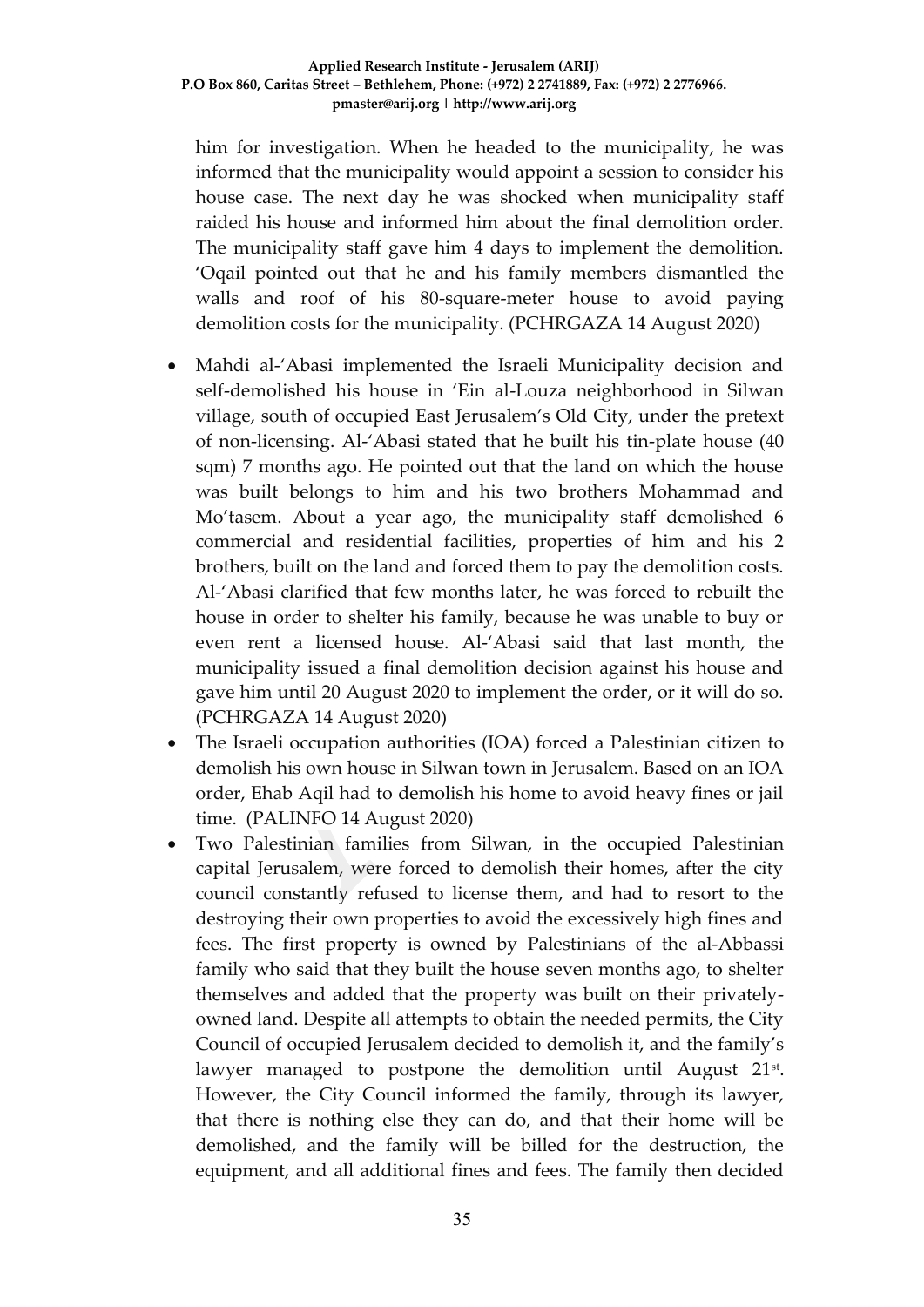to proceed with the demolition in an effort to avoid all additional costs, fines, and fees. The family said they had no other choice but to build the 40 square/meter home without a permit, as they needed to place to live and the City Council constantly rejected all permit applications. In addition, the family of Ehab 'Eqiel from Karm ash-Sheikh neighborhood in Silwan, was also forced to demolish its home, which was constructed in April of this year. The property, only 80 square/meters, was built using reinforced steel, providing shelter for the Palestinian and his family, and was built on their own lands. After the property was installed, the young man was summoned for interrogation, and was later informed that there will be a court hearing regarding the property, however, the IOA invaded his home, a week before and told him he needed to demolish the property within four days. The family started the demolition 4 days later and continued the work until dawn hours. (IMEMC 15 August 2020)

- The Israeli occupation army (IOA) notified a Palestinian citizen of its intent to remove structures belonging to him in Atouf village in the south of Tubas within 96 hours. Khalil Bani Odeh was notified of a military order threatening to remove a cattle shelter and a tent used as a house by his family at the pretext of unlicensed construction. (PALINFO 17 August 2020)
- **The Israeli occupation army (IOA)** accompanied with Israeli Civil Administration officers moved into al-Sahel area in Beit Dajan village, northeast of Nablus. IOA hanged a demolition notice on Mostafa 'Ali Mostafa Salama's 400-square-meter barrack's gate used for breeding sheep, under the pretext of illegal construction in Area C. (PCHRGAZA 17 August 2020)
- Ahmed Yousef Shoqirat implemented the Israeli Municipality order and self-demolished his 3 commercial shops in al-Sal'ah neighborhood in Jabel Mukaber village, southeast of occupied East Jerusalem, under the pretext of non-licensing. 3 years ago, Shoqirat rebuilt his shop established in 2000 and built 3 others small shops ( 90 sqm) beside it. Shoqirat received a demolition notice 4 months ago in favor of establishing the American Street Project in the area, despite the fact that Shoqirat's shops are located 10 meters away from the plan supposed to be established. Shoqirat managed to delay the demolition, but on 13 August 2020, the court issued a self-demolition order against his 3 shops, in addition to refusing the appeal against the demolition decision. Shoqirat pointed out that the Israeli Municipality threatened him to pay NIS 100,000 for the municipality staff, if they demolish the shops. Shoqirat's shops were used for selling foodstuff, and he was forced to vacate the shops' contents before demolishing them and place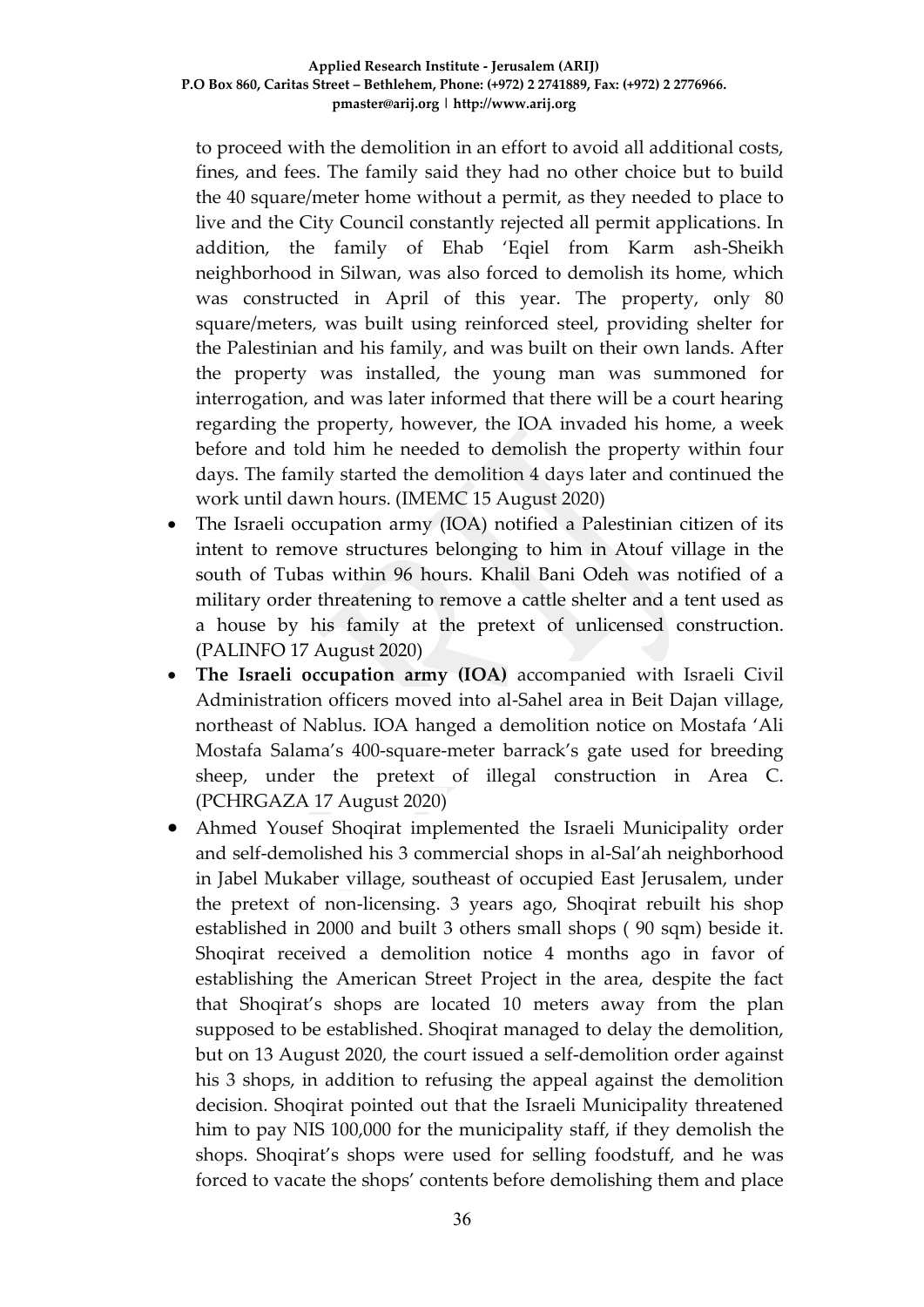them out, causing [spoilage](https://context.reverso.net/translation/english-arabic/spoilage+of+food) of food stuff. Shoqirat's losses were estimated at NIS 10,000. (PCHRGAZA 17 August 2020)

- The Israeli Occupation Army (IOA) demolished an under-construction Palestinian residential building in the as-Sal'a neighborhood, in Jabal al-Mokabber town, south of occupied Jerusalem. Many army jeeps and police vehicles, accompanied by three bulldozers, invaded the neighborhood after isolating it and **demolished** the six-story underconstruction building. The demolished building is owned by a local Palestinian, identified as Aziz Jamil Ja'abis, and was being constructed on his land. Many Palestinian youngsters protested the invasion, while the army fired gas bombs, concussion grenades, and rubber-coated steel bullets. The Israeli army claimed the building was being constructed without a permit from the City Council, in occupied Jerusalem. (IMEMC 18 August 2020)
- The Israeli Occupation Army (IOA) invaded the towns of Hizma and al-Judeira, near occupied East Jerusalem in the West Bank, and demolished an under-construction wall, in addition to handing military orders for the destruction of several structures. In Hizma town, northeast of Jerusalem, the IOA demolished a wall, surrounding two Dunams (0.49 Acres) of privately-owned Palestinian land. The owner, Bashar Abu Khalil, said he built the wall in the year 2017, to protect his land, but the City Council in Jerusalem, refused to grant him a license, although it was built on his private property. In addition, the IOA invaded the Wad Hasan area, in the al-Judeira town, and handed Suleiman Azzam a military order for the demolition of a pool. The IOA also handed similar orders targeting a barn, owned by members of Qassam family, and a wall surrounding private Palestinian lands in the Wad Hasan area. (IMEMC 19 August 2020)
- The Israeli occupation army (IOA) demolished a Palestinian-owned storehouse in Atouf hamlet, south of Tubas in the West Bank. An Israeli bulldozer escorted by IOA knocked down a 150-square-meter storehouse belonging to a local resident called Khalil Bani Odeh in Atouf hamlet. (PALINFO 20 August 2020)
- The Israeli Occupation Army (IOA) demolished a Palestinian-owned storehouse in Atouf hamlet, south of Tubas in the northern occupied West Bank. An Israeli bulldozer accompanied by the IOA demolished a 150-square-meter storehouse belonging to local resident, Khalil Bani Odeh. (IMEMC 21 August 2020)
- The Israeli Occupation Army (IOA) invaded al-'Isawiya town, northeast of occupied Jerusalem, and demolished several residential and agricultural structures. Many Israeli Occupation Army (IOA),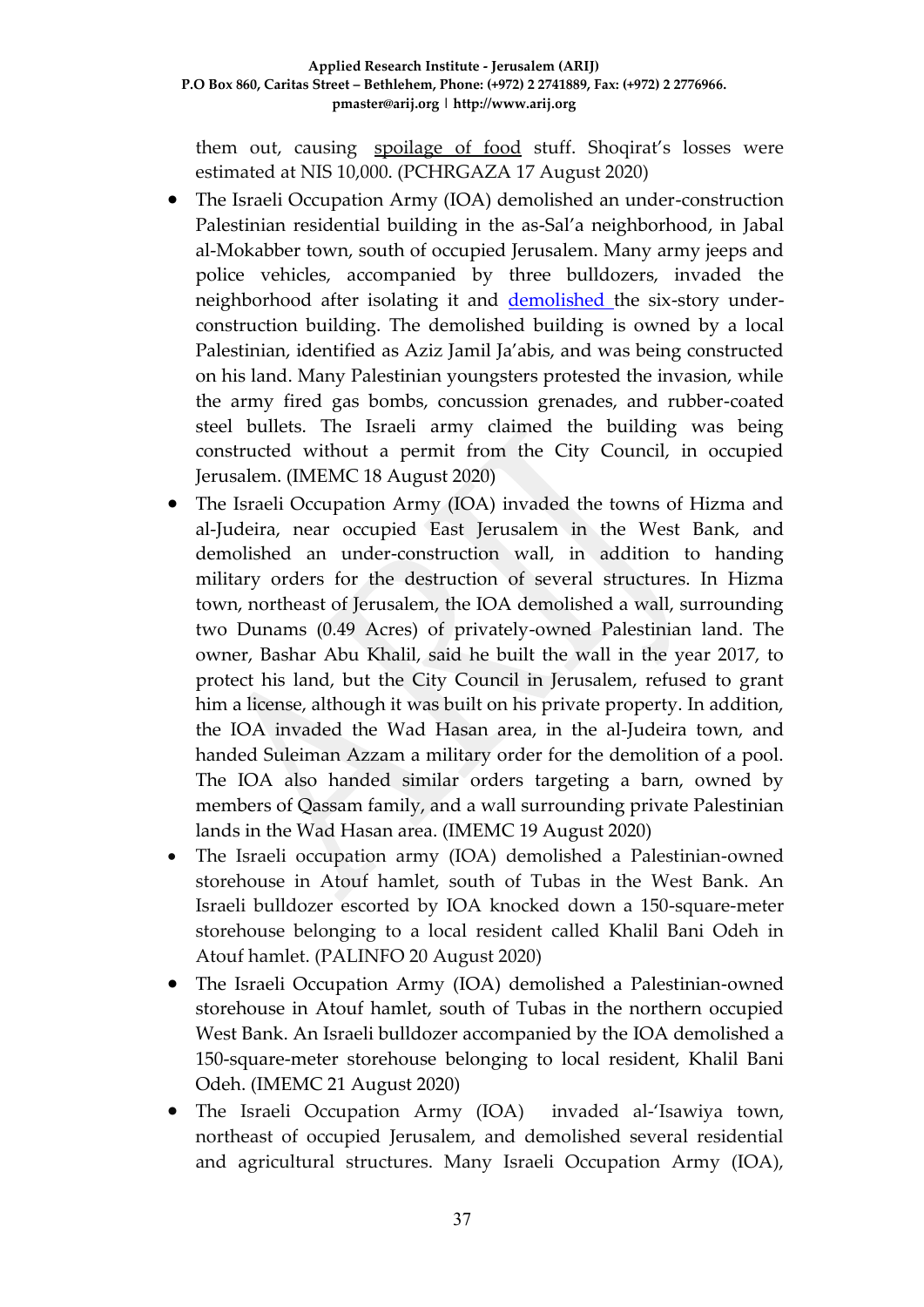police officer and personnel of the City Council in occupied Jerusalem, invaded the town, and started bulldozing structures and uprooting lands. The lands, privately-owned by three Palestinians from the town, are located in the eastern area of al-'Isawiya. The IOA first destroyed and removed the fences surrounded the lands and started the demolition of structures and the uprooting of trees. The structures belonged to Mohamed Muheisen and were demolished at the pretext of unlicensed construction. During the attack, the IOA also deliberately destroyed water pipelines, and small water reservoirs. (IMEMC 23 August 2020)

- The Israeli Occupation Authorities (IOA) handed demolition notices to Palestinian owners of two buildings in Wadi al-Hummus area, northeast of Bethlehem city, in the southern West Bank. The IOA ordered the demolition of two residential buildings, each consisting of two floors of 200 square meters, for being too close to the Israeli 700 kilometer long so-called 'separation barrier'. (IMEMC 23 August 2020)
- Israeli authorities delivered, a number of stop work orders to Palestinians in the southern West Bank village of Birin, east of Hebron City. The IOA stormed Birin village Birin and handed five Palestinian residents notices ordering them to stop working on their lands. (IMEMC 24 August 2020)
- Abdo family from Jabal al-Mokabber, in occupied East Jerusalem refuses to demolish their homes, despite orders issued by the Israeli municipality of West Jerusalem, and is facing heavy costs if the municipality demolishes it. (IMEMC 24 August 2020)
- Israeli authorities delivered a number of stop work orders to Palestinians in the southern West Bank village of Birin, east of Hebron City. Israeli occupation Army (IOA) stormed Birin village Birin and handed five Palestinian residents notices ordering them to stop working on their lands. These measures by the occupation, are intended to intimidate and force Palestinians to abandon their land. The result of which would be the forced displacement of Palestinians, and expropriation of occupied territories for the expansion of nearby illegal Israeli settlements. (IMEMC 25 August 2020)
- In Silwan neighborhood, in East Jerusalem, the Israeli municipality of West Jerusalem knocked down a house owned by Khaled al-Khales. The Israeli Occupation Army sealed off the area before proceeding to knock down the one-story home using manual tools due to its location in a confined area.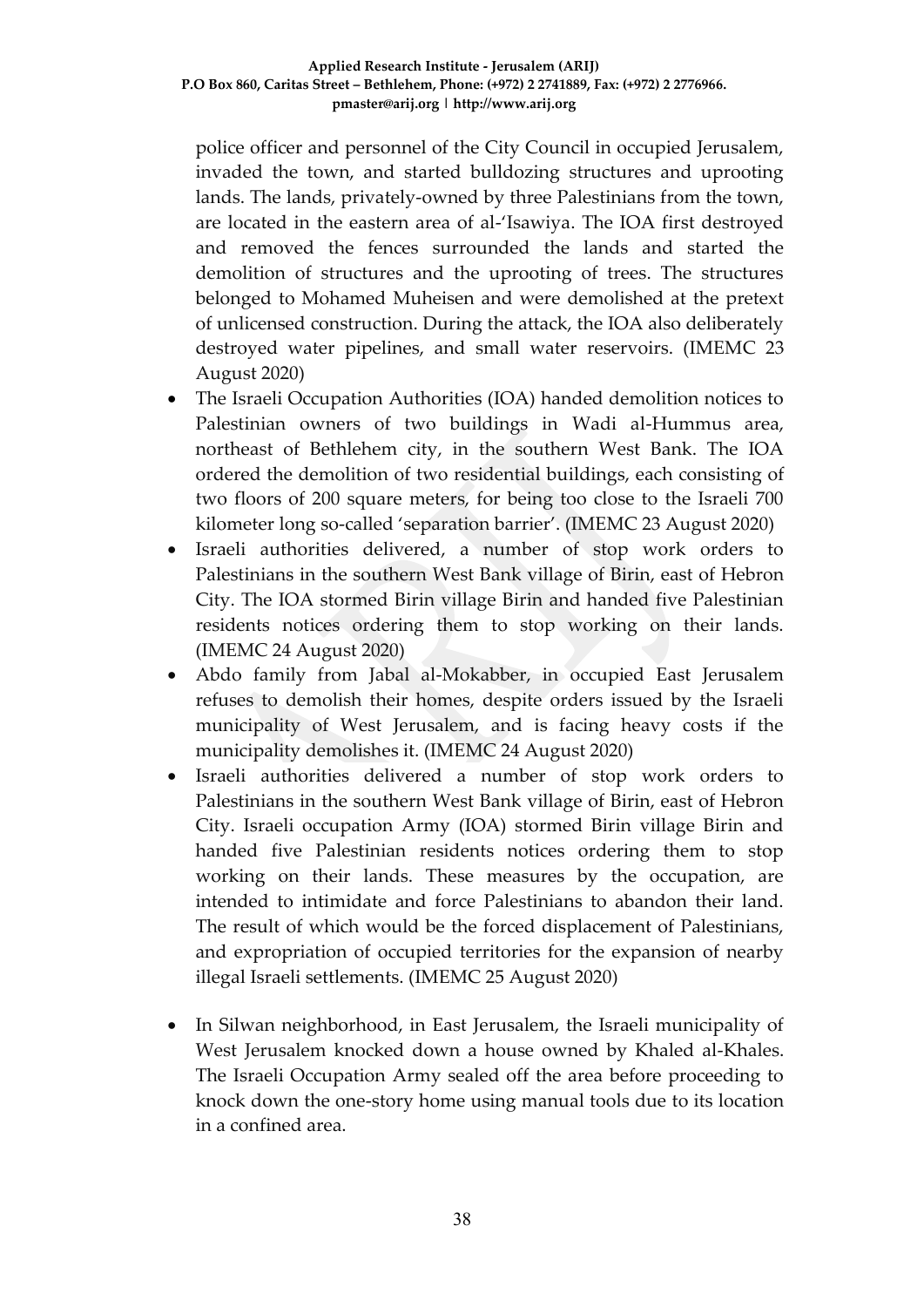- In Sur Baher neighborhood, in East Jerusalem, Mohammad Amira was forced to demolish his own home to avoid the heavy fines for the West Jerusalem municipality to demolish it. (PALINFO 25 August 2020)
- The Israeli Occupation Army (IOA) demolished eight makeshift structures, in the Bedouin community of Wadi al-Seeq, northeast of Ramallah Governorate in the central West Bank. A large force of the Israeli army escorted a bulldozer into the Bedouin community, where the heavy machinery destroyed the structures belonging to three members of the Ka'abneh clan, seizing their contents, and displacing their occupants. (PALINFO 25 August 2020)
- The Israeli Occupation Army (IOA) delivered demolition orders to two Palestinian-owned homes in al-Maniya village, northeast of Bethlehem, in the southern West Bank. The IOA stormed the village and handed military orders to demolish two homes purportedly for being built without Israeli licenses. The two homes, are currently inhabited by and owned by Yousef Jabbarin, and his brother, Shadi, each occupying an area of some 200 square meters. (PALINFO 25 August 2020)
- In Silwan neighborhood, in occupied East Jerusalem, the Israeli municipality of West Jerusalem knocked down a house owned by Khaled al-Khales. The Israeli Occupation Police sealed off the area before proceeding to knock down the one-story home using manual tools due to its location in a confined area. (IMEMC 26 August 2020)
- In Sur Baher town in occupied East Jerusalem, Mohammad Amira was forced to demolish his own home to avoid the heavy fines for the West Jerusalem municipality to demolish it. (IMEMC 26 August 2020)
- Israeli occupation Army (IOA) demolished eight makeshift structures, in the Bedouin community of Wadi al-Seeq, northeast of Ramallah Governorate in the central West Bank. A large force of the Israeli army escorted a bulldozer into the Bedouin community, where the heavy machinery destroyed the structures belonging to three members of the Ka'abneh clan, seizing their contents, and displacing their occupants. (IMEMC 26 August 2020)
- Israeli occupation Army (IOA) delivered demolition orders to two Palestinian-owned homes in al-Maniya village, northeast of Bethlehem, in the southern West Bank. The IOA stormed the village and handed military orders to demolish two homes purportedly for being built without Israeli licenses. The houses, each occupying an area of some 200 square meters, belonging to Yousef Jabbarin, and his brother,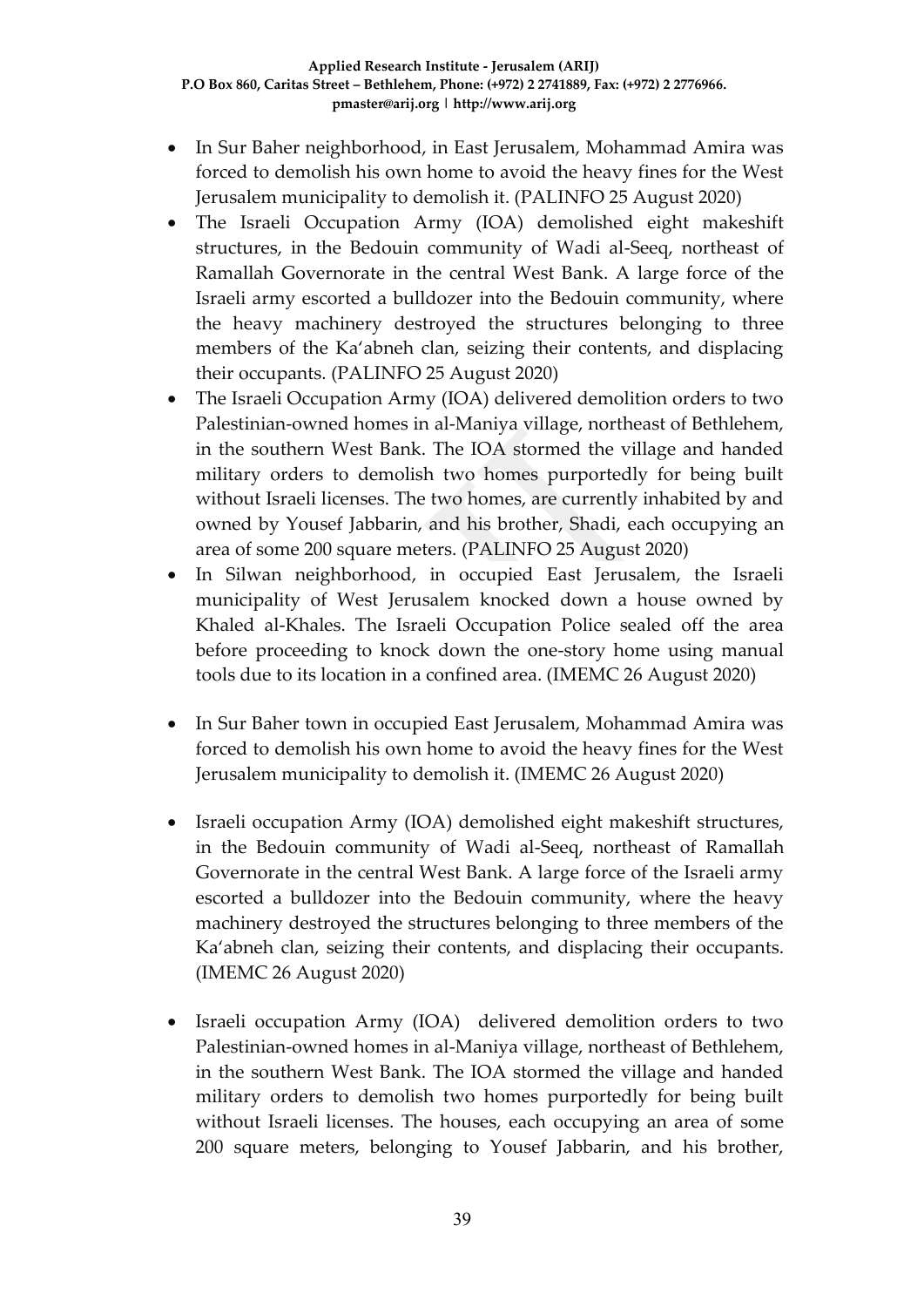Shadi, and are currently inhabited by their families. (WAFA, IMEMC 26 August 2020)

- Three Palestinian residents of the southern West Bank village of Nahalin were informed by the Israeli occupation authorities that their homes will be demolished and others ordered to stop construction on their homes. Owners of the three houses, one of them two stories and the other two one floor, were given demolition orders by the Israeli military. Two other residents were informed that the military is going to demolish retaining walls in their land. Five other residents of the village were also ordered to stop work on the construction of their houses. (WAFA 26 August 2020)
- Israeli authorities forced two Palestinian brothers to demolish their own houses in Sur Baher village, southeast of Jerusalem. Mohammad Dabash, and his brother, Bilal, overnight embarked on tearing down their houses, each of which occupying an area of 280 meters square, in order to avoid paying a fine of between ILS 100,000 and 200,000 (USD 29,000 – 59,000) should the Israeli municipality carries out the demolition itself. An Israeli court issued the demolition order on July 27, and the Dabash brothers were allowed a month to implement it. The demolition displaced Mohammad and Bilal's families, comprising 11 members, including seven children. The structures were demolished purportedly for lacking the rarely-granted construction licenses. (WAFA 26 August 2020)
- The Israeli occupation army (IOA) demolished a bakery under construction and delivered a demolition notice against a carpenter shop in Arraba town, southwest of Jenin, at the pretext of unlicensed construction. An Israeli bulldozer escorted by the IOA knocked down a bakery under construction at the Arraba junction. The building belonged to a local resident called Mustafa Hammad. The Israeli army also notified a citizen of its intent to demolish his carpenter shop in the town. (PALINFO 27 August 2020)
- The Israeli Occupation Army (IOA) invaded the village of Rujib, east of Nablus in the northern part of the West Bank, and took measurements of the home of Palestinian prisoner Khalil Dweikat in order to demolish the home. The IOA also interrogated Dweikat's family members, including his brother, his wife, and his six children. (IMEMC 29 August 2020)
- The Israeli Occupation army (IOA) demolished a Palestinian-owned under construction bakery, and delivered a demolition notice to a carpenter shop in Arraba town, near Jenin, under the pretext of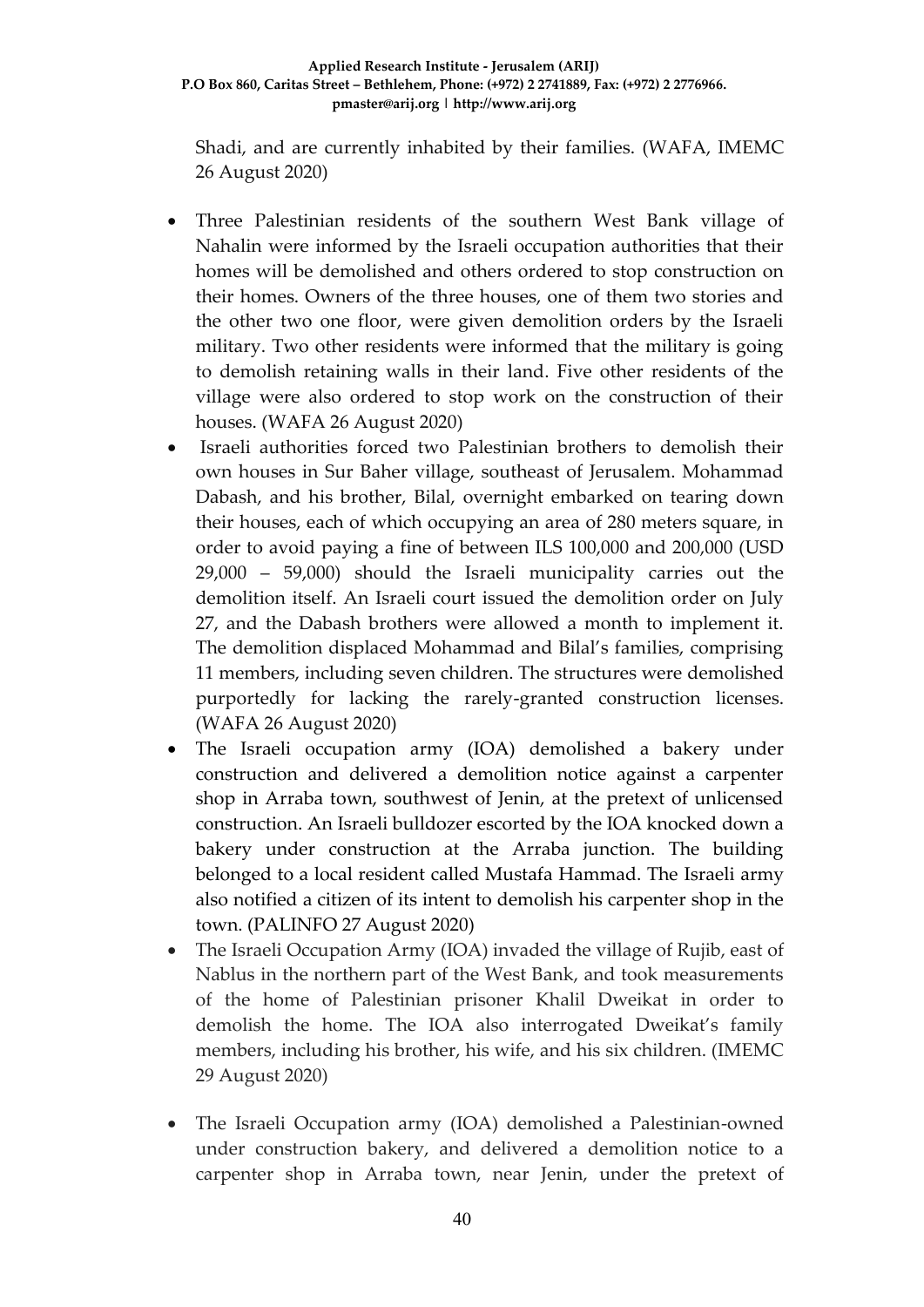#### **Applied Research Institute - Jerusalem (ARIJ) P.O Box 860, Caritas Street – Bethlehem, Phone: (+972) 2 2741889, Fax: (+972) 2 2776966. pmaster@arij.org | http://www.arij.org**

unlicensed construction. An Israeli bulldozer, accompanied by the IOA, demolished the under construction bakery, owned by local, Mustafa Hammadan. The Israeli army also delivered a demolition notice to another local citizen, announcing the occupation authorities intent to demolish his carpenter shop. (PALINFO 29 August 2020)

- The Israeli occupation authority (IOA) notified Palestinian citizens in the east Jerusalem city of Silwan of its intent to demolish al-Qa'qa Mosque. Israeli police handed citizens from Silwan a notice informing them of its intent to raze the two-story Mosque in the coming days. The Mosque is located in Ein al-Loza neighborhood in Silwan and used by over 7,000 residents. (PALINFO 29 August 2020)
- A Palestinian resident of Jerusalem was forced by Israeli authorities to demolish his home — despite the fact that the demolition will render the man, his wife and their disabled son homeless. Israeli authorities claimed that the 50-meter square house 'lacked a permit', despite the fact that Israeli authorities have not issued permits for Palestinian landowners to build on their own land since 1967. Khaled Basheer was told he needed to raze his 50-square-meter house, which accommodated his son Ahmed who has Down syndrome, or pay thousands of shekels in fines to the Israeli authorities. Basheer had received a demolition notice from the Israeli authorities about four months ago and another one about two weeks ago. Since he could not afford the fine, he had to go ahead and demolish his own home. (IMEMC 30 August 2020)
- Israeli occupation authorities (IOA) forced two Palestinian brothers to demolish their home in Beit Hanina town in Jerusalem. The brothers were forced to bring a bulldozer and demolish their own house to avoid paying a fine estimated at thousands of shekels to Israel's Jerusalem Municipality. The Israeli municipality ordered the demolition of the two houses, each 65 square meters in area and house nine people, under the pretext that they were built without a permit. (WAFA, PALINFO 31 August 2020)

### **Israeli Military Orders**

 The Israeli occupation army (IOA) issued orders halting the construction of nine Palestinian homes in Kafr ad-Deek town, west of Salfit, in central West Bank. Several army jeeps invaded the village and handed local residents the stop-work orders against the nine homes as a prelude to demolishing them. The latest orders bring the number of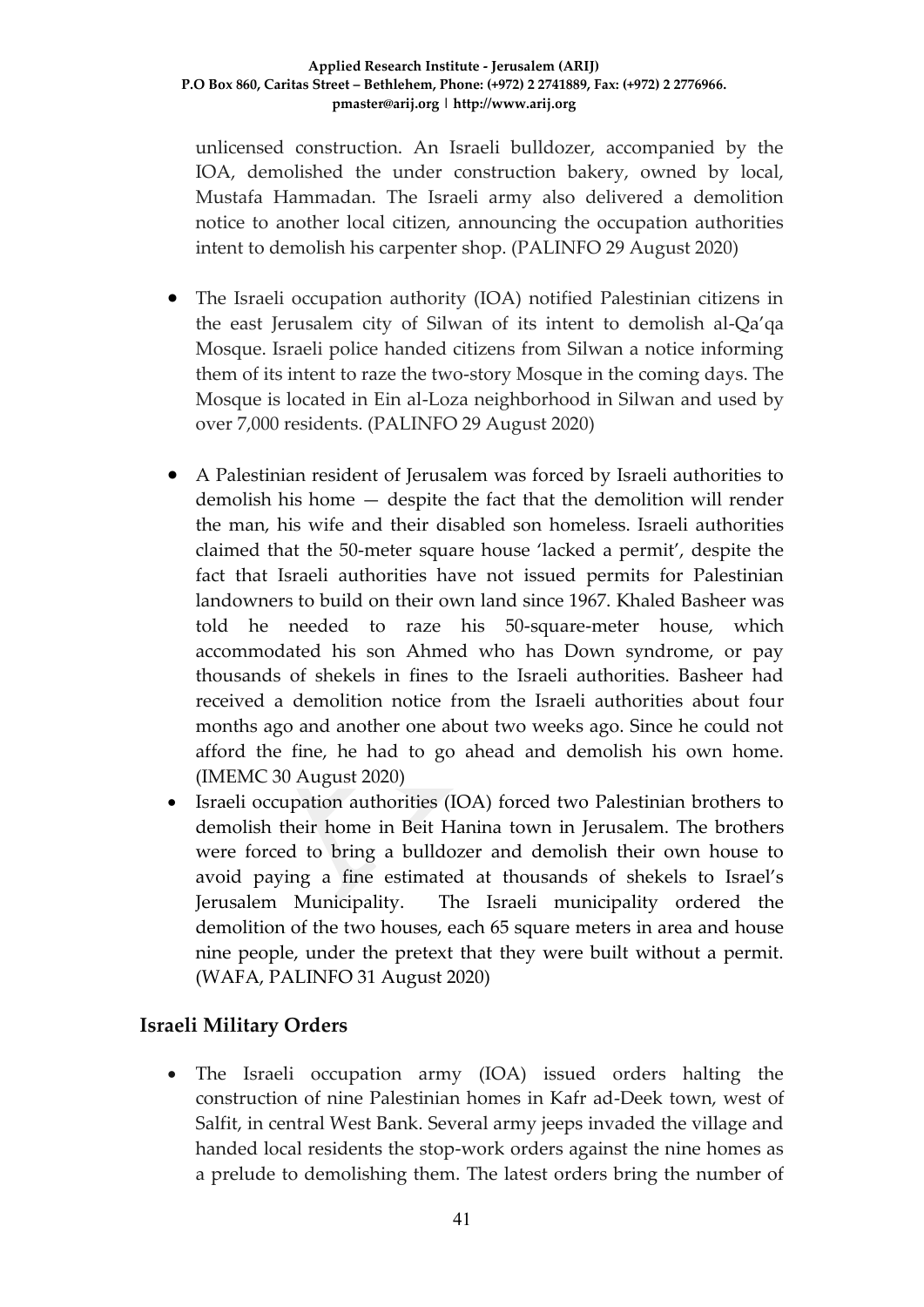ultimatums against Palestinian homes and structures to 25 in just one month. (IMEMC 4 August 2020)

- The Israeli occupation army (IOA) invaded the Bedouin areas of Ras al-Ahmar and al-Harsh, west of Atouf village, in the northern Jordan Valley, and handed demolition orders targeting a few tents, homes and barns. (IMEMC 4 August 2020)
- Several Israeli army jeeps invaded, Palestinian lands in Deir Ballout town, west of the central West Bank city of Salfit, and handed many residents military orders to stop planting and rehabilitating their olive orchards, in addition to informing them that their existing olive trees will be uprooted. The Army handed the orders to nine Palestinians whose lands are in the western area of the town, close to the illegal Annexation Wall. The privately-owned Palestinian lands are in Area C of the occupied West Bank, under Israeli control, and are in Ta'mar and al-Barriyyat areas. The Palestinians planted olive trees on their lands five to ten years ago, and are trying to rehabilitate other sections of their lands to plant more trees. Resident Met'eb Mousa, one of the owners of the lands, said he and his brothers own 250 Dunams (61.7 Acres) of olive orchards, containing at least 2500 olive trees, and added that most of the trees were planted dozens of years ago, and many were planted seven years ago. (IMEMC 5 August 2020)
- The Israeli army delivered demolition orders against 3 Palestinianowned homes and stop-work orders against 6 others in Nahalin town, west of Bethlehem, in the southern occupied West Bank. The Israeli army notified 3 locals of its plan to demolish their homes and 2 received demolition notices against their retaining walls. The army also handed stop-work orders to the owners of six under construction homes. The Israeli authorities annexed 525 dunams (130 acres) of Palestinian-owned lands in Nahalin town, registering it as property of the Jewish National Fund. Israeli occupation courts rejected all documents filed by Palestinian locals proving their ownership of the annexed area. The land will be utilized for the expansion of the Gush Etzion settlements south of Bethlehem. (IMEMC 29 August 2020)
- Israeli settlers set up a new illegal outpost on land belonging to the village of Obwein, north of Ramallah, in the central West Bank. Israeli settlers set up 4 caravans on privately-owned Palestinian land between Obwein, Jaljilia, and Sinjil villages. Land belongs to the local Palestinian residents, who can produce official deeds proving ownership. (IMEMC 29 August 2020)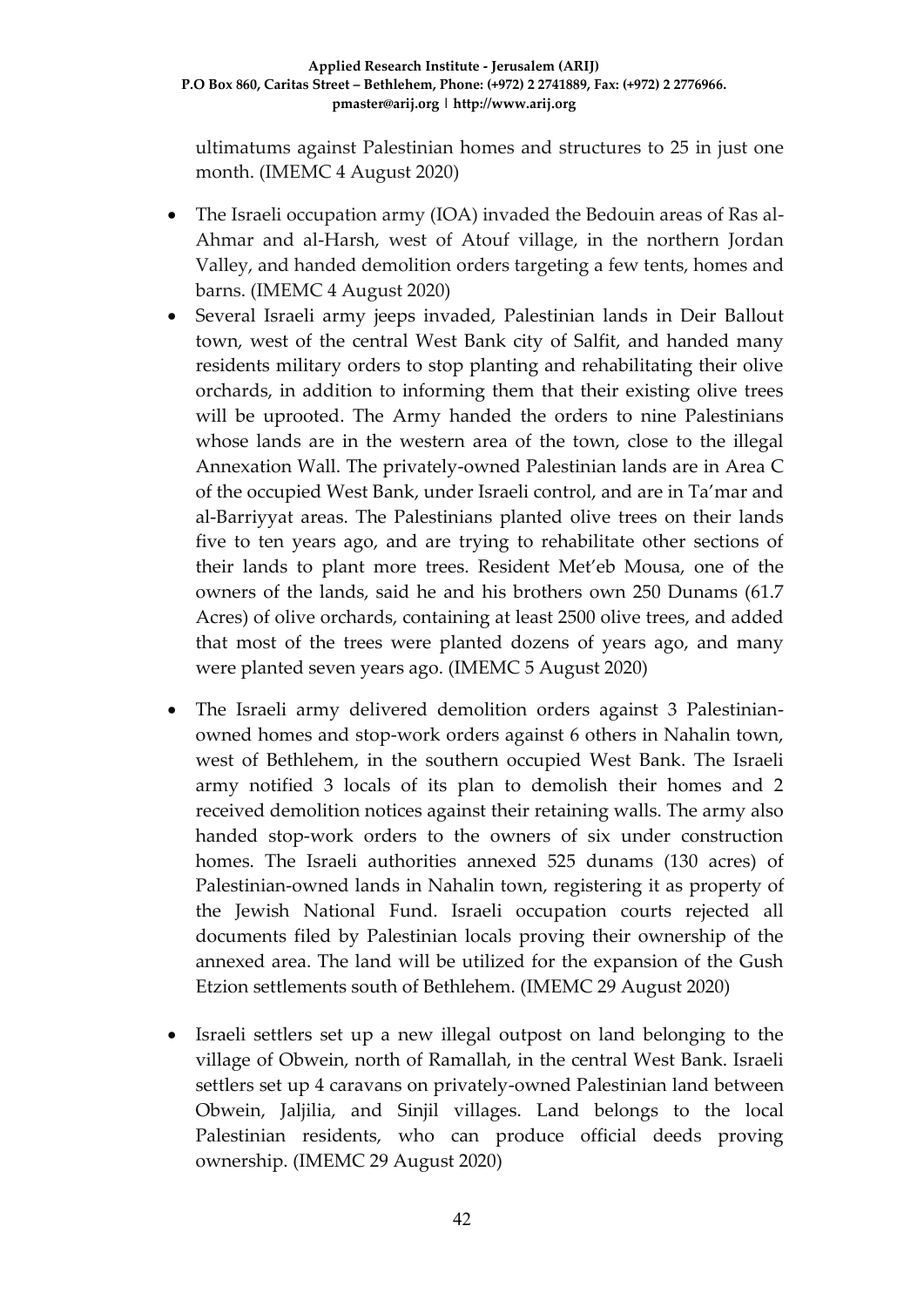### **Confiscation & Razing of lands**

- Israeli occupation authorities ordered the confiscation of about 200 dunums of Palestinian private-owned land near the village of Kisan, east of Bethlehem city in the occupied West Bank. A force of the Israeli occupation army broke into al-Tina area in the village, and notified local citizens that the 200 dunums of land was confiscated for military purposes. The army also told the citizens that they are denied entry into the confiscated land. (WAFA 3 August 2020)
- The Israeli occupation authorities (IOA) invaded the at-Tina area, south of Kisan village, east of Bethlehem, and informed the families that they are not allowed to enter their lands because they have been confiscated by the army. The IOA stated that the confiscation orders were made for "security considerations," an excuse frequently used by the army to avoid providing a real explanation for the theft of Palestinian lands. The Israeli violation took place while Israeli settlers confiscated large areas of privately owned farmlands in the same area, and started planting them, in addition to installing irrigation lines, before the Palestinians managed to remove them. (IMEMC 4 August 2020)
- The Israeli occupation authorities (IOA) issued an order for the demolition of a barn, owned by Hussein Abdullah 'Obeyyat, and informed him he only has 24 hours to remove the property and leave the land or face arrest in addition to high fines and other penalties, including being imprisoned. (IMEMC 4 August 2020)
- Israeli bulldozers razed a large tract of land in the city of Dura, southwest of the southern West Bank city of Hebron. The Israeli Occupation Army (IOA) escorted bulldozers to the land adjacent to the Israeli colonial settlement of Negohot, where they heavy machines leveled it for to make room for settlement expansion. The landowners were identified as the Ghannam and Odeh families. (WAFA 5 August 2020)
- The Israeli Occupation Army (IOA) invaded Palestinian olive orchards near Wad Rahhal village, south of Bethlehem in the occupied West Bank, and uprooted more than 100 saplings. The IOA uprooted more than 100 olive saplings in a 2.5 Dunams orchard. The orchard is owned by Amer Abu Zaghrit, and that the IOA also demolished retaining walls surrounding his land. The targeted is assigned as "archeological," Israel is planning to annex 1200 Dunams from their Palestinian owners, to build a new settlement. (IMEMC 11 August 2020)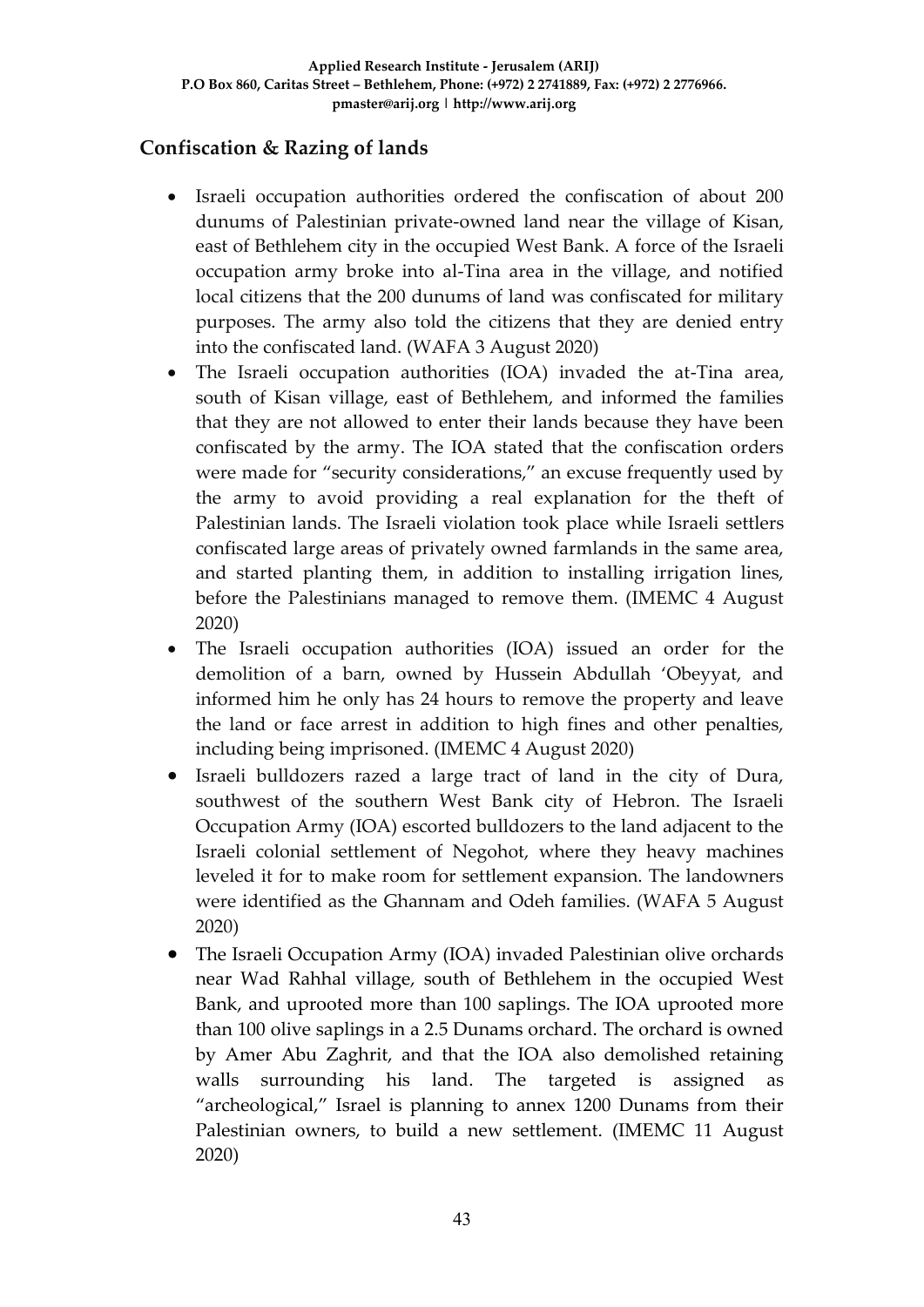- Israeli police razed a plot of land in the East Jerusalem neighborhood of Jabal al-Mukaber. Israeli police and crews of the Israeli municipality of West Jerusalem escorted a bulldozer into an area in the neighborhood, where they razed a plot of land. (WAFA 12 August 2020)
- The Israeli Occupation Army (IOA) started, the uprooting and bulldozing of Palestinian lands, east of the northern West Bank city of Tulkarem, in preparation for paving a new segregated road for the use of Israeli settlers, living on confiscated Palestinian lands. The IOA started uprooting Palestinian agricultural lands in Ras al-Misyed area, in the areas of Kafr al-Lubbad, Ezbet al-Hafassi, and Thannaba Suburb. The planned segregated road extends 10 Kilometers (6.21 Miles) to reach Avnei Hefetz settlement, which was built on stolen Palestinian lands. The lands are around 600 Dunams (148.2 Acres), and are subject to constant violations by the armed paramilitary settlers who frequently invaded them, uproot them, confiscate equipment in addition to assaulting the Palestinians and forcing out of their lands. The new planned segregated road would isolate the western area of Kafr al-Lubbad, which is the only path the Palestinians can take when commuting to the Thannaba area and from there to Tulkarem. (IMEMC 13 August 2020)
- The Israeli military invaded two Palestinian villages east of Salfit in the north-central West Bank and used armored bulldozers to raze large tracts of Palestinian-owned land. The troops destroyed Palestinianowned land in Iskaka and Yasuf villages, east of the Palestinian city of Salfit. The Israeli military accompanied bulldozers to the eastern area of the village, known as Khallet Ghanayem. Upon arrival there, the bulldozers leveled the land to make room for the expansion of the nearby colonial settlement outpost of Nofei Nehemia, built on land confiscated from the village. (IMEMC 13 August 2020)
- Israeli military bulldozers began, to raze Palestinian-owned lands of the village of Shufa, near the northern occupied West Bank city of Tulkarem. The bulldozers leveled the area, which was planted with olive and almond trees. The reason given to the owners for the expropriation of their land, is the opening of a new road, most likely to serve Israeli settlers. The owners of the lands are families from the village, who have legal documents proving their ownership. (IMEMC 17 August 2020)
- The Israeli army delivered demolition orders against 3 Palestinianowned homes and stop-work orders against 6 others in Nahalin town, west of Bethlehem, in the southern occupied West Bank. The Israeli army notified 3 locals of its plan to demolish their homes and 2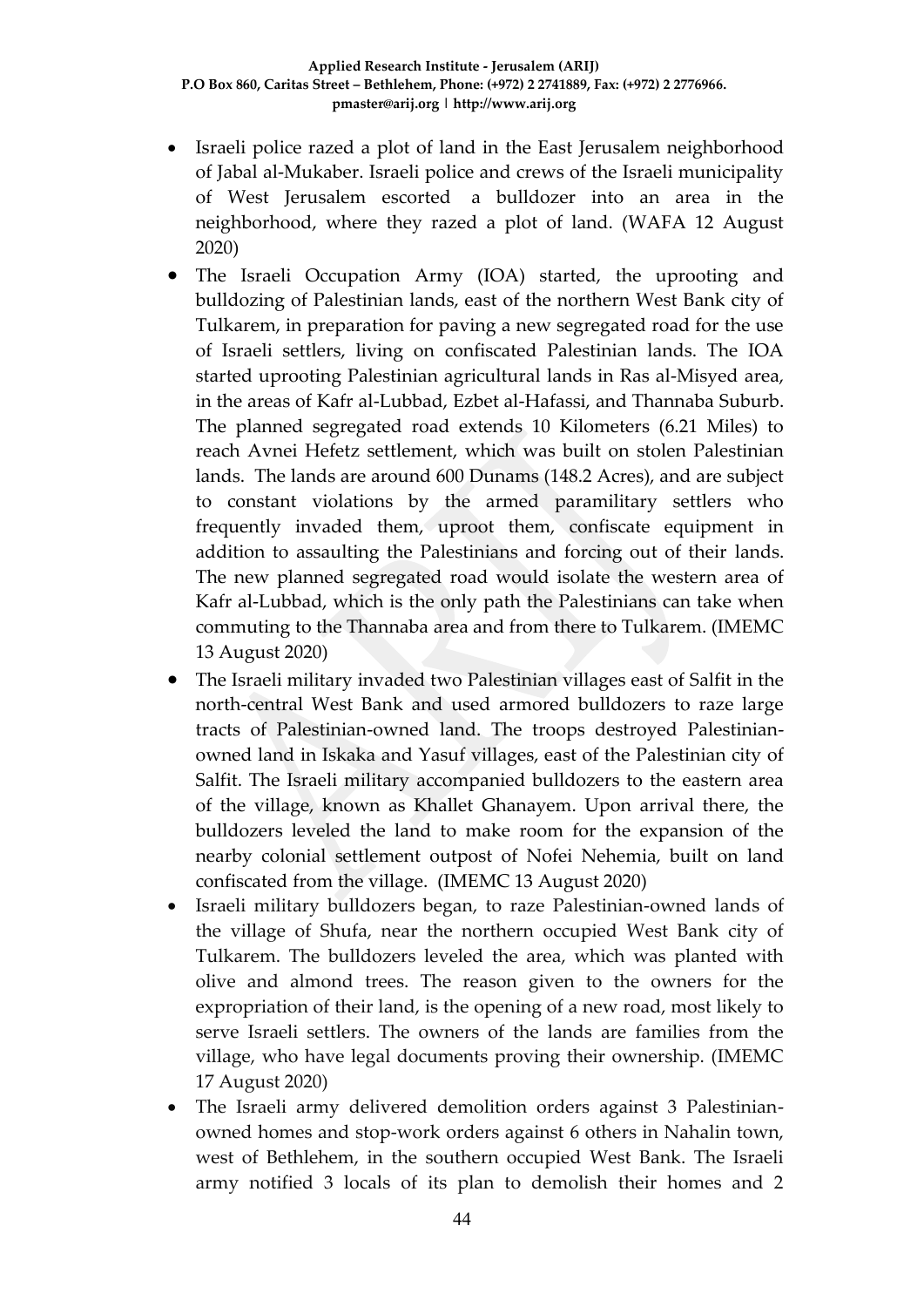received demolition notices against their retaining walls. The army also handed stop-work orders to the owners of six under construction homes. The Israeli authorities annexed 525 dunams (130 acres) of Palestinian-owned lands in Nahalin town, registering it as property of the Jewish National Fund. Israeli occupation courts rejected all documents filed by Palestinian locals proving their ownership of the annexed area. The land will be utilized for the expansion of the Gush Etzion settlements south of Bethlehem. (IMEMC 29 August 2020)

- Israeli settlers set up a new illegal outpost on land belonging to the village of Obwein, north of Ramallah, in the central West Bank. Israeli settlers set up 4 caravans on privately-owned Palestinian land between Obwein, Jaljilia, and Sinjil villages. Land belongs to the local Palestinian residents, who can produce official deeds proving ownership. (IMEMC 29 August 2020)
- Israeli settlers grabbed Palestinian land as they continue to expand an illegal settlement outpost in Abu al-Qandol area in the northern Jordan Valley. Settlers have been setting up caravans on the land that belongs to local Palestinians and fenced it as they expand their illegal outpost established a year ago. (WAFA 31 August 2020)

### **Expansion of settlements**

- The Israeli municipality in Occupied Jerusalem approved a plan to build an additional commercial complex on about 90 dunums of land in the east of Issawiya town. Chief of the municipality pledged to continue carrying out settlement and Judaization projects in the holy city. The Israeli occupation authority had already announced its plan to carry out a huge settlement project in the east Jerusalem neighborhood of Wadi al-Joz called Silicon Wadi (Silicon Valley), which will include high-tech industrial employment centers and tens of thousands of shopping centers and hotels. The only Palestinian industrial area in east Jerusalem is to be demolished in order to make way for this Silicon Wadi project. (PALINFO 2 August 2020)
- The Israeli occupation authority is going to expropriate 327 dunums of Kisan village land in order to expand the settlement of Aibi Hanahal, built on Kisan village land. Israel Authorities intend to build 224 new housing units in the settlement under plan number 413/1/1. (WAFA 4 August 2020)
- An Israeli plan to build 1,000 settler units on lands annexed from the villages of at-Tur, Anata, Eizariya and Abu Dis in the area known as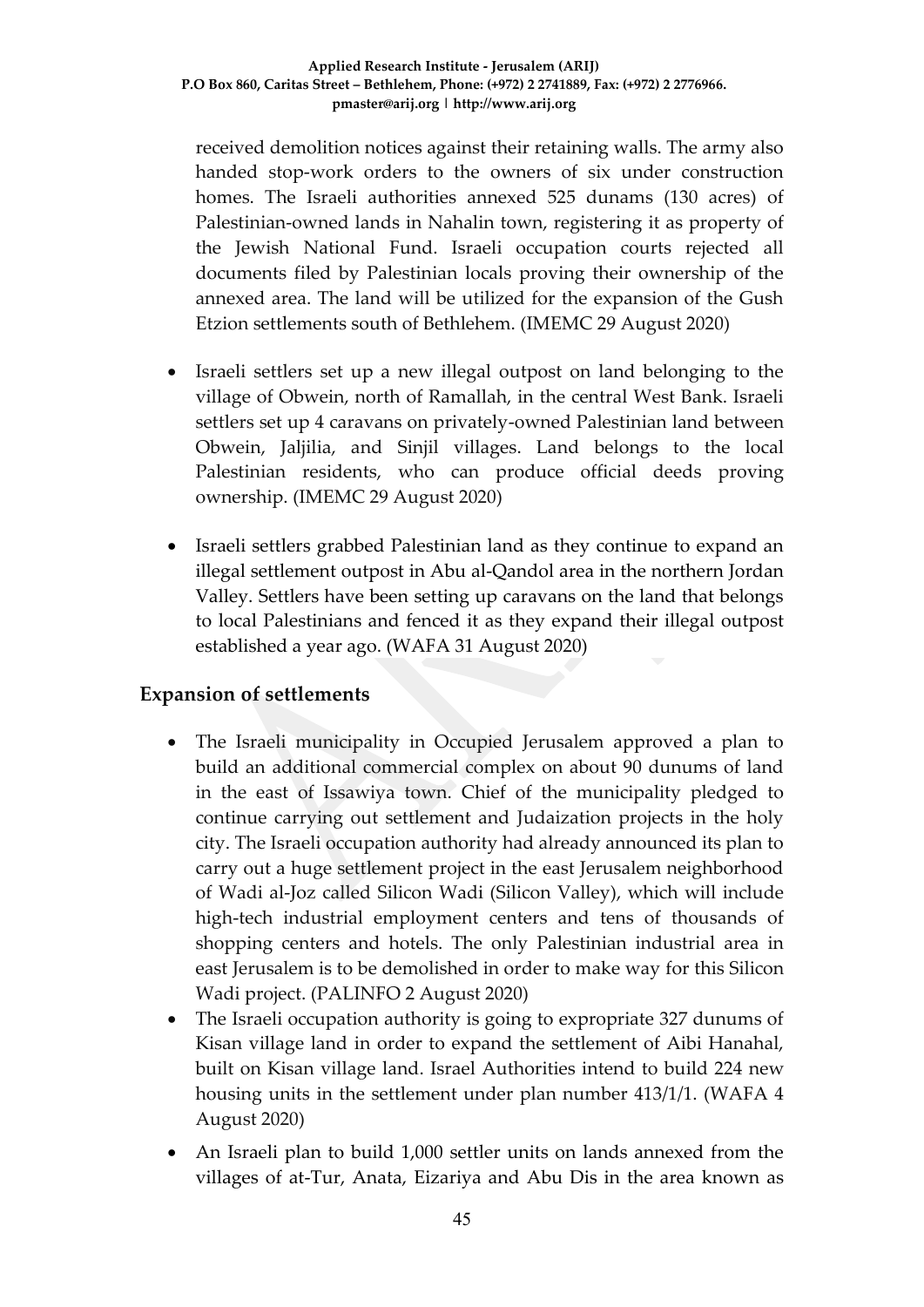"E1" in east Jerusalem. The plan is aimed at expanding the borders of Occupied Jerusalem as part of what Israel calls the "greater Jerusalem" project and its intents to annex large areas of the occupied Palestinian territories. The project, if implemented, would completely close off the eastern area of Jerusalem, encircle Anata, at-Tur and Hizma with settler units and block the possibility of any future Palestinian urban expansion towards the east. The Israeli project would connect all the settlements in the eastern area and outside the Israeli municipal borders in Jerusalem with the settlements within the municipal boundaries of Moshe Leon and turn the Palestinian villages and districts in this area into besieged ghettos. The Israeli occupation authority might annex wide areas of the West Bank to the new municipal boundaries of greater Jerusalem. (NBPRS, IMEMC 8 August 2020)

### **Erection of Israeli checkpoints**

- The Israeli Occupation Army (IOA) installed roadblocks at the entrances of the al-Fawwar refugee camp, Beit Anoun town, Farsh al-Hawa area, and the western road leading to Hebron city, before stopping and searching dozens of cars, and interrogated the residents while inspecting their ID cards. (IMEMC 9 August 2020)
- The Israeli occupation Army (IOA) set up checkpoints at the northern entrances to Hebron and the entrances to the towns of Beit Kahil, Sa'ir and Halhul, where they embarked on intercepting Palestinian vehicles for security check. The IOA also raided and searched several homes in Hebron city. (PALINFO 8 August 2020)

#### **Israeli Closures**

- The Israeli occupation police closed off Bab al-Amud area in the Old City of Jerusalem and banned Palestinian citizen from going in or out for a while after they allegedly discovered a suspicious object. Israeli police officers closed Bab al-Amud area near the Aqsa Mosque and detained dozens of Jerusalemite citizens outside and inside the holy site. Police officers also embarked on provocatively searching citizens and their belongings in the area. (PALINFO 8 August 2020)
- Israeli authorities closed the only commercial crossing between Israel and the Gaza Strip, stopping fuel to run the sole power plant in the Strip. The Israeli army continues to claim that its intense bombardment and shelling of Gaza have been in retaliation for fires set to southern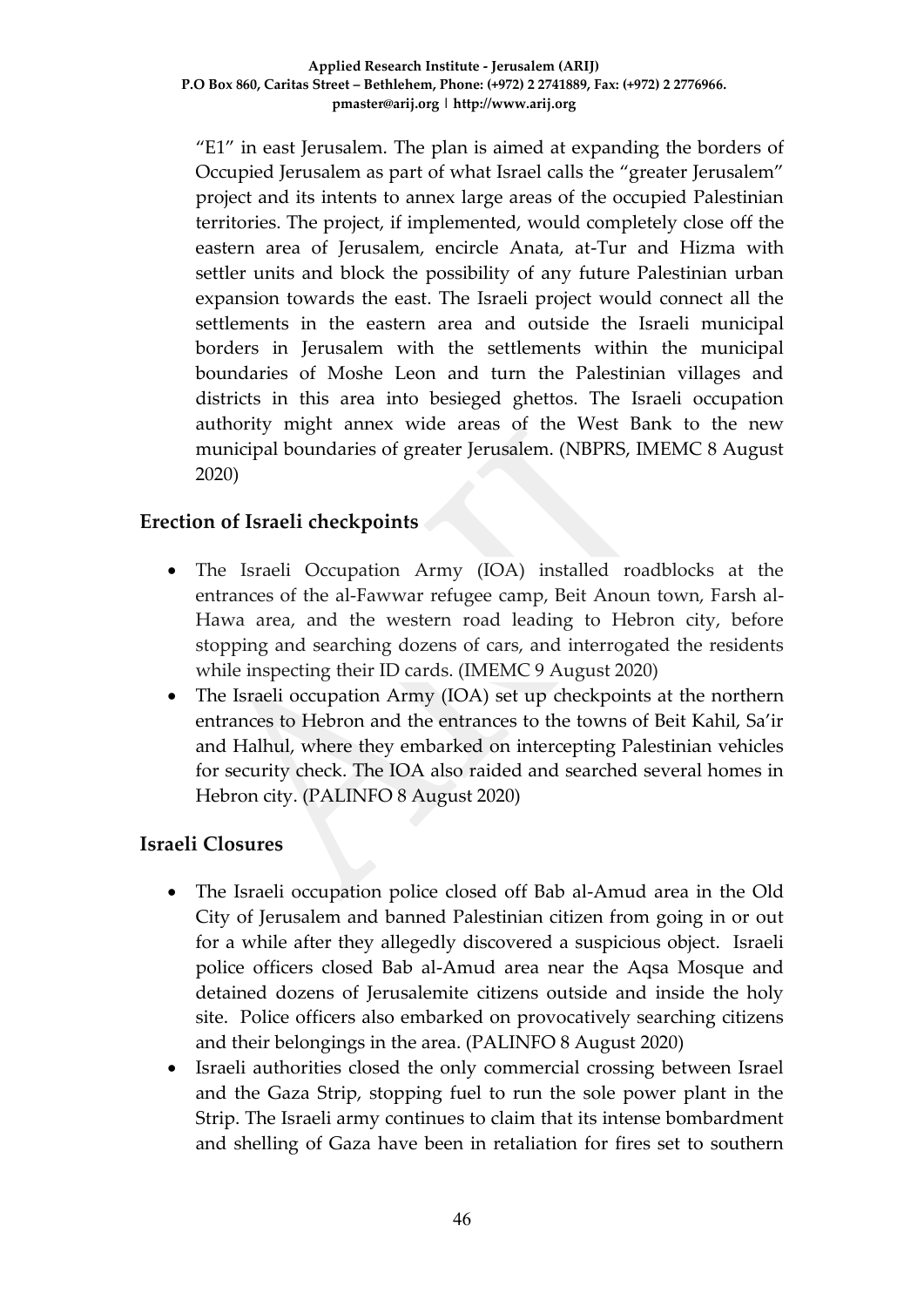Israeli fields by the incendiary balloons launched from Gaza, as an act of resistance. (IMEMC 22 August 2020)

### **Other**

- The Israeli occupation army (IOA) announced its decision to stop allowing fuel shipments to enter the besieged Gaza Strip. The Israeli army also reduced the permitted fishing zone off the coast of Gaza from 15 nautical miles (about 27.8 km) to eight nautical miles until further notice. (PALINFO 13 August 2020)
- The Gaza Strip's sole power plant, serving 2 million impoverished Palestinians in the besieged Gaza Strip, runs on industrial fuel, which the occupying state of Israel is blocking from entering the coastal territory. The power plant will stop operating as a direct result of the Israeli authorities' closure of Karm Abu Salem crossing, preventing the entry of industrial fuel since last Wednesday. The crossing, located southeast of Rafah city, in the south, is the only commercial border crossing between Israel and Gaza. This could have disastrous effects on an already desperate population, holding the Israeli authorities responsible for the additional suffering caused by the power shutdown. (IMEMC 17 August 2020)